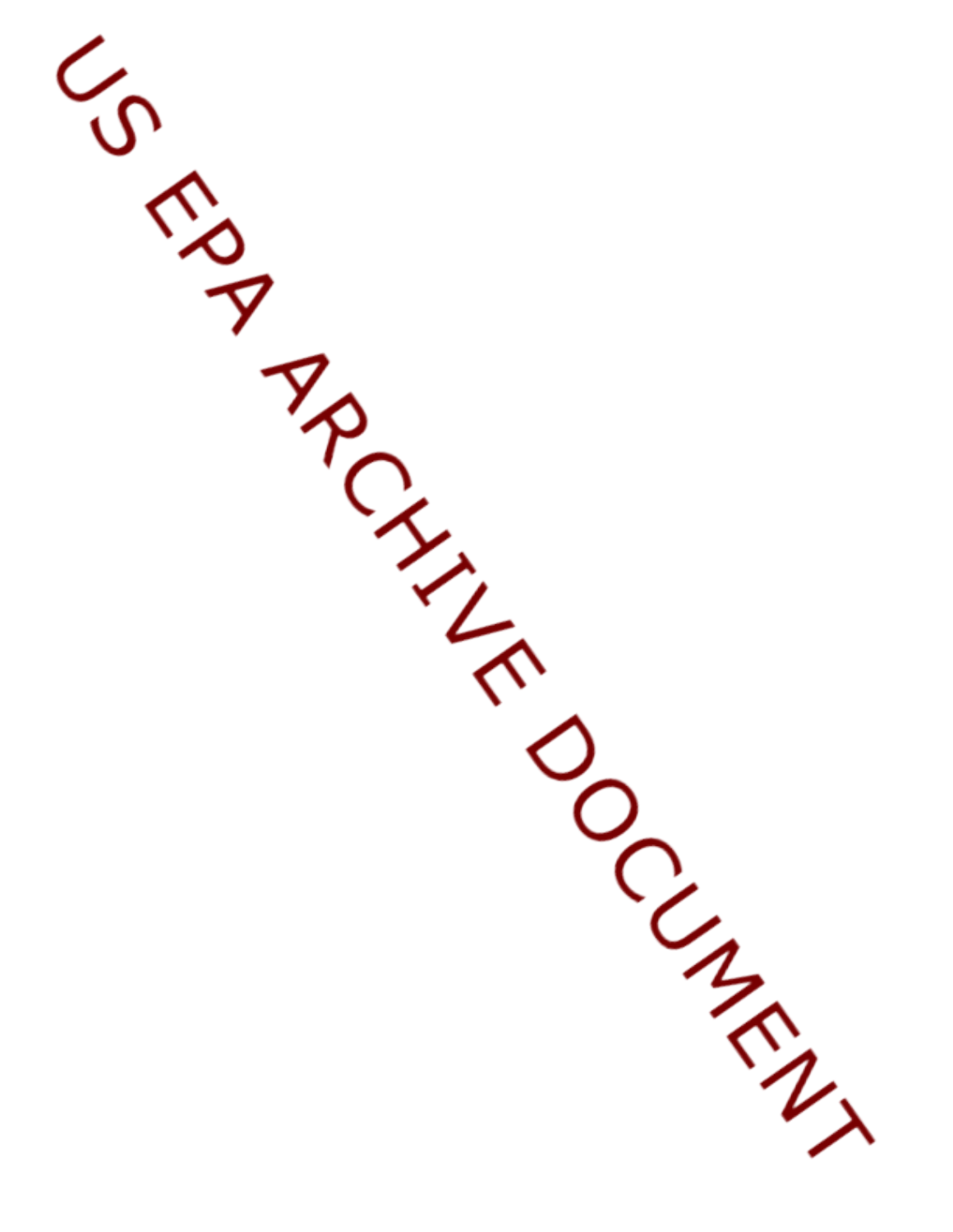# **Environmental Technology Verification Program** Advanced Monitoring Systems Center

# Test/QA Plan for Verification of Dioxin Emission Monitoring Systems (EMSs)

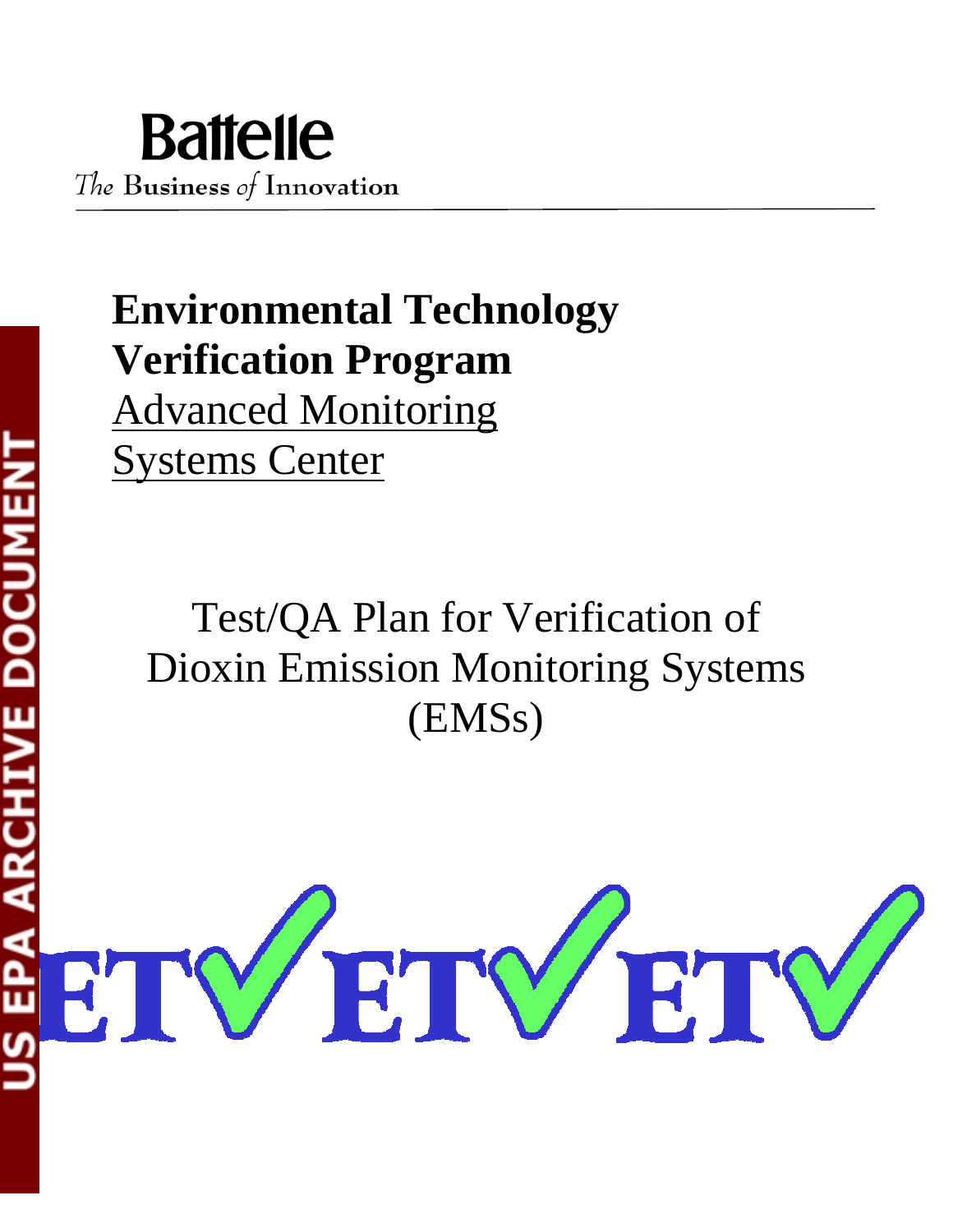# **TEST/QA PLAN**

**for** 

# Verification of Dioxin Emission Monitoring Systems (EMSs)

Version 1.0

**September 2, 2005** 

**Prepared by** 

**Battelle 505 King Avenue Columbus, OH 43201-2693**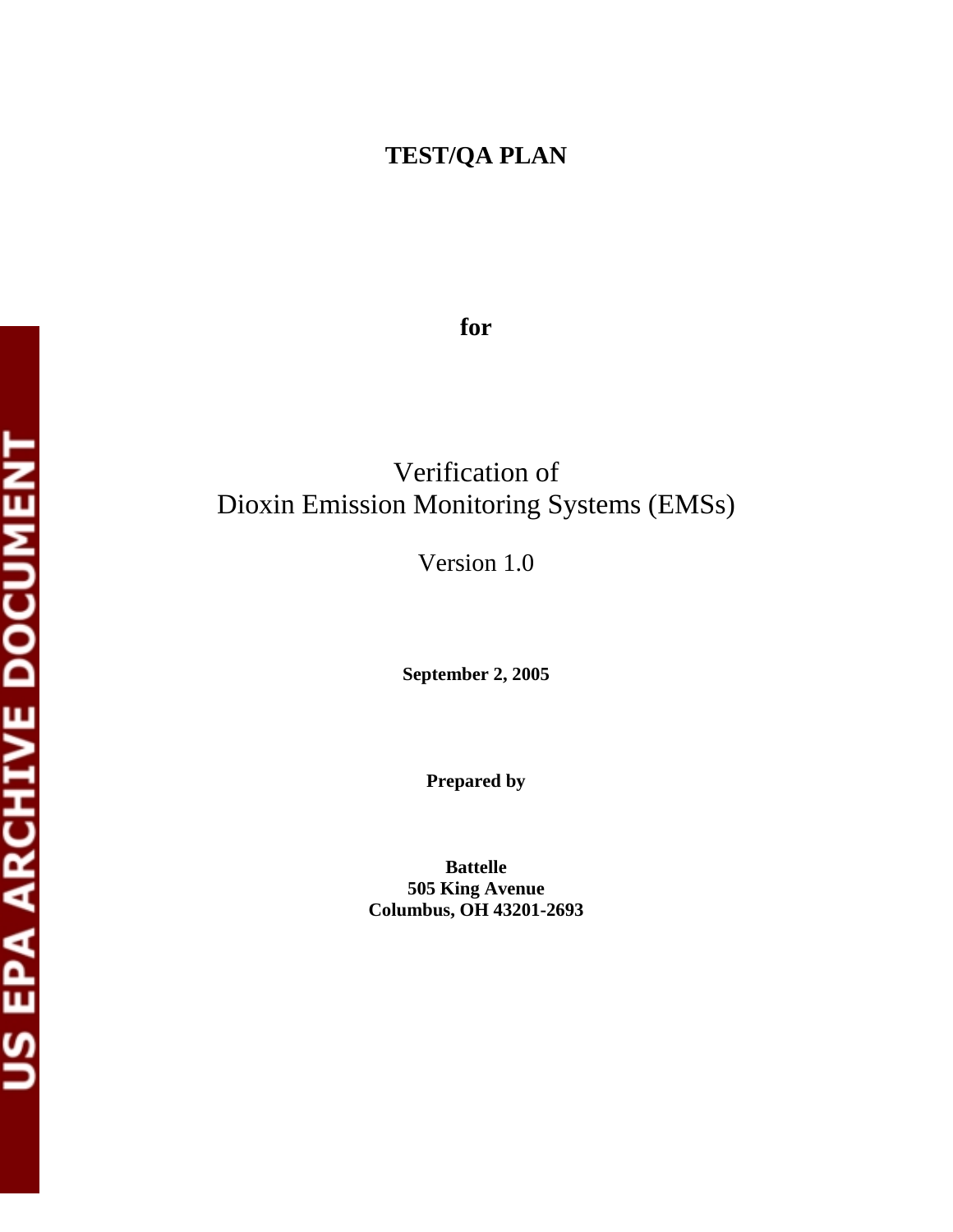*Dioxin Emission Monitoring Systems Test/QA Plan Page 2 of 48 Version: 1.0 September 2, 2005*

# **SECTION A PROJECT MANAGEMENT**

# **A1 VENDOR APPROVAL PAGE**

ETV Advanced Monitoring Systems Center

Draft Test/QA Plan for Verification of Dioxin Emission Monitoring Systems (EMSs)

Version 1

September 2, 2005 APPROVAL:

Name \_\_\_\_\_\_\_\_\_\_\_\_\_\_\_\_\_\_\_\_\_\_\_\_\_\_\_\_\_\_\_\_\_\_

Company \_\_\_\_\_\_\_\_\_\_\_\_\_\_\_\_\_\_\_\_\_\_\_\_\_\_\_\_\_\_\_

Date \_\_\_\_\_\_\_\_\_\_\_\_\_\_\_\_\_\_\_\_\_\_\_\_\_\_\_\_\_\_\_\_\_\_\_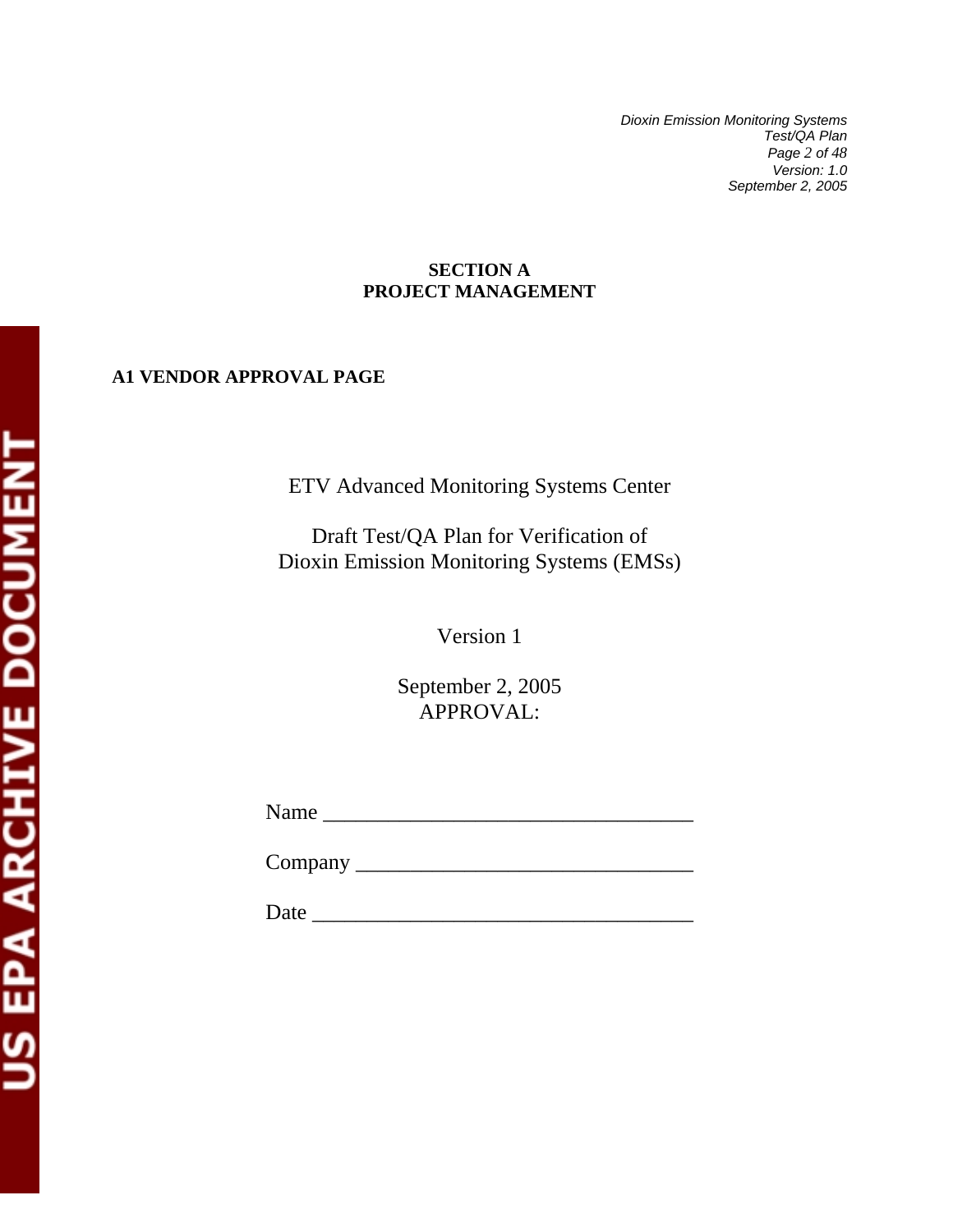*Dioxin Emission Monitoring Systems Test/QA Plan Page 3 of 48 Version: 1.0 September 2, 2005*

# **A2 TABLE OF CONTENTS**

Section Page

| PROJECT MANAGEMENT<br>$\mathbf{A}$<br>A <sub>1</sub><br>A <sub>2</sub><br>A <sub>3</sub><br>A <sub>4</sub><br>A <sub>5</sub><br>A6<br>A7<br>A8<br>A <sup>9</sup> |  |
|------------------------------------------------------------------------------------------------------------------------------------------------------------------|--|
|                                                                                                                                                                  |  |
| $\mathbf{B}$<br>MEASUREMENT AND DATA ACQUISITION                                                                                                                 |  |
| B <sub>1</sub>                                                                                                                                                   |  |
| B <sub>2</sub><br>B <sub>3</sub>                                                                                                                                 |  |
| B <sub>4</sub>                                                                                                                                                   |  |
| B <sub>5</sub>                                                                                                                                                   |  |
| <b>B6</b>                                                                                                                                                        |  |
| B7                                                                                                                                                               |  |
| <b>B8</b>                                                                                                                                                        |  |
| <b>B9</b>                                                                                                                                                        |  |
| <b>B10</b>                                                                                                                                                       |  |
|                                                                                                                                                                  |  |
| $\mathcal{C}$<br>ASSESSMENT AND OVERSIGHT                                                                                                                        |  |
| C <sub>1</sub>                                                                                                                                                   |  |
| C <sub>2</sub>                                                                                                                                                   |  |
| D<br>DATA VALIDATION AND USABILITY                                                                                                                               |  |
| D <sub>1</sub>                                                                                                                                                   |  |
| D2                                                                                                                                                               |  |
| D <sub>3</sub>                                                                                                                                                   |  |
| E                                                                                                                                                                |  |
|                                                                                                                                                                  |  |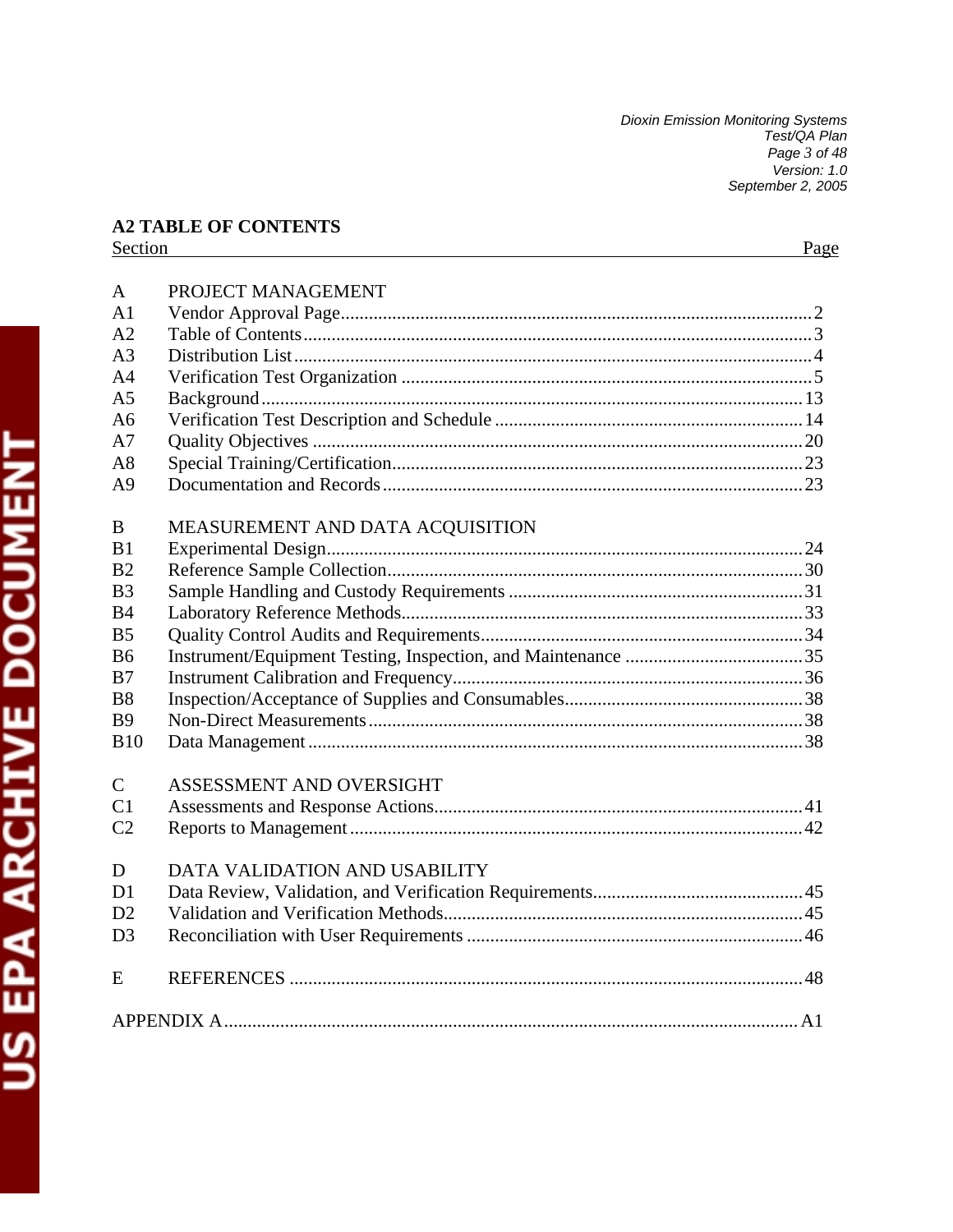*Dioxin Emission Monitoring Systems Test/QA Plan Page 4 of 48 Version: 1.0 September 2, 2005*

# **A3 DISTRIBUTION LIST**

#### **Dioxin EMS Vendors**

Jürgen Reinmann Becker Messtechnik Kolner Strasse 6 D-65760 Eschborn Germany

Tsunehisa (Tom) Onishi IDX Technologies NI Bld. 3-12-9 Kayaba-cho Nihonbashi, Chuo Tokyo, Japan

Thomas Steiner Monitoring Systems Schloss 2 A-2542 Kottingbrunn Niederösterreich Austria

Brian Gullett U.S. Environmental Protection Agency E305-01 USEPA Mailroom Research Triangle Park, NC 27711

## **EPA**

Elizabeth A. Betz U.S. Environmental Protection Agency-National Exposure Research Laboratory E205-01 EPA Mailroom Research Triangle Park, NC 27711

Robert Fuerst U.S. Environmental Protection Agency-National Exposure Research Laboratory D205-05 EPA Mailroom Research Triangle Park, NC 27711

#### **Battelle**

Kenneth Cowen Thomas Kelly Karen Riggs Zachary Willenberg Robyn Kroeger Battelle 505 King Ave. Columbus, OH 43201

#### **ARCADIS**

Dahman Touati ARCADIS 4915 Prospectus Drive Suite F Durham, N.C. 27713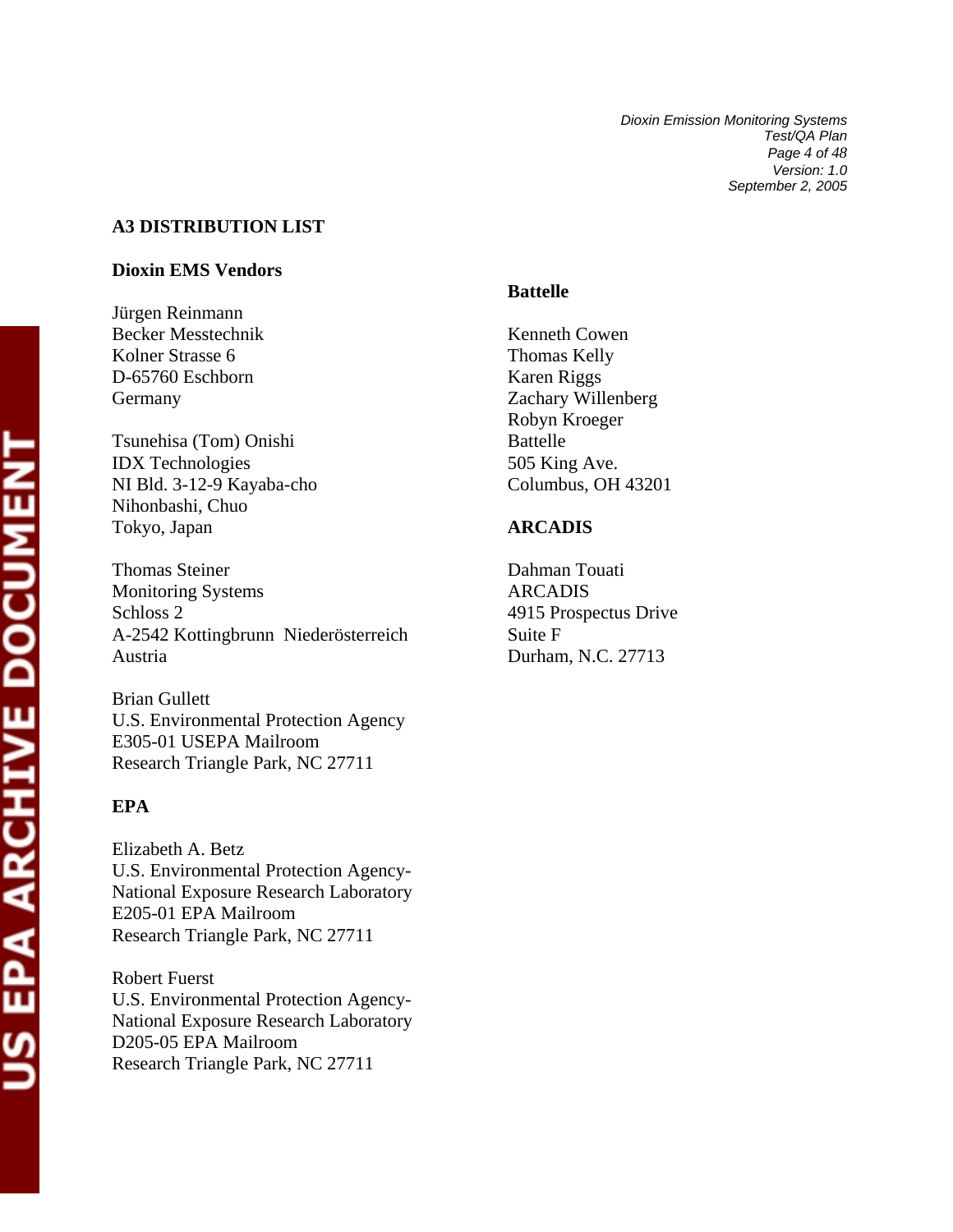# **A4 VERIFICATION TEST ORGANIZATION**

The verification test will be conducted under the auspices of the U.S. Environmental Protection Agency (EPA) through the Environmental Technology Verification (ETV) Program. It will be performed by Battelle, which is managing the ETV Advanced Monitoring Systems (AMS) Center through a cooperative agreement with EPA. The scope of the AMS Center covers verification of monitoring technologies for contaminants and natural species in air, water, and soil.

This verification test will be coordinated and supervised by Battelle, with the support of ARCADIS Inc., and in cooperation with EPA. The testing will be conducted at the EPA's Research Triangle Park (RTP) campus and will involve the evaluation of commercial dioxin emission monitoring systems (EMSs), where the term "dioxin" is used to generically represent polychlorinated dibenzo-p-dioxins and polychlorinated dibenzofurans. Staff from ARCADIS will support this test under subcontract from Battelle. ARCADIS will provide support in preparing for the test, during installation of the dioxin EMSs to be tested, and by overseeing operation of the EMSs during periods of routine operation. Additionally, ARCADIS will collect reference dioxin samples and will arrange for the reference samples to be analyzed using a modified version of EPA Method 23.<sup>1</sup>

Each EMS vendor will install their respective EMS, operate the EMS through portions of the test (unless they give written consent for Battelle or ARCADIS staff to operate it), and repair or maintain their EMS during the test.

Quality assurance (QA) oversight will be provided by the Battelle Quality Manager, and also by the EPA AMS Center Quality Manager at her discretion. The organization chart in Figure 1 identifies the responsibilities of the organizations and individuals associated with the verification test. Roles and responsibilities are defined further below.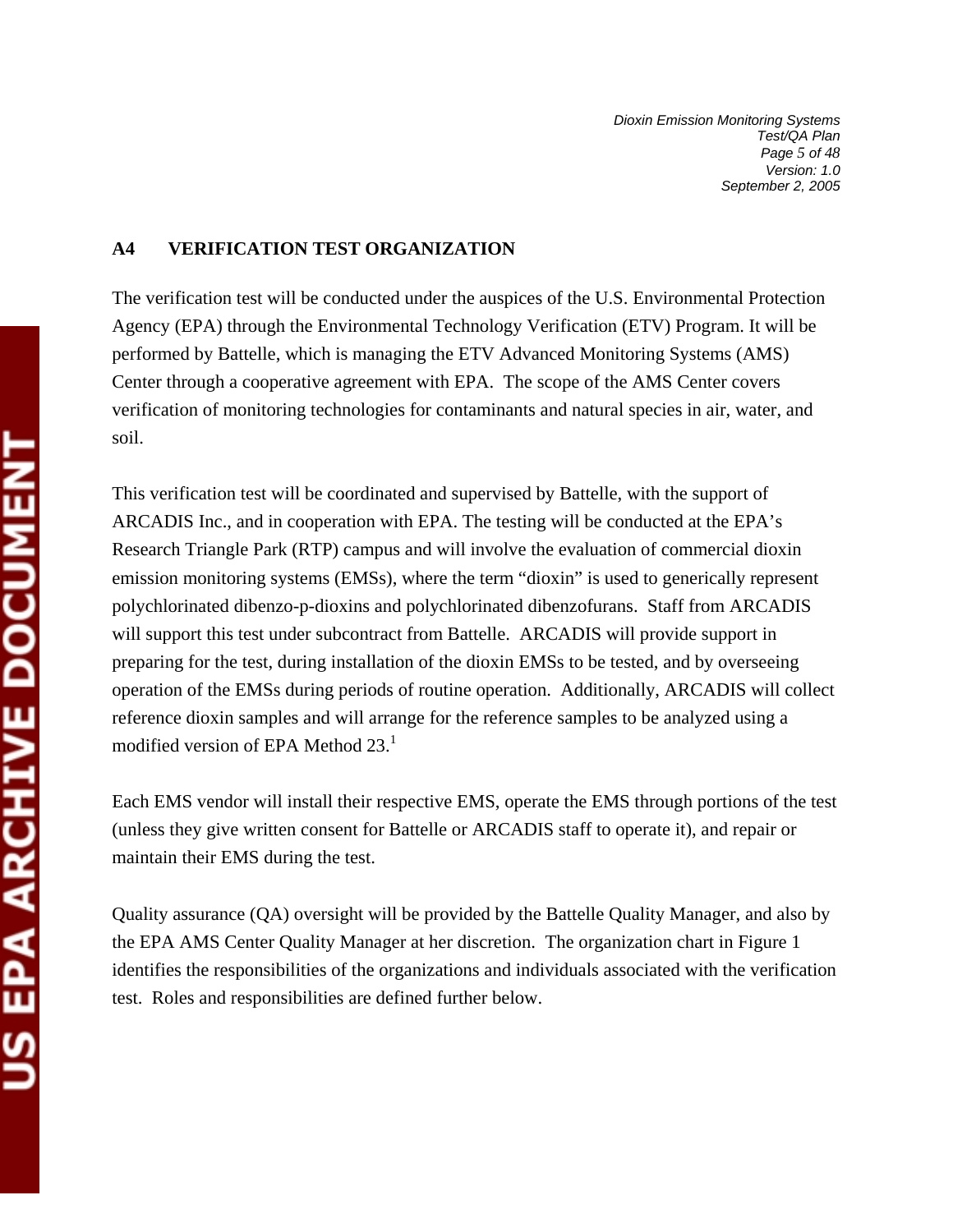*Dioxin Emission Monitoring Systems Test/QA Plan Page 6 of 48 Version: 1.0 September 2, 2005*



**Figure 1. Organizational Chart**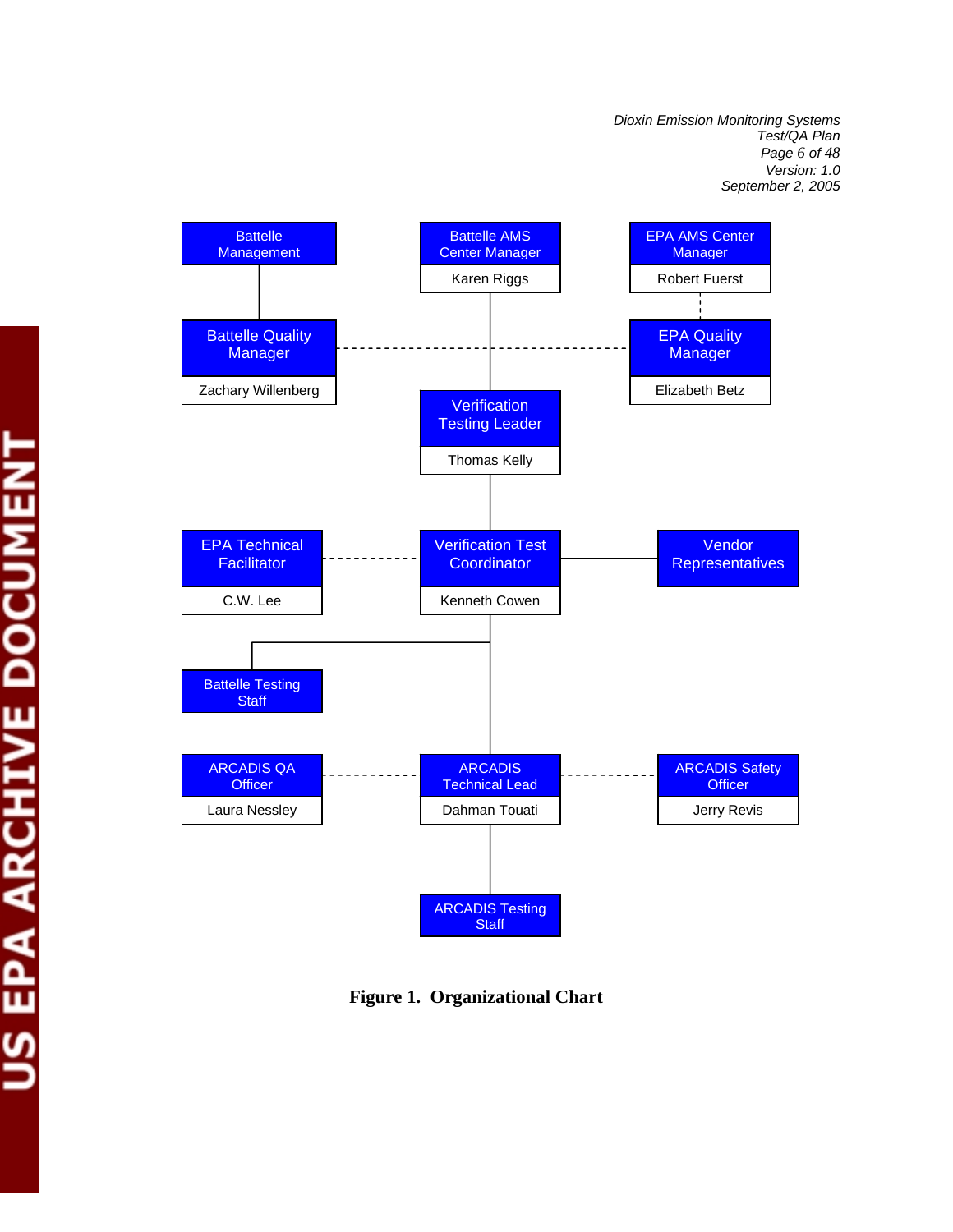## **A4.1 Battelle**

Dr. Kenneth Cowen is the AMS Center Verification Test Coordinator for this test. In this role, Dr. Cowen will have overall responsibility for ensuring that the technical, schedule, and cost goals established for the verification test are met. Specifically, he will:

- $\triangleright$  Assemble a team of qualified technical staff to conduct the verification test.
- $\triangleright$  Direct the team (Battelle and ARCADIS staff) in performing the verification test in accordance with this test/QA plan.
- $\triangleright$  Ensure that all quality procedures specified in the test/QA plan and in the AMS Center Quality Management  $Plan<sup>2</sup>$  (QMP) are followed.
- $\triangleright$  Manage the subcontract(s) under which ARCADIS conducts the testing activities.
- $\triangleright$  Prepare the draft and final test/QA plan, verification reports, and verification statements.
- $\triangleright$  Revise the draft test/QA plan, verification reports, and verification statements in response to reviewers' comments.
- $\triangleright$  Respond to any issues raised in assessment reports and audits, including instituting corrective action as necessary.
- $\triangleright$  Serve as the primary point of contact for vendor representatives.
- $\triangleright$  Coordinate distribution of the final test/QA plan, verification reports, and statements.
- $\triangleright$  Establish a budget for the verification test and manage staff to ensure the budget is not exceeded.
- $\triangleright$  Ensure that confidentiality of sensitive vendor information is maintained.

Dr. Thomas Kelly is Battelle's Verification Testing Leader for the AMS Center. Dr. Kelly will:

- $\triangleright$  Support Dr. Cowen in preparing the test/QA plan and organizing the test.
- $\triangleright$  Review the draft and final test/QA plan.
- $\triangleright$  Review the draft verification reports and statements.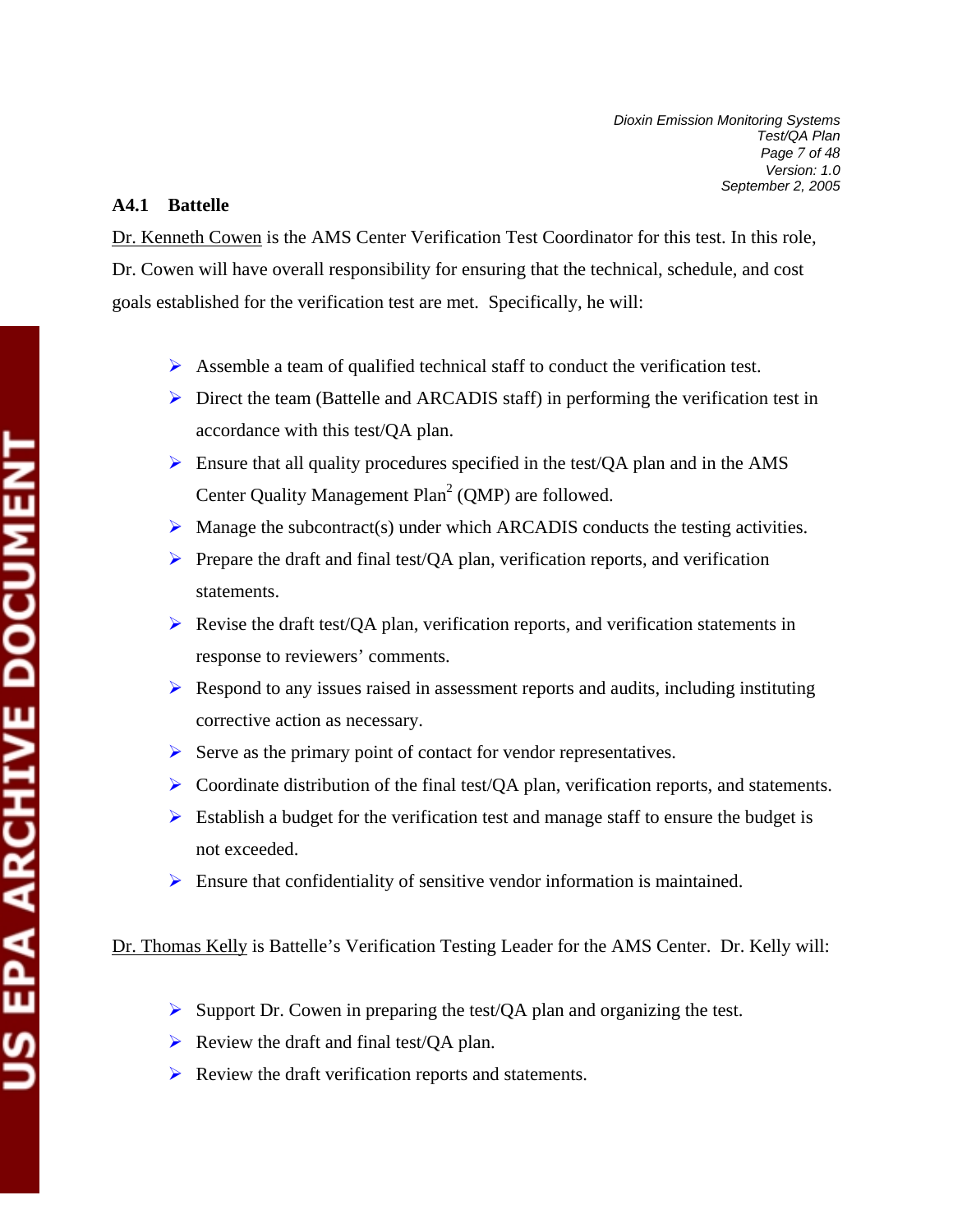¾ Support Dr. Cowen in responding to any issues raised in assessment reports and audits.

Ms. Karen Riggs is Battelle's manager for the AMS Center. Ms. Riggs will:

- $\triangleright$  Review the draft and final test/QA plan.
- $\triangleright$  Review the draft and final verification reports and verification statements.
- $\triangleright$  Ensure that necessary Battelle resources, including staff and facilities, are committed to the verification test.
- $\triangleright$  Ensure that confidentiality of sensitive vendor information is maintained.
- $\triangleright$  Maintain communication with EPA's technical and quality managers.
- $\triangleright$  Facilitate a stop work order if Battelle or EPA QA staff discovers adverse findings that will compromise data quality or test results.

Battelle Testing Staff will conduct the testing of the dioxin EMSs during the verification test. Battelle staff (including Dr. Cowen) will be on-site at the EPA test facility during the verification test, and will be in daily communication with facility personnel, and with EMS vendors as needed. The responsibilities of the technical staff will be to:

- $\triangleright$  Maintain and operate the dioxin EMSs if so instructed by the vendors, assuming proper training in EMS operation is provided.
- $\triangleright$  Assure that verification testing is performed as described in the test/OA plan.
- ¾ Communicate and coordinate with ARCADIS staff and the EMS vendor representatives on the installation, operation, testing, and removal of the EMSs.
- $\triangleright$  Communicate with ARCADIS testing staff on the planning, performance, and reporting of the reference dioxin sampling and analysis.
- $\triangleright$  Record qualitative observations about the maintenance and operation of the dioxin EMSs during testing.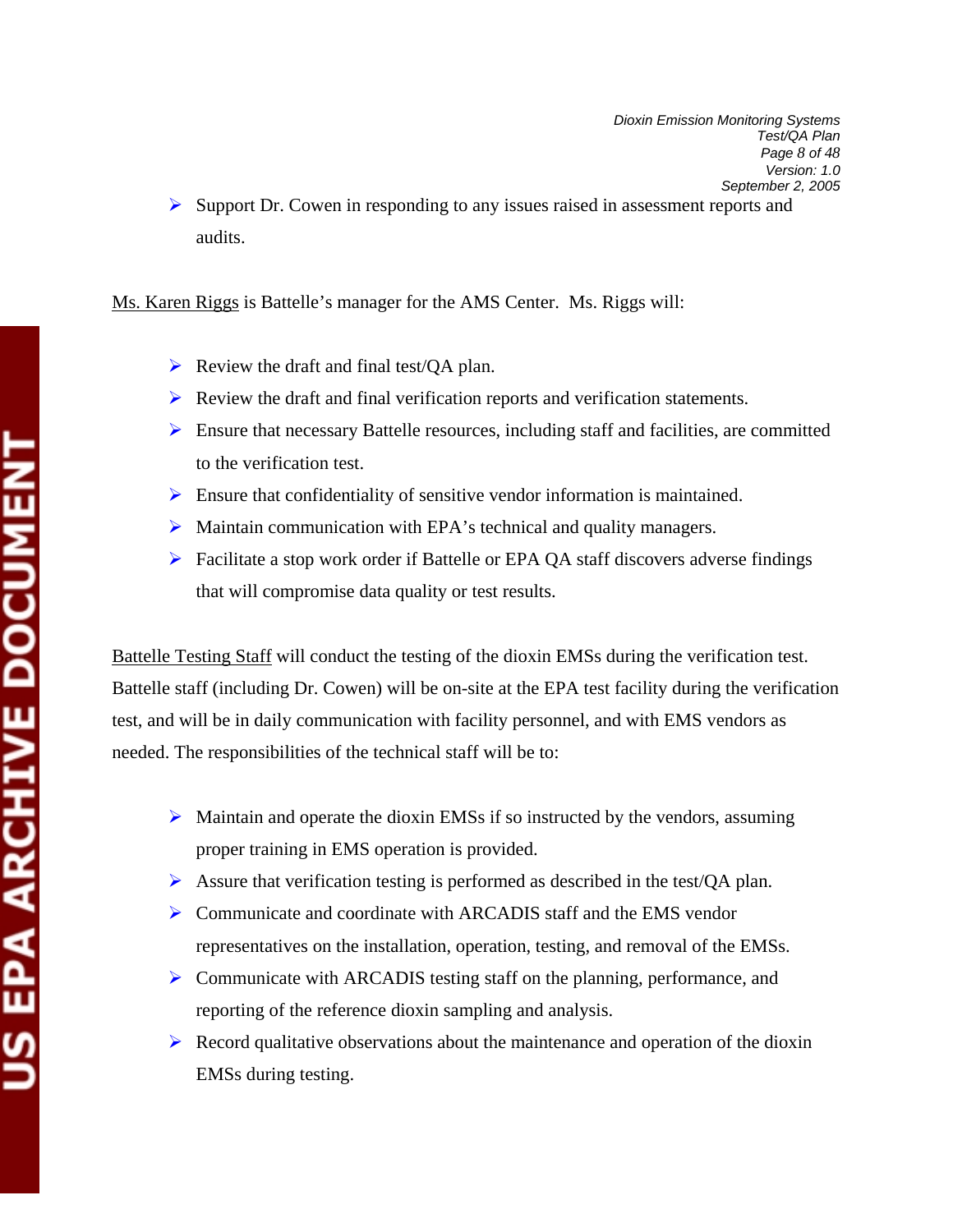- $\triangleright$  Assure that the data from each dioxin EMS are recorded and transmitted to the Verification Test Coordinator on at least a weekly basis.
- ¾ Provide input on test procedures, EMS operation and maintenance, and field conditions for the draft verification reports.

Mr. Zachary Willenberg is Battelle's Quality Manager for the AMS Center. Mr. Willenberg will:

- $\triangleright$  Review the draft and final test/QA plan.
- $\triangleright$  Conduct a technical systems audit at least once during the verification test, or designate other QA staff to conduct the audit.
- $\triangleright$  Audit at least 10% of the verification data.
- ¾ Prepare and distribute an assessment report for each audit.
- $\triangleright$  Verify implementation of any necessary corrective action.
- $\triangleright$  Notify Battelle's AMS Center Manager to issue a stop work order if audits indicate that data quality is being compromised.
- $\triangleright$  Provide a summary of the QA/QC activities and results for the verification reports.
- $\triangleright$  Review the draft and final verification reports and verification statements.
- $\triangleright$  Assume overall responsibility for ensuring that the test/QA plan is followed.

# **A4.2 Dioxin EMS Vendors**

The responsibilities of the EMS vendors are as follows:

- $\triangleright$  Review and provide comments on the draft test/QA plan.
- $\triangleright$  Approve the final test/QA plan prior to test initiation.
- $\triangleright$  Provide a dioxin EMS with complete flue gas sampling inlet for evaluation during the verification test.
- ¾ Provide all other equipment/supplies/reagents/consumables needed to operate their EMSs for the duration of the verification test.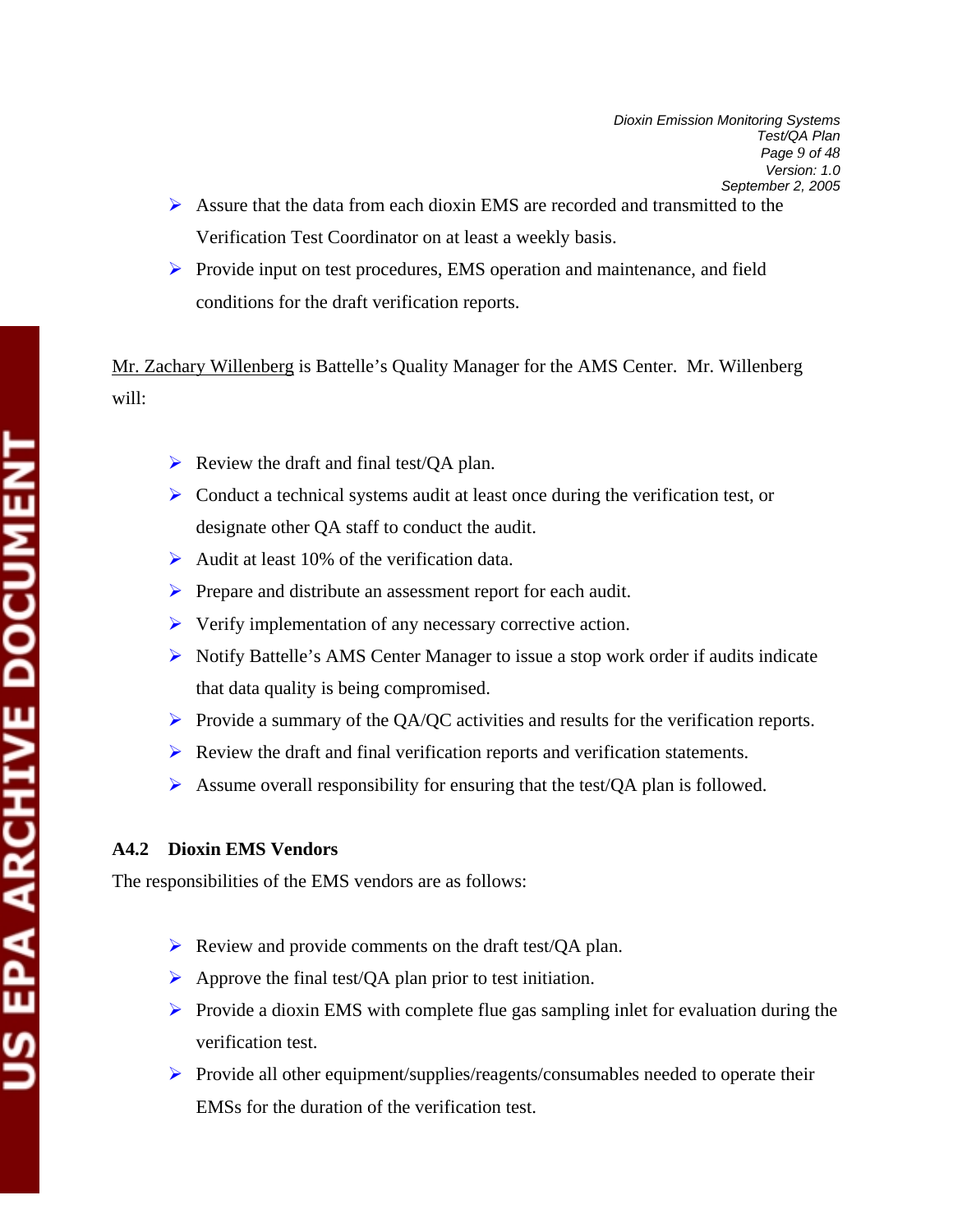- $\triangleright$  Supply a representative to install and maintain their technology, and to operate it in portions of the test specified in this test/QA plan, or provide written consent and instructions for Battelle staff to carry out these activities.
- $\triangleright$  Provide written instructions for routine operation of their EMSs, including a daily checklist of diagnostic and/or maintenance activities.
- $\triangleright$  Review and provide comments on the draft verification report and statement for their respective EMSs.

# **A4.3 EPA**

EPA's responsibilities for the AMS Center are based on the requirements stated in the "Environmental Technology Verification Program Quality Management Plan" (EPA QMP).<sup>3</sup> The roles of specific EPA staff are as follows:

Ms. Elizabeth Betz is EPA's AMS Center Quality Manager. Ms. Betz will:

- $\triangleright$  Review the draft test/QA plan.
- ¾ Perform at her option one external technical systems audit during the verification test.
- ¾ Notify the EPA AMS Center Manager of the need for a stop work order if the external audit indicates that data quality is being compromised.
- $\triangleright$  Prepare and distribute an assessment report summarizing results of the external audit.
- $\triangleright$  Review draft verification reports and statements.

Mr. Robert Fuerst is EPA's manager for the AMS Center. Mr. Fuerst will:

- $\triangleright$  Review the draft test/QA plan.
- $\triangleright$  Approve the final test/QA plan.
- $\triangleright$  Review the draft verification reports and statements.
- ¾ Oversee the EPA review process for the verification reports and statements.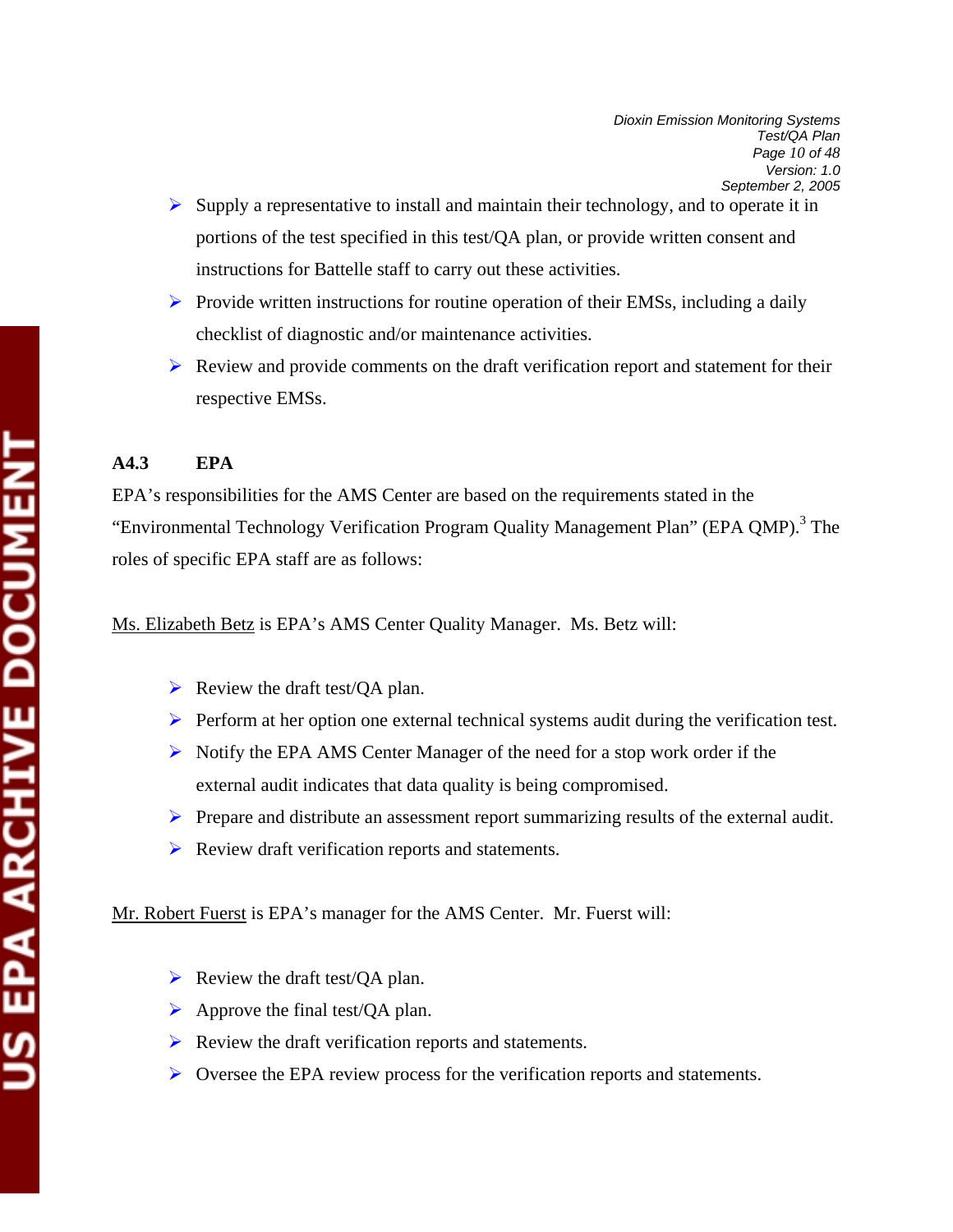¾ Coordinate the submission of verification reports and statements for final EPA approval.

# **A4.4 ARCADIS**

ARCADIS personnel are responsible for performing most of the actual testing activities, including providing required emissions sampling and analytical services. In addition, ARCADIS will purchase incidental materials as needed for the verification test, as well as provide repair and preventive maintenance support to equipment at the host facility that will be used during the verification test.

Dr. Dahman Touati is the ARCADIS Technical Lead for the dioxin EMS verification test. In this role, Dr. Touati is responsible for ensuring that the project meets the scheduled technical milestones agreed upon by Battelle through subcontracts with ARCADIS. Dr Touati will:

- $\triangleright$  Be the primary ARCADIS contact for Battelle's Verification Test Coordinator.
- $\triangleright$  Ensure that designated ARCADIS staff, and the EPA test facility are ready for the verification test.
- $\triangleright$  Coordinate distribution of the test/QA plan to ARCADIS staff.
- $\triangleright$  Coordinate the operations of the boiler and testing facilities.
- $\triangleright$  Direct the ARCADIS testing staff in performing the baseline testing in accordance with the test/QA plan.
- $\triangleright$  Review and approve all data and records related to facility operation
- $\triangleright$  Review the draft test/QA plan.
- $\triangleright$  Assist Battelle and EMS vendor staff in the installation, operation, testing, and removal of the EMSs at the EPA boiler facility, including connection of EMS flue gas sampling inlets to the facility stack.
- $\triangleright$  Assist in the planning and performance of the reference dioxin sampling and analysis.
- $\triangleright$  Ensure the availability of appropriate space and needed utilities (e.g., electricity, air, water) for the EMSs during testing.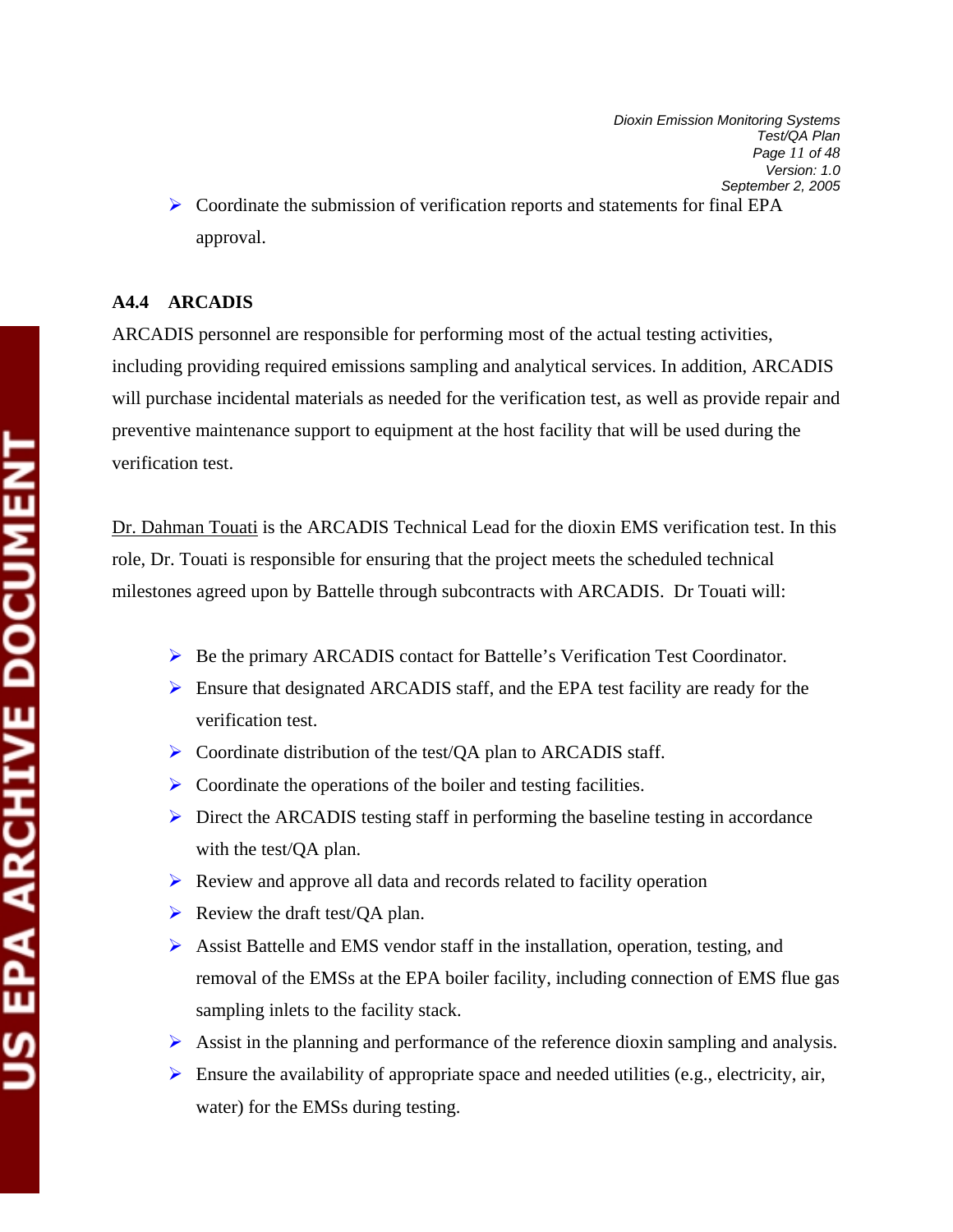- ¾ Support Battelle Testing Staff in providing daily oversight of the EMSs during periods of routine operation, checking diagnostic indicators and contacting Battelle if faults in EMS operation are observed.
- $\triangleright$  Support Battelle Testing Staff in recording observations about the maintenance and operation of the dioxin EMSs during the test period.
- $\triangleright$  At the option of EPA facility staff, review the draft verification reports and statements.
- $\triangleright$  Coordinate with the ARCADIS OA and safety officers to ensure appropriate procedures are in place and followed during the verification test.

The responsibilities of ARCADIS Testing Staff in this test are as follows:

- $\triangleright$  Provide equipment and personnel to carry out dioxin reference sampling using Method 23 sampling trains as described in this test/QA plan.
- $\triangleright$  Recover collected samples from the Method 23 trains, and transfer the recovered samples for dioxin analysis.
- $\triangleright$  Coordinate analysis on flue gas samples and QA samples per the modified Method 23 described in this test/QA plan.
- $\triangleright$  Calculate the Method 23 sampling results in terms of flue gas dioxin concentrations as specified in the method, and submit a report to Battelle that describes the sampling, and presents the sample analysis results, QA results, and calculated dioxin concentrations in the flue gas
- $\triangleright$  Review that portion of the verification reports that describes the Method 23 sampling and analysis.

The ARCADIS QA Officer is Laura Nessley who is responsible for:

 $\triangleright$  Reviewing and approving procedures and testing performed by ARCADIS and described in this QAPP.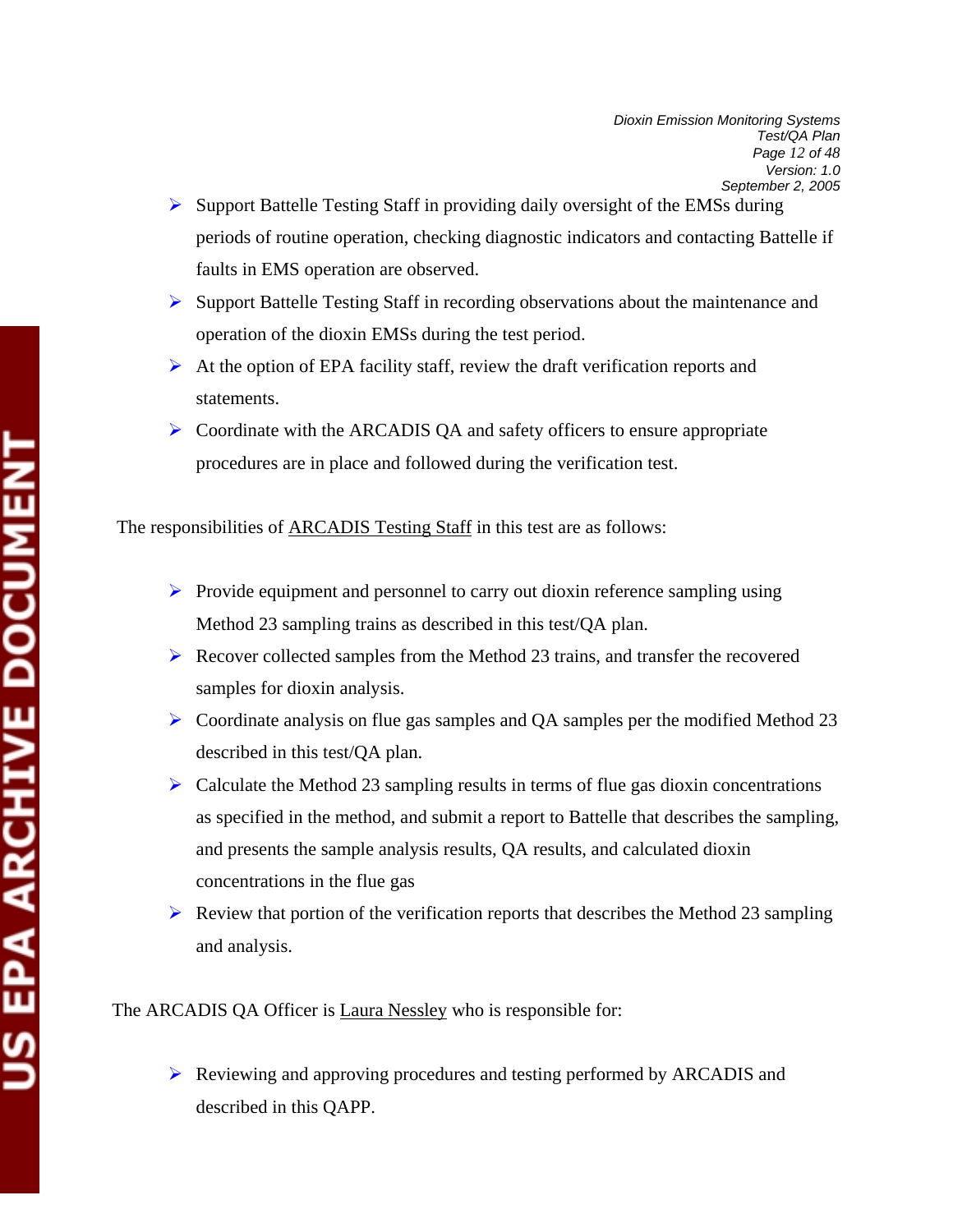- $\triangleright$  Ensuring that the ARCADIS portion of the QAPP is implemented by performing routine assessments.
- $\triangleright$  Communicating with Battelle's Quality Manager for the AMS center to coordinate any planned audits.

The ARCADIS Safety Officer is Jerry Revis. Mr. Revis will be responsible for:

- $\triangleright$  Ensuring that this project is carried out in accordance with all permit and EPA safety requirements.
- $\triangleright$  Ensuring that anyone working on the project has fulfilled all of the safety training requirements.

# **A5 BACKGROUND**

The ETV Program's AMS Center conducts third-party performance testing of commercially available technologies that detect or monitor natural species or contaminants in air, water, and soil. Stakeholder committees of buyers and users of such technologies recommend technology categories, and technologies within those categories, as priorities for testing. Dioxin EMSs were identified as a priority technology category through the AMS Center stakeholder process, since these emerging technologies have significant potential to improve upon the standard method for the determination of dioxins in flue gas.

EPA Method  $23<sup>1</sup>$  is the certified extractive method used for quantification of dioxin emissions from incinerators in the United States as well as in many other countries. This method is labor intensive, expensive, and requires an extended time for subsequent laboratory analysis of collected samples. As a result, Method 23 measurements are made infrequently (~once each year) for compliance purposes and not for long-term or short-term performance monitoring. New emerging technologies are being developed to provide semi-continuous monitoring or longterm sampling of dioxins, and may have the potential to provide more information on dioxin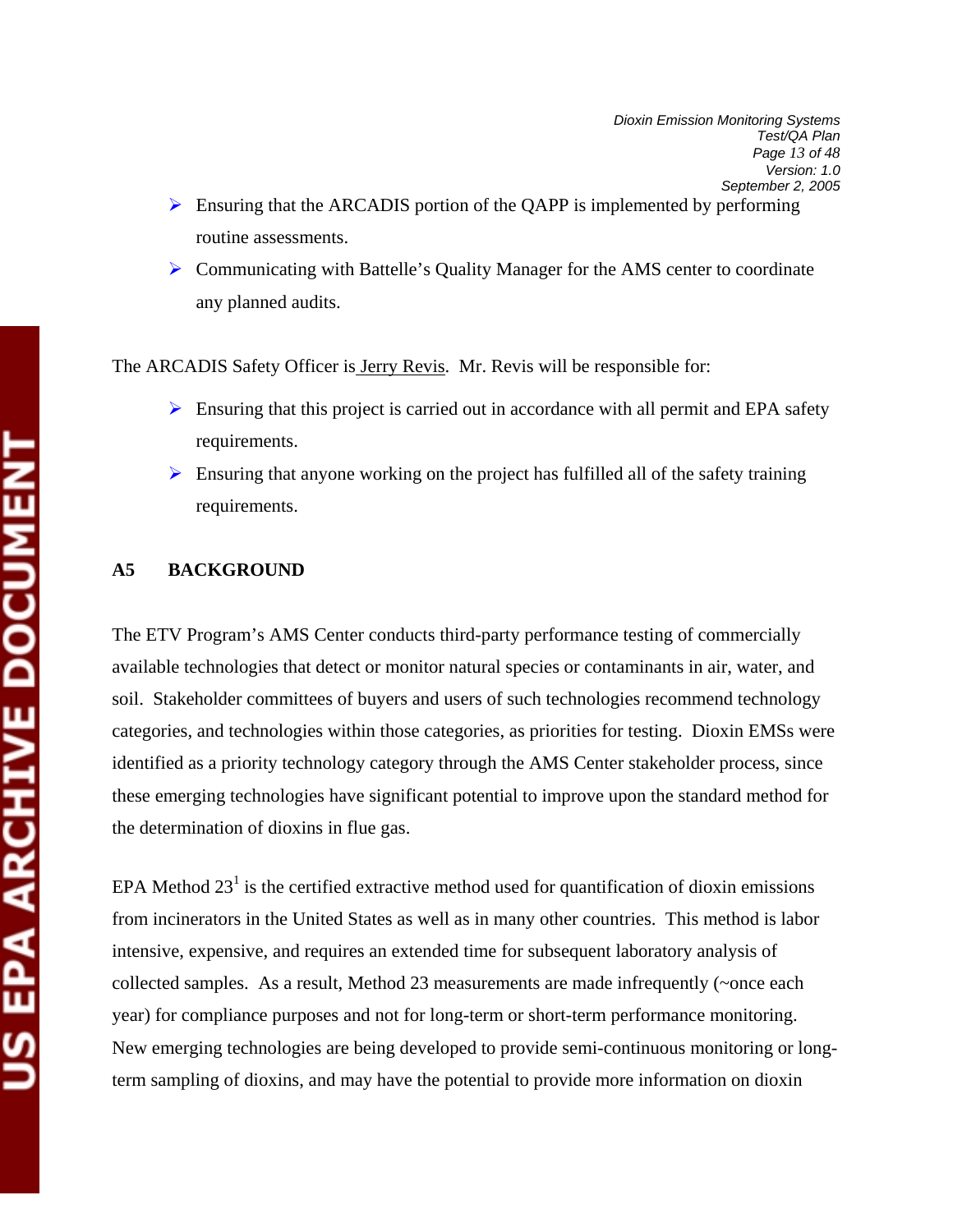*Dioxin Emission Monitoring Systems Test/QA Plan Page 14 of 48 Version: 1.0 September 2, 2005*

source emissions than the relatively few samples required under federal or state regulations. However, the performance of these newly introduced technologies has not been evaluated in the United States to determine their relative operational capabilities.

The purpose of this verification test is to generate performance data on dioxin EMS technologies so organizations and users interested in installing and operating dioxin EMSs on their municipal waste incinerators and industrial plants can be assured of their benefit. The test will be conducted over a period of approximately two weeks and will involve the continuous operation of several dioxin EMSs at a well-controlled, pilot-scale boiler facility located at EPA laboratories in Research Triangle Park, North Carolina. The accuracy and range of the EMSs will be determined through comparisons to the standard EPA integrated sampling method for dioxin. Other performance parameters such as data completeness, maintenance requirements, ease of use, and operational costs will be determined from operator observations. This test is not intended to simulate long-term performance of these technologies on a full-scale incinerator or plant.

#### **A6 VERIFICATION TEST DESCRIPTION AND SCHEDULE**

#### **A6.1 Verification Test Description**

In general, the dioxin EMS technologies to be evaluated in this verification test can be categorized into two groups:

- (1) technologies that collect long-term integrated samples of dioxin from flue gas onto sorbent media, for subsequent laboratory analysis, and
- (2) technologies that allow for continuous or semi-continuous sampling and automated, on-site analysis of dioxins or marker compounds using in-situ laser ionization/mass spectrometric techniques.

Typically, the technologies which collect integrated samples for laboratory analysis consist of a sampling unit which mounts to the duct and isokinetically samples the flue gas, and a control unit that remotely controls the gas sampling based on pre-set sampling times. In addition to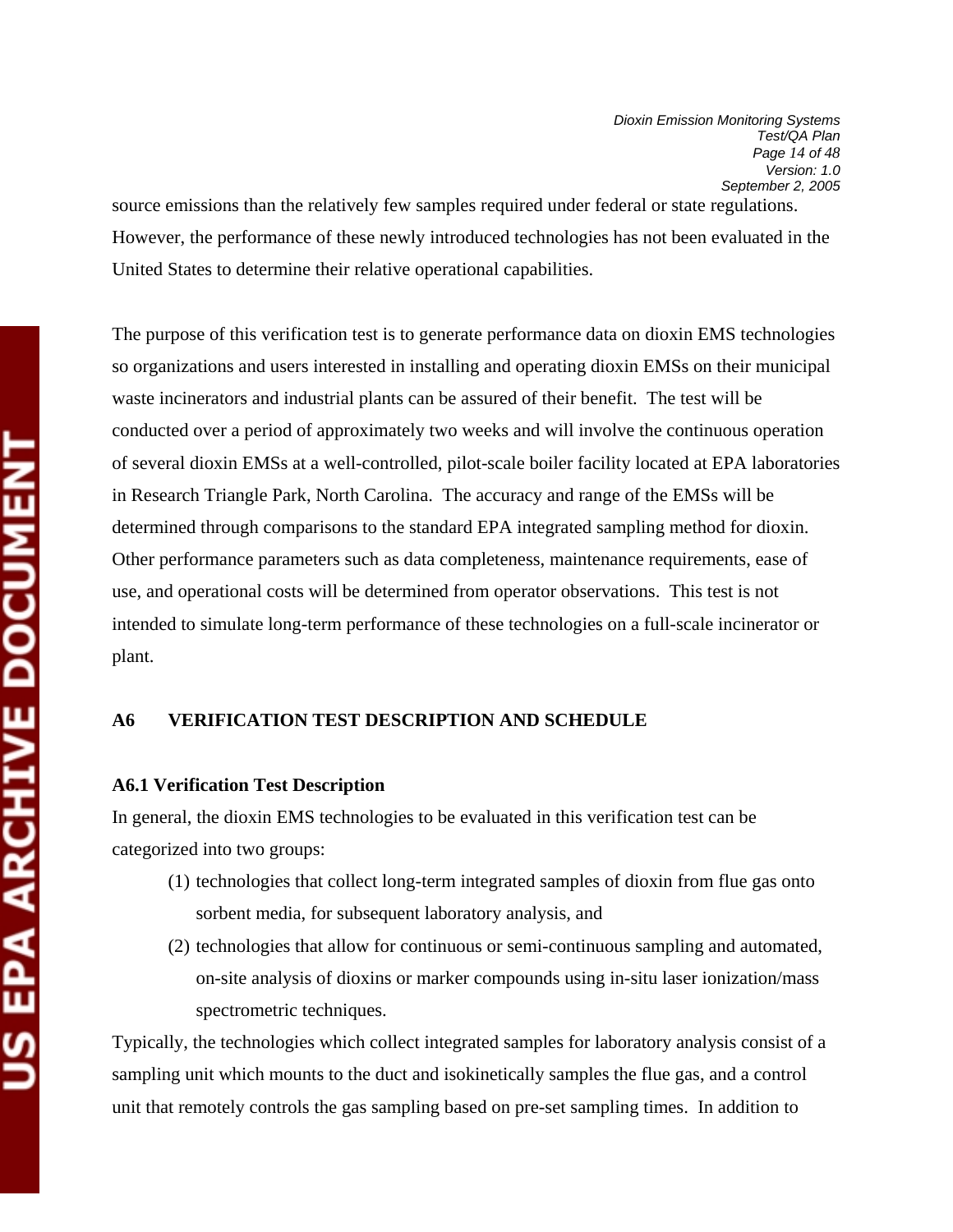*Dioxin Emission Monitoring Systems Test/QA Plan Page 15 of 48 Version: 1.0 September 2, 2005*

sample collection, these systems can be configured to measure a variety of flue gas parameters and can be programmed to automatically stop sampling in the event of unusual operating conditions. After sampling, the sample media are retrieved and sent to a laboratory for analysis.

The operating principles of the laser-ionization/mass spectrometric technologies include laserinduced ionization of a molecule of interest using a multi-step resonant process, followed by mass spectrometric measurement of the resulting ions. Typically, this process involves absorption of a single ultra violet (UV) photon followed by the subsequent absorption of a second UV photon to bring the internal energy of the molecule above its ionization energy, and resulting in the formation of a molecular ion. After ionization, the created ions are extracted into a time-of-flight (TOF) mass spectrometer and detected. Generally, the spectral absorption "fingerprint" of a specific molecule/ion is sufficiently unique for unambiguous identification of target molecules and can be obtained by systematically changing the wavelength of the laser radiation.

This verification test will involve the simultaneous evaluation of multiple dioxin EMSs under realistic operating conditions on a pilot-scale boiler. The EMSs will be operated for approximately two weeks, during which time a series of Method 23 reference samples will be collected. The operational parameters of the boiler will be systematically varied during testing to provide a range of expected dioxin concentrations in the flue gas.

In performing the verification test, Battelle will follow the technical and QA procedures specified in this test/QA plan and will comply with the data quality requirements in the AMS Center OMP.<sup>2</sup>

#### **A6.2 Verification Test Schedule**

Table A1 shows the planned schedule of testing and data analysis/reporting activities to be conducted in this verification. The verification test of dioxin EMSs is planned to be conducted in September 2005, with installation of the EMSs at the host facility in late August 2005.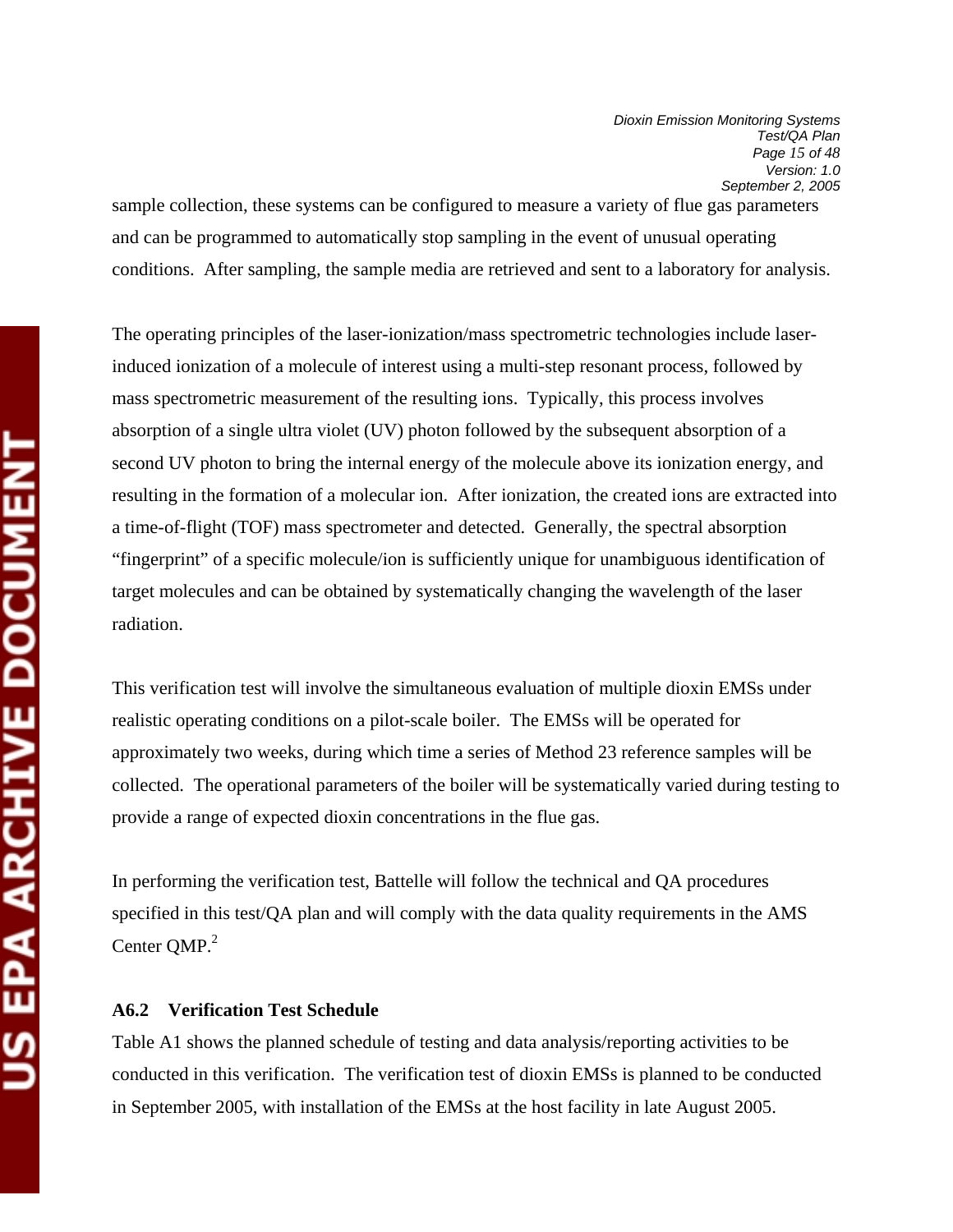| Date(s)                       | <b>Testing Activities</b>                                                                                                      | <b>Data Analysis and Reporting</b>                                                            |
|-------------------------------|--------------------------------------------------------------------------------------------------------------------------------|-----------------------------------------------------------------------------------------------|
| August 29-<br>September 9     | Set up/install EMSs<br><b>EMS</b> shakedown                                                                                    | Begin preparation of report template                                                          |
| September 12-<br>September 23 | Routine operation<br>Reference sampling periods<br>Remove EMSs from host facility<br>Begin analysis of first reference samples | Review and summarize operator<br>observations<br>Compile data from EMSs                       |
| October 30                    | Complete analysis of reference samples                                                                                         | Complete common sections of reports                                                           |
| November 30                   |                                                                                                                                | Complete draft reports<br>Vendor review of draft reports                                      |
| January 30, 2006              |                                                                                                                                | Revise draft reports<br>Peer review of draft reports<br>Submit final reports for EPA approval |

#### **Table A1. Planned Verification Test Schedule**

These reports will be reviewed by the respective vendors and by peer reviewers, and submitted to EPA for final signature. The period of operation of the EMSs at the facility will be approximately 2 weeks. Installation of the EMSs is expected to begin during the week of August 29, 2005 and is expected to be completed by September 9. Routine operation of the EMSs is expected to begin on September 12 and continue until September 23, 2005, or until all testing activities are completed. During testing, it is anticipated that at least one set of reference samples will be collected each day. Depending on timing, more than one set of reference samples may be collected in one day.

The test procedures are described in Section B of this test/QA plan. Changes in the operational conditions of the boiler will be introduced to provide a range of expected dioxin concentrations in the flue gas.

#### **A6.3 Test Facility**

A 2.94 MBtu/hr, 3-Pass Wetback Scotch Marine Packaged Boiler (SMPB) manufactured by Superior Boiler Works, Inc., and located at the EPA RTP facility, will be used for the verification test. This boiler is capable of firing natural gas or a variety of fuel oils. The oil burner used is a low pressure, air atomizing nozzle that delivers a fine spray at an angle which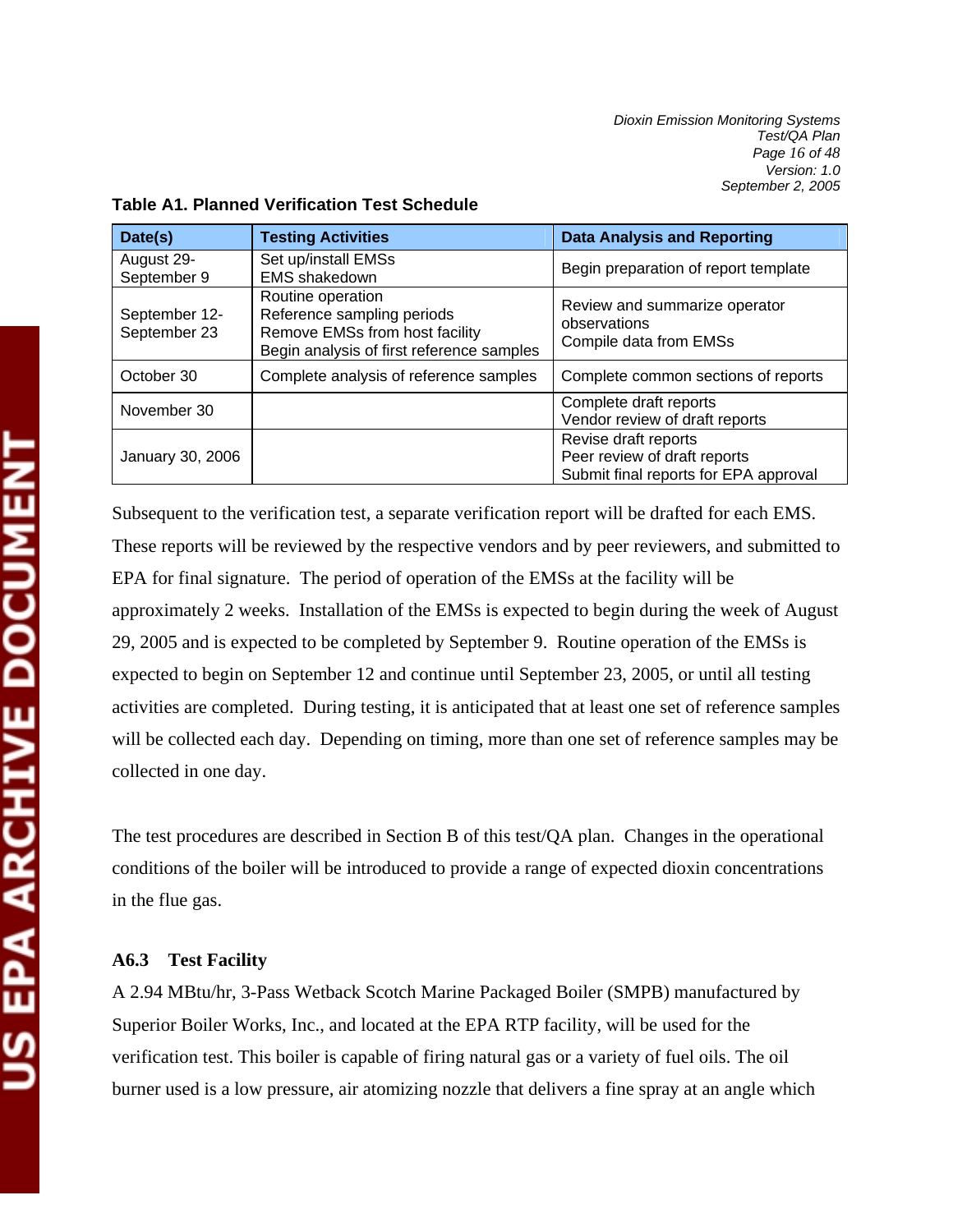.

*Dioxin Emission Monitoring Systems Test/QA Plan Page 17 of 48 Version: 1.0 September 2, 2005*

ensures proper mixing with the air stream. The burner can be set to fire automatically or manually at any desired rate between the minimum and the maximum firing rates. Fuel oil temperature can be adjusted using an electric heater to maintain proper viscosity; the fuel and atomizing airflow rates are variable to ensure adequate oil atomization. The boiler has 33-square meters of heating surface and generates up to 1,090 kg/hr of saturated steam at pressures up to 15 psig. Fuel flows are measured with a liquid volume totalizer and stoichiometric ratios are verified through  $O_2$  and  $CO_2$  emission concentrations. The SMPB is shown in Figure 1.

During this verification test, the SMPB will be fully instrumented with continuous emission monitors (CEMs) for a variety of species including  $O_2$ , CO, H<sub>2</sub>O, HCl, and SO<sub>2</sub>. Continuous emission monitoring of chemical species is performed with two shared CEMs for the package boiler facility. The first CEM bench includes four gas analyzers: high range CO, low range CO,  $O_2$ , and  $CO_2$ , each with multiple ranges. HCl, and  $SO_2$ , on the other hand, will be measured by a self-contained bench-scale CEM system (Bodenseewerk). The system uses an Altech Hot/Wet (HW) sampling system and a Perkin-Elmer (PE) MCS-100 Infrared (IR) Multi-Component Analyzer. The MCS is capable of measuring up to eight compounds simultaneously, using gas filter correlation and single beam dual wavelength techniques. The compounds that can be measured include HCl,  $NH_3$ ,  $N_2O$ ,  $H_2O$ ,  $NO_2$ ,  $CO$ ,  $CO_2$ , and  $SO_2$ . The HW probe assembly provides functions for reliable sampling of flue gases, while closely maintaining temperatures at elevated levels. The functions include probe blowback with instrument air, calibration gas injection, and processes to protect the system from corrosion. The Altech HW sampling system is designed to maintain elevated temperatures, up to 250 °C, throughout the entire gas analyzer. Monitored concentrations are continuously output as linear 4-20 mA signals.

The flue gas from the unit passes through a manifold to an air pollution control system (APCS) consisting of a natural-gas-fired secondary combustion chamber, a fabric filter, and an acid gas scrubber to ensure proper removal of pollutants. All emission measurements are taken prior to the APCS. The SMPB facility is equipped with several sampling ports located at the exit of the boiler. The vertical section of the duct (8 in. steel pipe) is sufficient in length and free of flow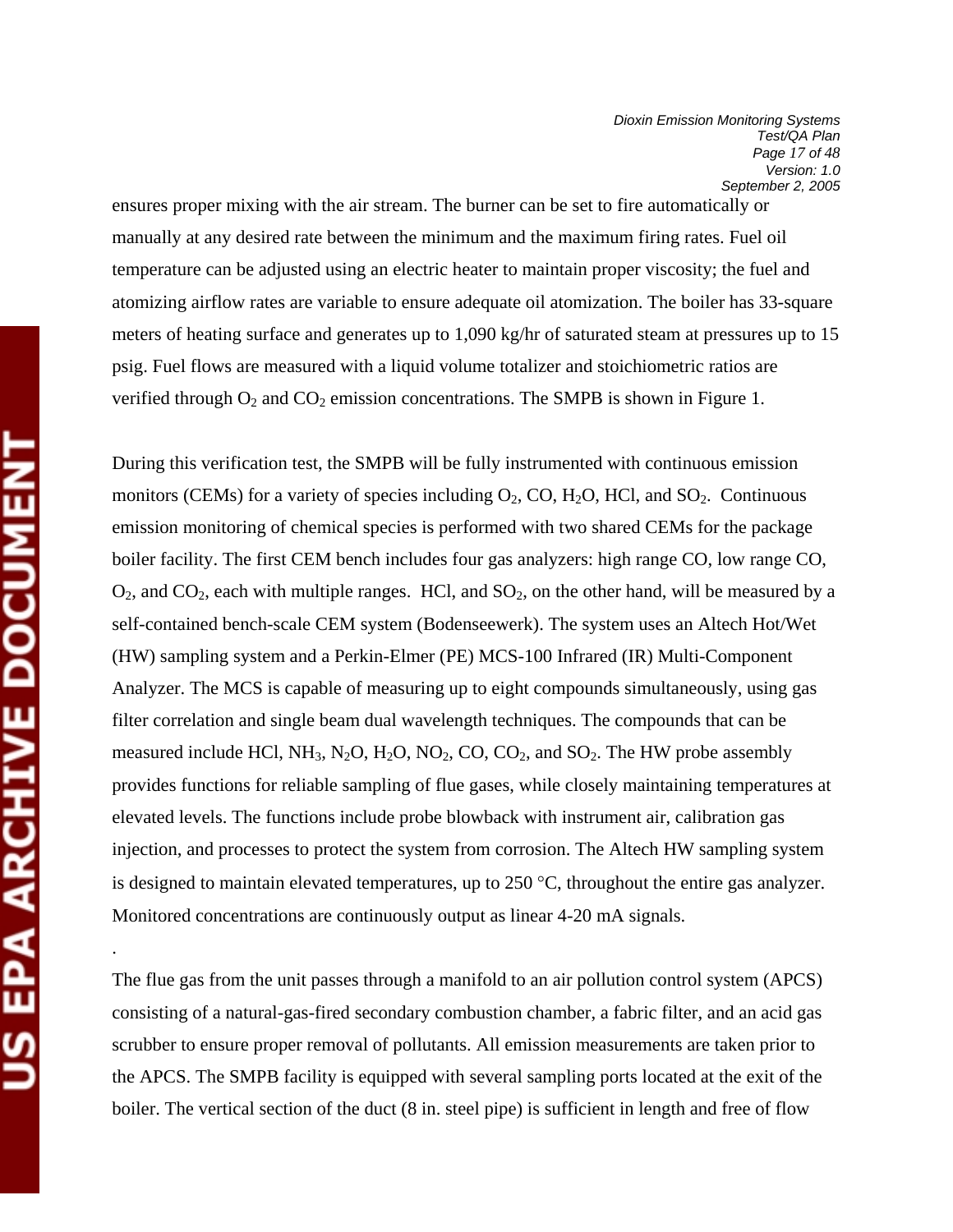*Dioxin Emission Monitoring Systems Test/QA Plan Page 18 of 48 Version: 1.0 September 2, 2005*



**Figure 1. Wetback Scotch Marine Packaged Boiler** 

disturbances so that particulate matter can be sampled at an axial location that meets EPA Method 1A particulate matter sampling requirements. Several sampling ports are located along the horizontal section of duct approximately 3 meters above the facility catwalk. The horizontal section of the duct (20 cm. steel pipe) is also sufficient in length and free of flow disturbances so that particulate matter can be sampled at an axial location that meets EPA Method 1A particulate matter sampling requirements. The boiler stack has been modified to accommodate sampling stations for each of the EMSs and for Method 23 sampling trains.

A surrogate chlorinated chemical (1,2-dichlorobenzene) and a source of metal atoms (copper naphthenate) will be added to the boiler fuel to promote dioxin formation for the EMS testing.<sup>4</sup> A surrogate feed system was designed to safely tap the surrogate feed line to the fuel line just before the burner nozzle. The feed system consists of a 37 liter pressurized stainless steel tank, in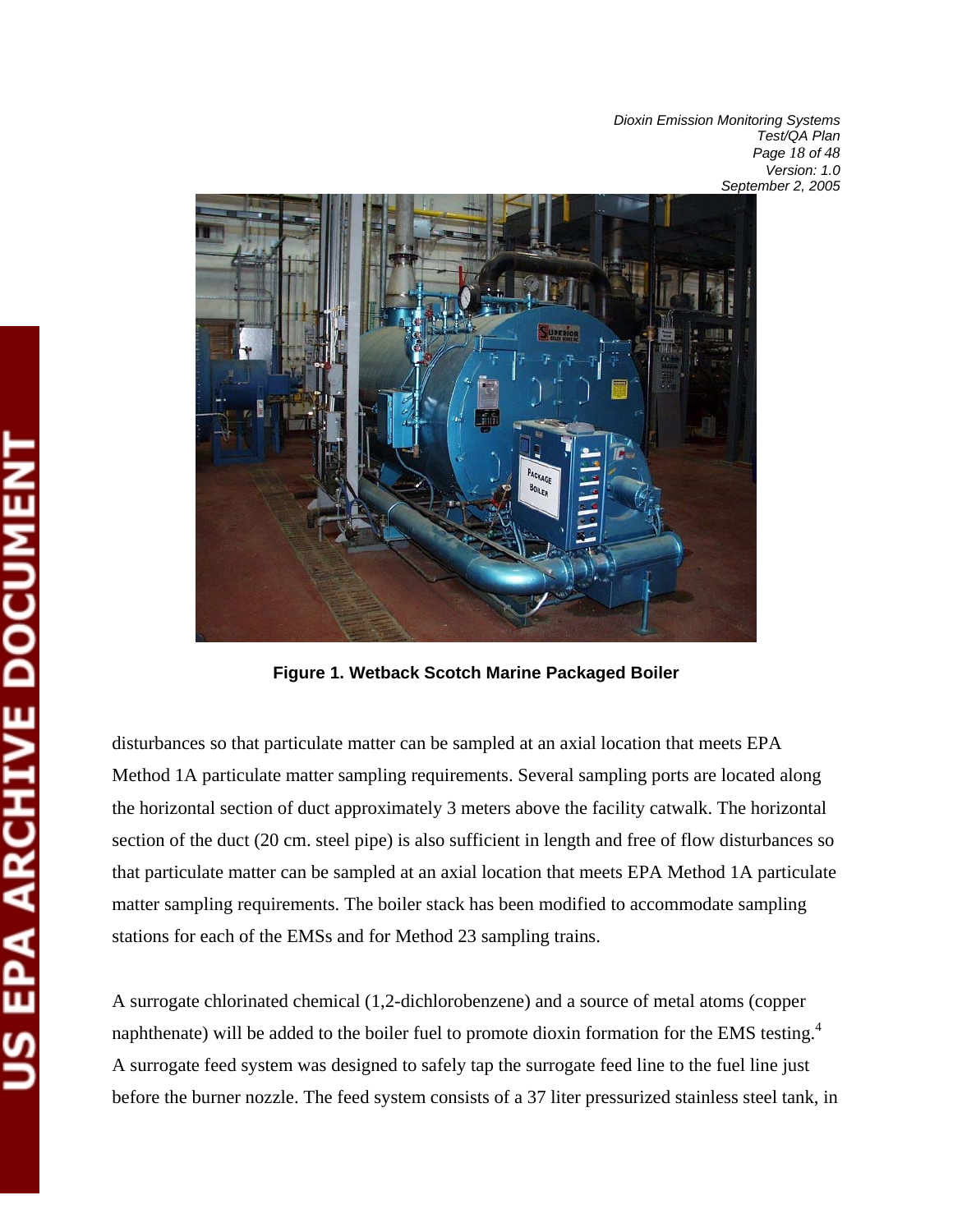*Dioxin Emission Monitoring Systems Test/QA Plan Page 19 of 48 Version: 1.0 September 2, 2005*

which the surrogate and the copper naphthenate are mixed. A series of check valves were incorporated in the feed system to avoid contaminating the fuel oil recirculation in case of an accidental shutdown of the boiler, as well as a flow meter for measurement of the feed flow rate. A solenoid valve electrically tied to the burner management/safety system is included to stop any surrogate feed to the burner when the burner is off. The pressurized stainless steel tank is contained in a secondary container to minimize any spill that may occur during the surrogate addition process. The amount of copper to be injected with the surrogate is calculated to simulate the copper content in ash of refuse-derived fuel, generating approximately 20% ash and an estimated concentration of copper of 100 mg per kg of ash. Since the mixture is prepared for different test conditions, the concentration of copper injected varies with the surrogate injection rate, the chlorine content in the boiler being the main driver. This injection rate is determined by the calculated HCl concentration to be maintained in the flue gas. Prior to testing, the boiler emissions were characterized under a series of test conditions similar to those that will be used in the verification test. The results of the boiler characterization are presented below.

Table A2 summarizes the characteristics of the flue gas from the EPA boiler at the point where the dioxin EMSs will be installed. These characteristics show the average and the range of several key constituents.

| <b>Parameter</b>                              | <b>Typical Value</b> | <b>Range or Maximum</b> |
|-----------------------------------------------|----------------------|-------------------------|
| $O_2(\% )$                                    | 2.2                  | $0.5 - 4.0$             |
| $CO2$ (%)                                     | 13.2                 | $12 - 15$               |
| CO (ppm)                                      | 230                  | $5 - 650$               |
| Calculated HCI (ppm)                          | 463                  | $35 - 1150$             |
| Total TEQ <sup>(a)</sup> (TEQ/dscm)           | 15.2                 | $1.6 - 56$              |
| (a)<br>$\tau = 0$ $\tau$ $\tau$ $\tau$ $\tau$ |                      |                         |

#### **Table A2. Stack Gas Characteristics of the EPA SMPB**

TEQ – Toxic Equivalents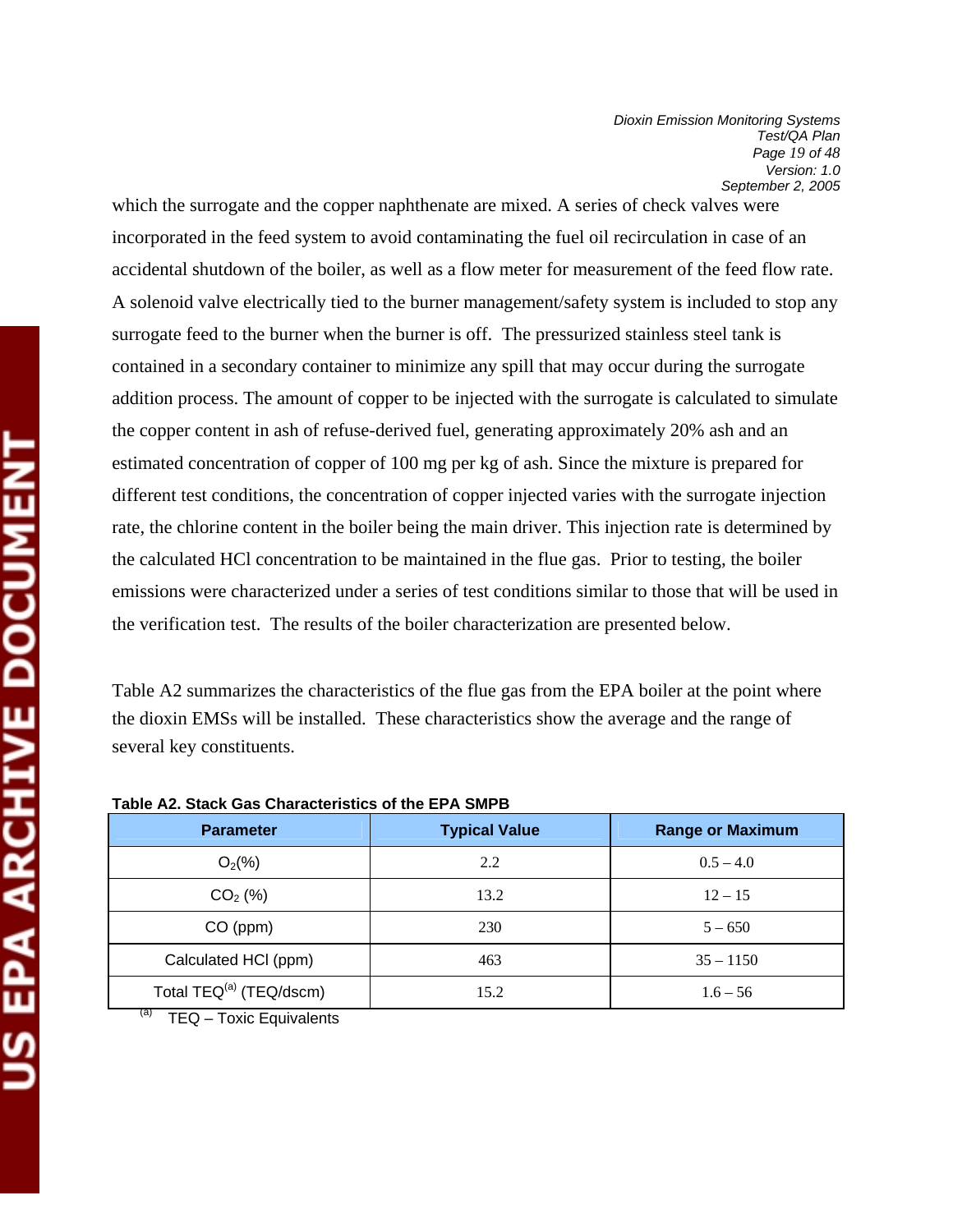# **A7 QUALITY OBJECTIVES AND CRITERIA FOR MEASUREMENT DATA**

The objective of this verification test is to evaluate the performance of dioxin EMSs under realistic operating conditions. This evaluation will in part assess the capabilities of the dioxin EMSs for determining dioxins in the flue gas of a boiler which is cofiring copper napthenate and dichlorobenzene, and will include a comparison of the EMS results to those of reference samples collected by Method  $23<sup>1</sup>$  and analyzed for dioxins according to a modified version of Method 23 as described in Section B4. Additionally, this evaluation will rely upon operator observations to assess other performance characteristics of the EMSs. Below is a discussion of the quality objectives and the criteria for measurement data that have been established to assure that the objectives of this test are met.

#### **A7.1 Quality Objectives**

The data quality objectives indicate the minimum quality of data required to meet the objectives of the verification of dioxin EMSs. The data quality objectives for this verification test include those for the collection and analysis of reference samples, those for the operation of the boiler at the test facility and consequently of the flue gas conditions, as well as those for the documentation of operator observations. The data quality objectives for the collection and analysis of the reference samples are based on the requirements of Method  $23<sup>1</sup>$  and the modifications to Method 23 described in Section B4, and are presented in terms of data quality indicators (DQI) criteria for the critical measurements associated with those methods. The data quality of the reference samples relies, in part, on the proper operation of the test boiler, and consequently on the flue gas conditions. As such, data quality objectives for the operation of the boiler have been established for this verification test and are defined in terms of DQI goals for the boiler controls, and for the CEMs which monitor the flue gas conditions. The data quality objectives for the operator observations have not been defined quantitatively but have been incorporated into documentation requirements and data review, verification, and validation requirements for this verification test.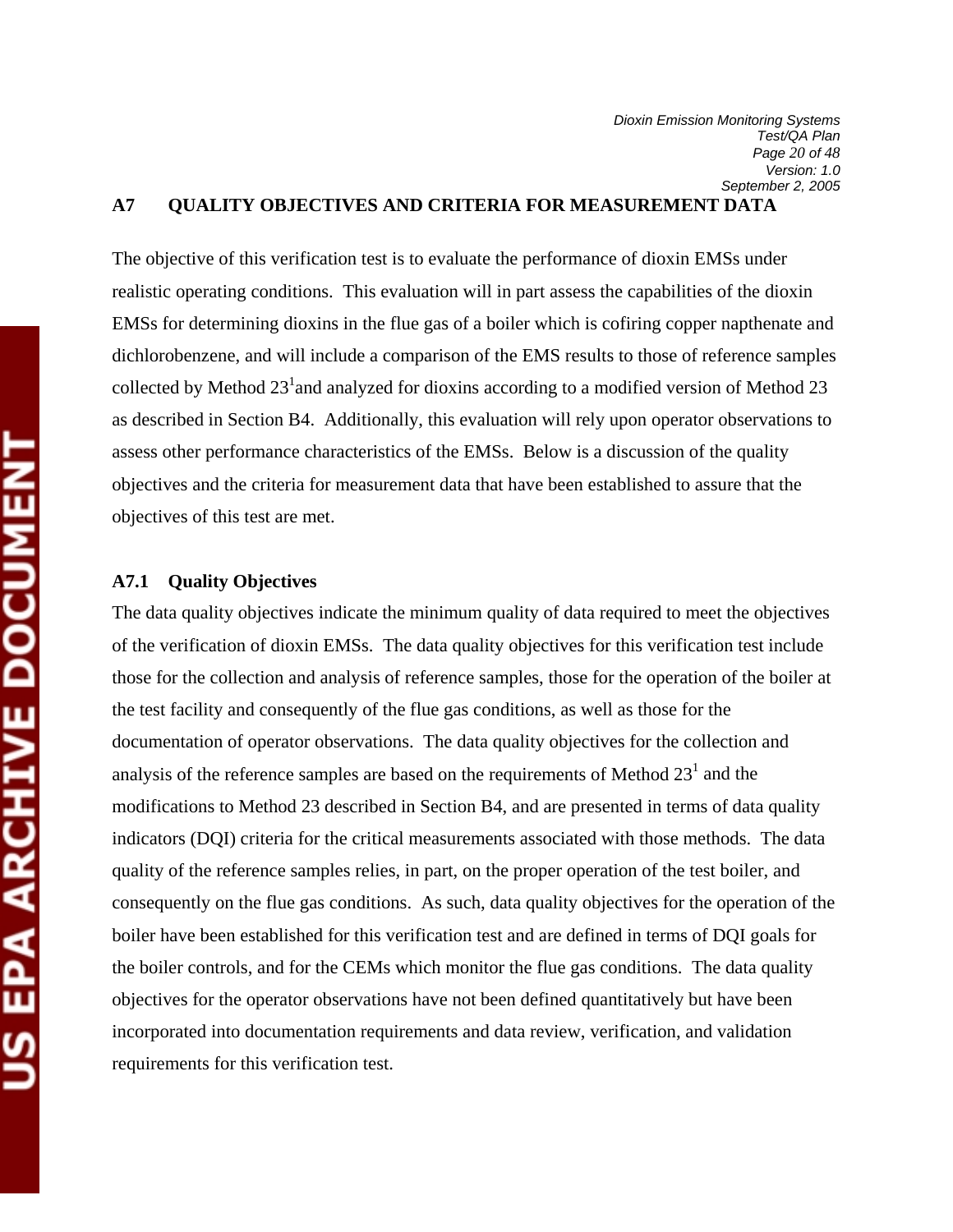#### **A7.2 Criteria for Measurement Data**

Table A3 presents the DQIs and criteria for the critical measurements of the reference method. Table A4 presents the criteria for DQIs for several important but non-critical measurements made by the CEMs at the SMPB facility.

The quality of the reference measurements will be assured by adherence to these DQI criteria and the requirements of Method 23 with the exception of the modifications described in Section B4, including the QA/QC requirements of those methods. The quality of the reference measurements will be monitored by inclusion of blank samples and performance evaluation (PE) samples (Section C1.1) as appropriate. The quality of the data relating to the boiler operation and the flue gas conditions will be assured through the accurate measurement of  $O_2$ , CO, H<sub>2</sub>O, dopant flow injection rate, and total flue gas flow rate.

Various calibration requirements and QA/QC checks are associated with Method 23 and are discussed in detail in Sections B2-B7 of this test/QA plan. Dioxin standards to be used in calibration standards and QC samples must meet National Institute of Standards and Technology (NIST) traceability, when available. Acceptance criteria for PE samples and PE audit measurements are given in Section C1.1.

The Battelle Quality Manager or his designee will perform a technical systems audit (TSA) at least once during this verification test to augment these QA/QC requirements. The EPA Quality Manager also may conduct an independent TSA, at her discretion.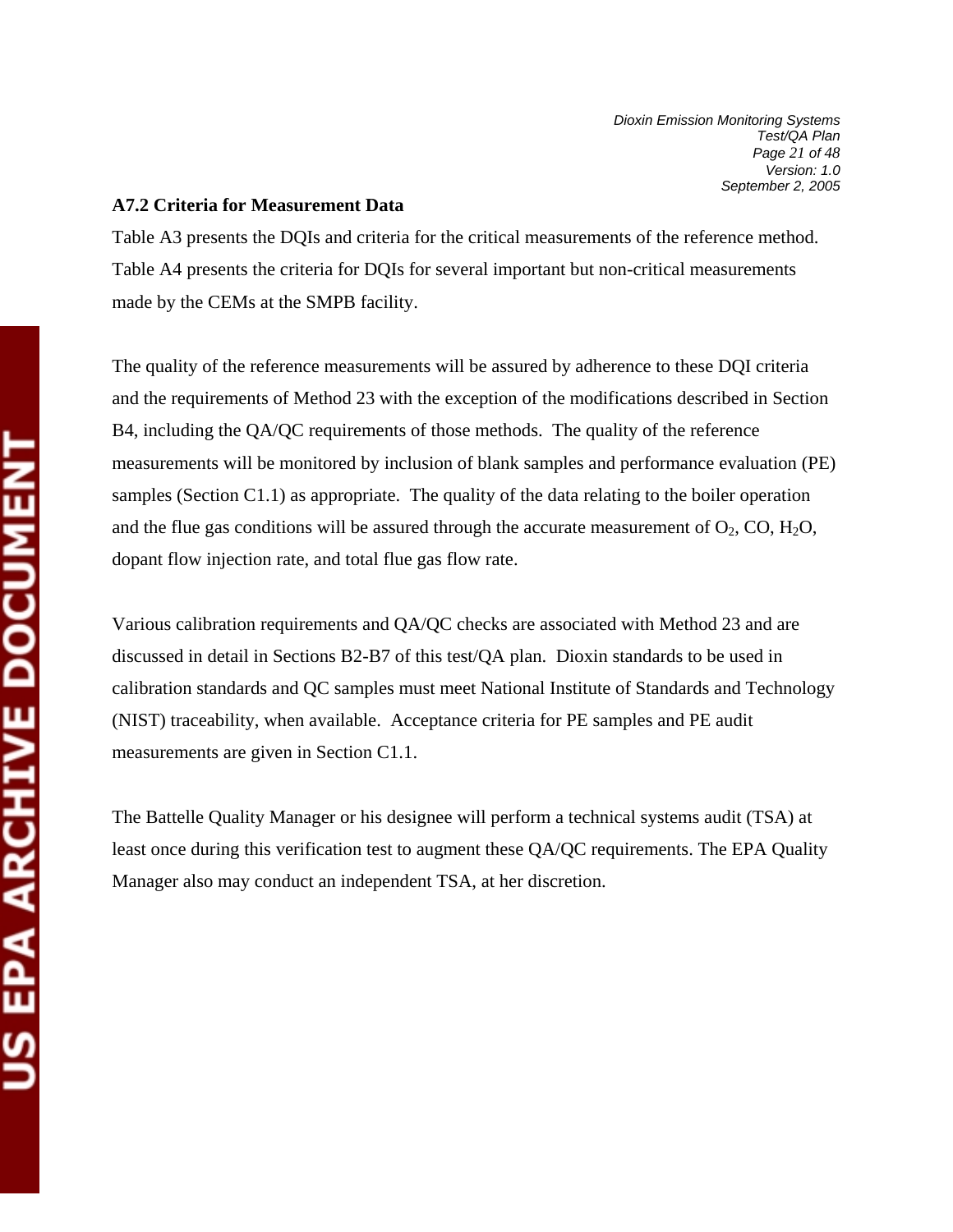#### **Table A3. DQIs and Criteria for Critical Measurements for EPA Method 23.**

| <b>Measurement</b>          | <b>DQI</b>  | Criteria                                                                                                                                           |
|-----------------------------|-------------|----------------------------------------------------------------------------------------------------------------------------------------------------|
| Internal standard recovery  | Accuracy    | Recovery:<br>40 to 130% for tetra-through hexachlorinated<br>compounds;<br>and<br>25 to 130% for hepta- and octachlorinated<br>compounds           |
| Surrogate standard recovery | Accuracy    | Goal of 70 to 130% recovery, otherwise<br>correction is necessary                                                                                  |
| Flue gas flow rate          | Precision   | ±5%                                                                                                                                                |
| Flue gas temperature        | Precision   | ±5 °C                                                                                                                                              |
| Flue gas pressure           | Precision   | ±2%                                                                                                                                                |
| Leak check                  | <b>Bias</b> | Leak rate of less than 0.02 $\text{ft}^3/\text{min}$                                                                                               |
| Field blanks                | <b>Bias</b> | if blank >30% of sample concentration, data<br>must be flagged                                                                                     |
| GC column performance       | <b>Bias</b> | Retention times within 10 seconds of expected<br>retention times                                                                                   |
| Solution blanks             | <b>Bias</b> | Blank <10% of sample concentration or <10 x<br>LOD, subtract blank from samples;<br>if blank >10% of sample concentration, data<br>must be flagged |
| Duplicate reference samples | Precision   | Concentration differences < 30%                                                                                                                    |

#### **Table A4. DQI Goals for SMPB Continuous Emission Monitors**

| <b>Measurement Parameter</b> | <b>Method</b> | <b>Precision</b><br>(RSD) (%) | Bias <sup>2</sup> (%) | <b>Completeness (%)</b> |
|------------------------------|---------------|-------------------------------|-----------------------|-------------------------|
|                              | <b>CEM</b>    | <7                            | $<$ 10                | >90                     |
| CO                           | <b>CEM</b>    | $20$                          | $<$ 10                | >90                     |
| H <sub>2</sub> O             | <b>CEM</b>    | $20$                          | $<$ 10                | >90                     |

<sup>1</sup>Analyzer precision will be assessed from repeated measurements under nominally constant operation (i.e., during bias testing).

 $2$ Analyzer bias is assessed daily; it measures the degree of disagreement between an averaged measurement and an accepted reference value, expressed as a percentage of the reference value.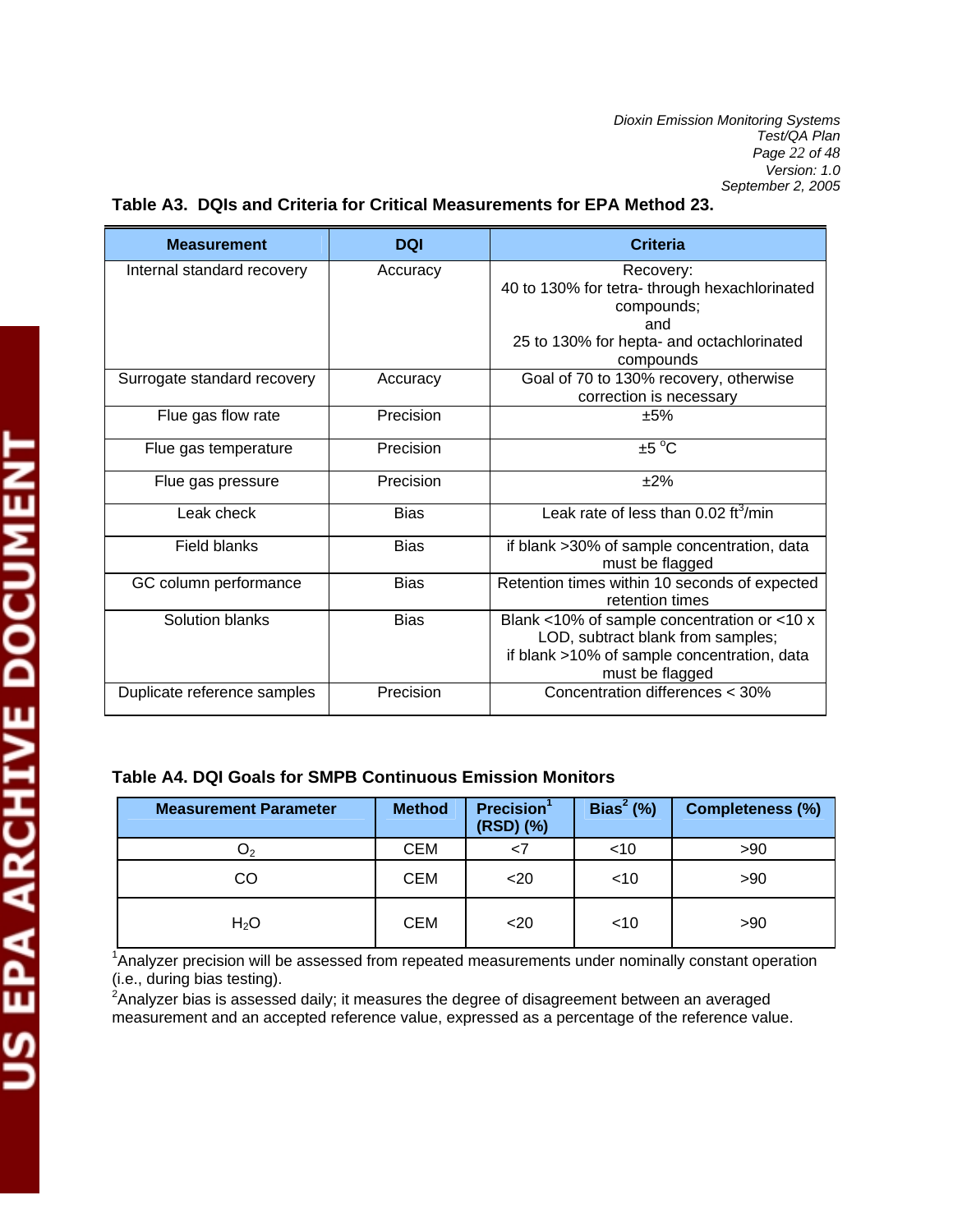# **A8 SPECIAL TRAINING/CERTIFICATION**

Documentation of training related to technology testing, field testing, data analysis, and reporting is maintained for all Battelle technical staff in training files at their respective locations. Documentation of the expertise and experience of ARCADIS staff in Method 23 sampling and analysis is similarly available. The Battelle Quality Manager may verify the presence of appropriate training records prior to the start of testing. If Battelle or ARCADIS staff operate and/or maintain an EMS during the verification test, the EMS vendor will be required to train those staff prior to the start of testing. Battelle will document this training with a consent form, signed by the vendor that specifies which Battelle/ARCADIS staff have been trained on their EMS. Battelle technical staff will have a minimum of a bachelor's degree in science/engineering or have equivalent work experience.

# **A9 DOCUMENTATION AND RECORDS**

The records for this verification test will include the test/QA plan, chain-of-custody forms, laboratory record books (LRB), data collection forms, electronic files (both raw data and spreadsheets), and the final verification report. All of these records will be maintained at the host facility or in the Verification Test Coordinator's office during the test and may be transferred to permanent storage at Battelle's Records Management Office (RMO) at the conclusion of the verification test. All Battelle LRBs are stored indefinitely, either by the Verification Test Coordinator or Battelle's RMO. EPA will be notified before disposal of any files. The documentation and results of the Method 23 measurements made by ARCADIS will be submitted to Battelle after completion of all sample analyses, review of the data, and calculation of dioxin concentrations in the flue gas. Section B10 further details the data recording practices and responsibilities.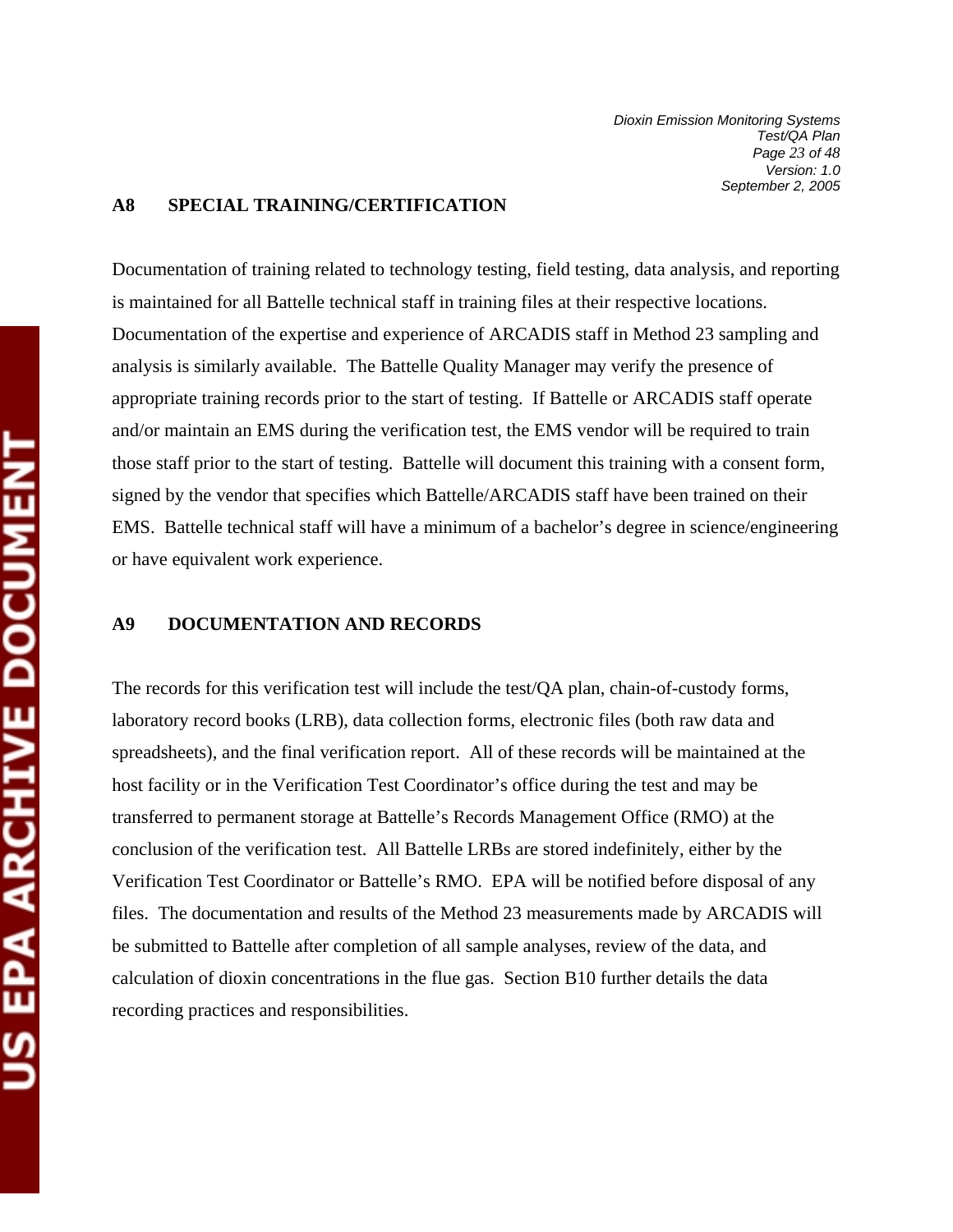# **SECTION B MEASUREMENT AND DATA ACQUISITION**

# **B1 EXPERIMENTAL DESIGN**

This test will specifically address verification of EMSs for dioxins in flue gas by evaluating the accuracy and operational range of the EMS measurements, as well as the ease of use, reliability, and maintenance needs of each EMS. Specifically, the dioxin EMSs will be evaluated for the following performance parameters:

- Relative Accuracy
- Range
- Data Completeness
- Operational factors such as maintenance, ease of use, reliability, and operational costs.

Relative accuracy and range will be determined for each EMS by comparison of EMS results to results from Method 23 reference samples collected simultaneously with the EMS measurements. Range will be determined from measurements over a variety of defined operating conditions expected to produce differing levels of dioxins. Data completeness will be assessed as the percentage of maximum data return that is achieved by each EMS over the test period. Operational factors will be evaluated by means of operator observations, and records of needed maintenance, vendor activities, and expendables used.

#### **B1.1 Test Procedures**

The following sections describe the test procedures that will be followed during the verification test.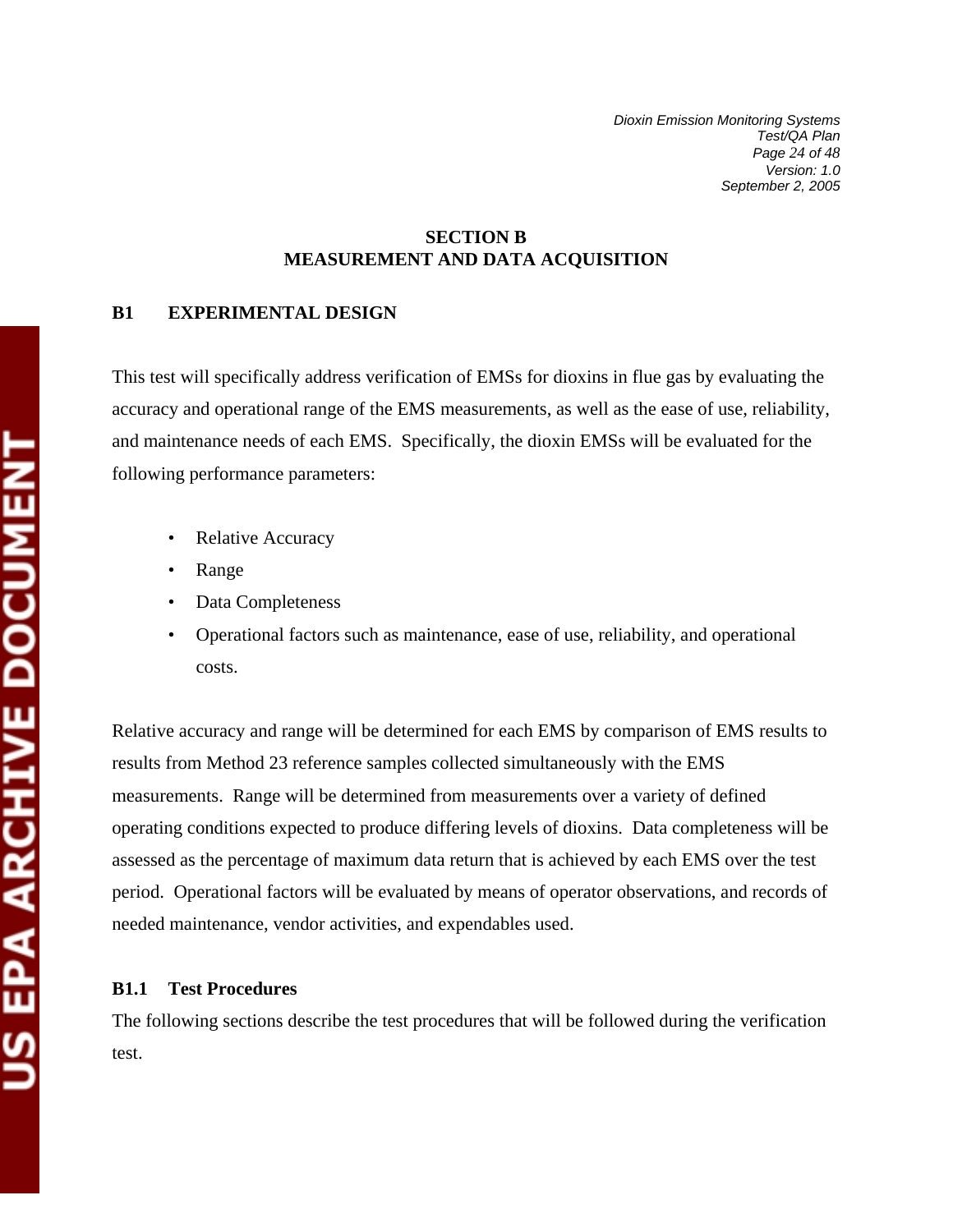#### *B1.1.1 Relative Accuracy*

The relative accuracy of each dioxin EMS will be evaluated by comparison of EMS results to simultaneous results obtained by sampling the flue gas with Method 23. During the verification test a series of nine (9) Method 23 test runs will be conducted using duplicate Method 23 trains. The Method 23 trains will sample from ports located at each end of the sampling region where the EMSs are installed. The reference samples will be recovered and submitted for analysis by the modified version of Method 23 described in Section B4. The dioxin concentrations determined by the reference methods will be compared to corresponding results from each EMS, averaged over the period of each Method 23 test run. During each of the test runs the boiler operation will be maintained as constant as possible based on measurements of the flue gas conditions and boiler control parameters (e.g., dopant injection rate). However, the duration of the sampling periods and the operating conditions of the boiler will be changed from run to run to provide a range of conditions under which the EMSs will be evaluated. Two sets of operating conditions will be used for the test runs to generate expected high and low dioxin concentrations. Test runs of various durations will be conducted under each set of operating conditions. The duration of the sampling periods for the Method 23 test runs will be varied to assess the ability of the EMSs to accurately determine dioxin concentrations over a range of sampling times. Sampling periods of four hours will be used to assess short-term accuracy of the EMSs, whereas long-term accuracy of the EMSs will be assessed from composite samples collected over two 8 hour sampling periods on successive days (i.e., totaling 16 hours per sample). For samples collected over multiple days, the Method 23 trains used for the sample collection will be removed from the duct after each session. The samples will be recovered and analyzed for each 8-hour session. The EMSs that collect long-term samples will be shut off after each 8-hour session but the sampling media may, at the vendor's discretion, remain in place until sampling has been completed for the appropriate number of 8-hour sessions. The results of the long term EMS samples will be compared with the cumulative average of the appropriate 8-hour reference samples. Table B1 shows the sampling durations and boiler operating conditions for each of the test runs, and Table B2 shows a tentative schedule for completion of the test runs. **Note: The test runs may not be completed in the order shown in the tables.**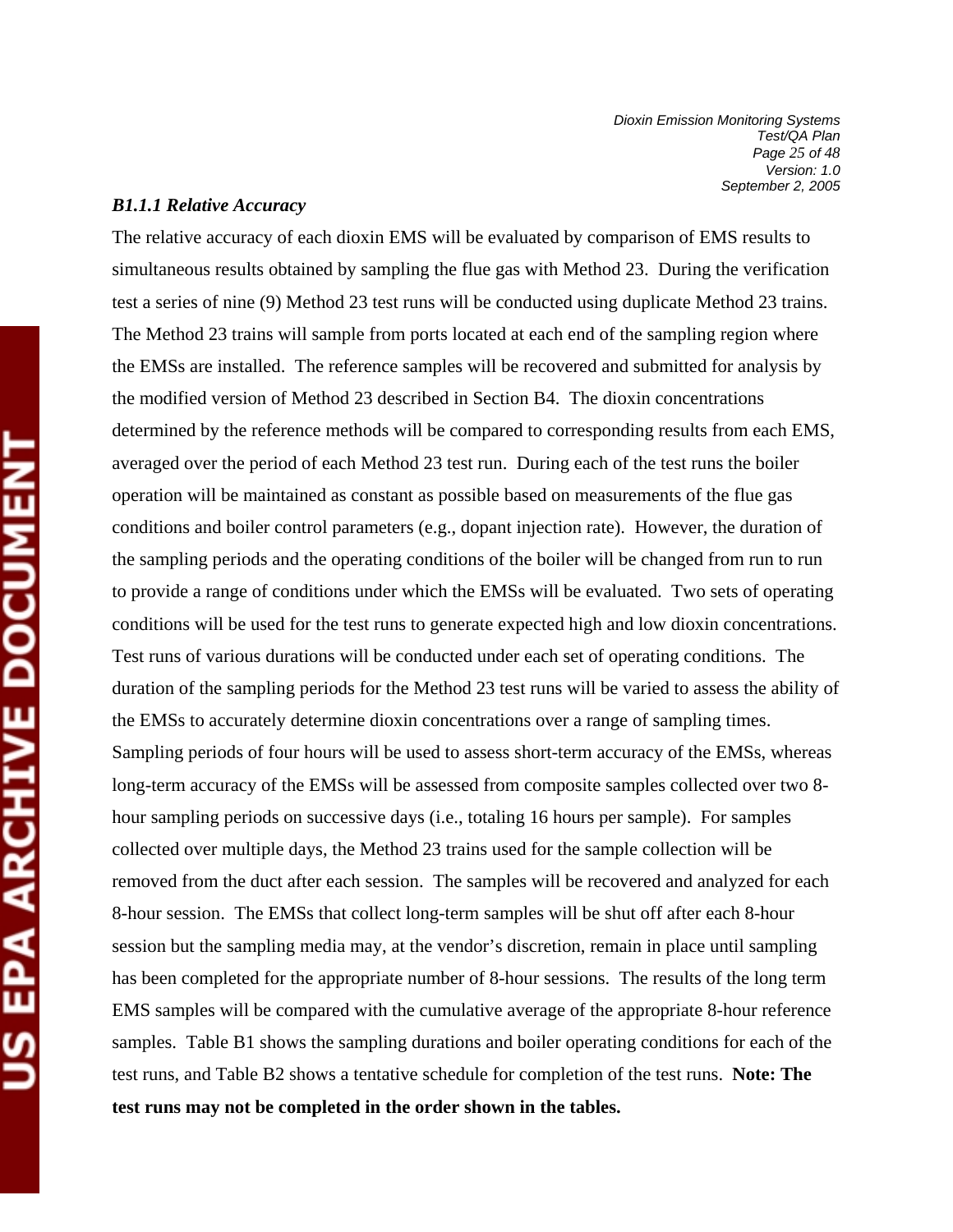| <b>Test Run</b>               | <b>Sampling Duration</b> | <b>Expected Dioxin Concentration</b> (a) |
|-------------------------------|--------------------------|------------------------------------------|
|                               | 4 hours                  | Low                                      |
| 2, 3                          | 16 hours (2 x 8 hours)   | High                                     |
| 4                             | 4 hours                  | Low                                      |
| 5                             | 8 hours                  | Low                                      |
| 6                             | 4 hours                  | High                                     |
| 7, 8                          | 16 hours (2 x 8 hours)   | Low                                      |
| 9<br>$\overline{\phantom{a}}$ | 4 hours                  | High                                     |

#### **Table B1. Test Run Summary**

<sup>(a)</sup> - Expected concentrations based on results of baseline testing. High corresponds to expected concentrations near the upper end of the range, and low corresponds to expected concentrations near the lower end of the range.

| <b>Test Run</b>         | Week 1 |   |   | Week 2    |   |   |   |   |           |    |
|-------------------------|--------|---|---|-----------|---|---|---|---|-----------|----|
|                         | M      | т | W | <b>Th</b> | F | M | т | W | <b>Th</b> | F. |
|                         | X      |   |   |           |   |   |   |   |           |    |
| 2, 3                    |        | X | X |           |   |   |   |   |           |    |
| $\overline{\mathbf{4}}$ |        |   |   | X         |   |   |   |   |           |    |
| 5                       |        |   |   |           | X |   |   |   |           |    |
| $\,6$                   |        |   |   |           |   | X |   |   |           |    |
| 7,8                     |        |   |   |           |   |   | X | X |           |    |
| 9                       |        |   |   |           |   |   |   |   | X         |    |

#### **Table B2. Tentative Schedule for Collection of Reference Samples**

Two Method 23 trains will be used to collect each reference sample during each test run. These trains will each sample isokinetically from a single point in the gas flow, with one of the trains sampling at each end of the sampling region where the EMSs are sampling. To assure comparability of the EMS and Method 23 results, each reference method sampling run will start no sooner than a time previously agreed upon with the EMS vendors. The vendors, Battelle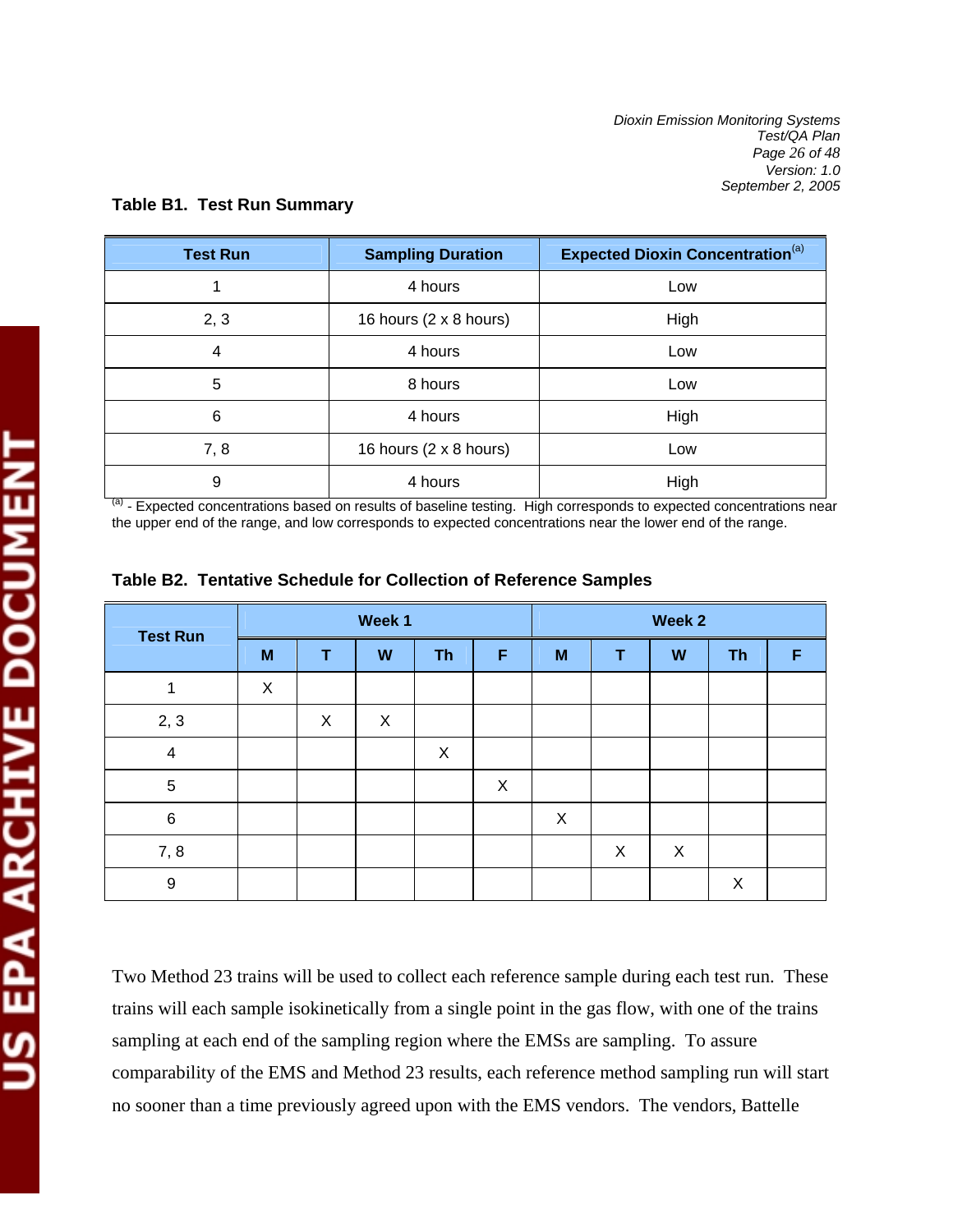staff, and ARCADIS staff will be given at least 15 minutes notice prior to the start of each reference sampling run. However, there will be no obligation to delay the start of a reference method run because of a lack of readiness on the part of an EMS vendor. Vendors will similarly be notified as the end of each Method 23 run approaches, so that they can stop sampling or define the reporting period for data, as appropriate for their EMS.

Upon completion of each test run, the Method 23 trains will be dismantled for sample recovery in the field by ARCADIS staff, and all collected sample fractions will be logged and stored for transfer to the analytical laboratory. All sample handling, QA/QC activities, and dioxin analyses will be conducted by ARCADIS or EPA staff, adhering to all requirements of Method 23 and the modifications described in Section B4 of this test/QA plan. Subsequent to analysis, ARCADIS will review the data, and report final dioxin concentrations from all trains in units of toxic equivalents per dry standard cubic meter (TEQ/dscm), corrected to  $7\%$   $O_2$ . The results from the simultaneously collected Method 23 trains will be used to assess the degree of dioxin loss (if any) in the duct between the two reference method sampling ports. Unless discrepancies of greater than 30% are observed for total measured TEQs between the reference samples collected simultaneously, the results from the reference method samples will be averaged together, to produce the final reference data used for comparison to the EMS results. If discrepancies of greater than 30% are observed, the data will be flagged and the samples will be treated as independent samples for comparison to the EMSs.

## *B1.1.2 Range*

No additional test procedures will be carried out specifically to address range. Rather, this parameter will be assessed in terms of relative accuracy over the range of measured dioxin concentrations and sampling periods. The reference method samples will be collected over a range of expected dioxin concentrations in order to assess the degree of agreement of each of the EMSs with the reference method under a range of conditions and sampling times. Based on results from baseline testing of the boiler conducted prior to the verification test, the dopant injection rate and firing conditions will be changed for different Method 23 runs to achieve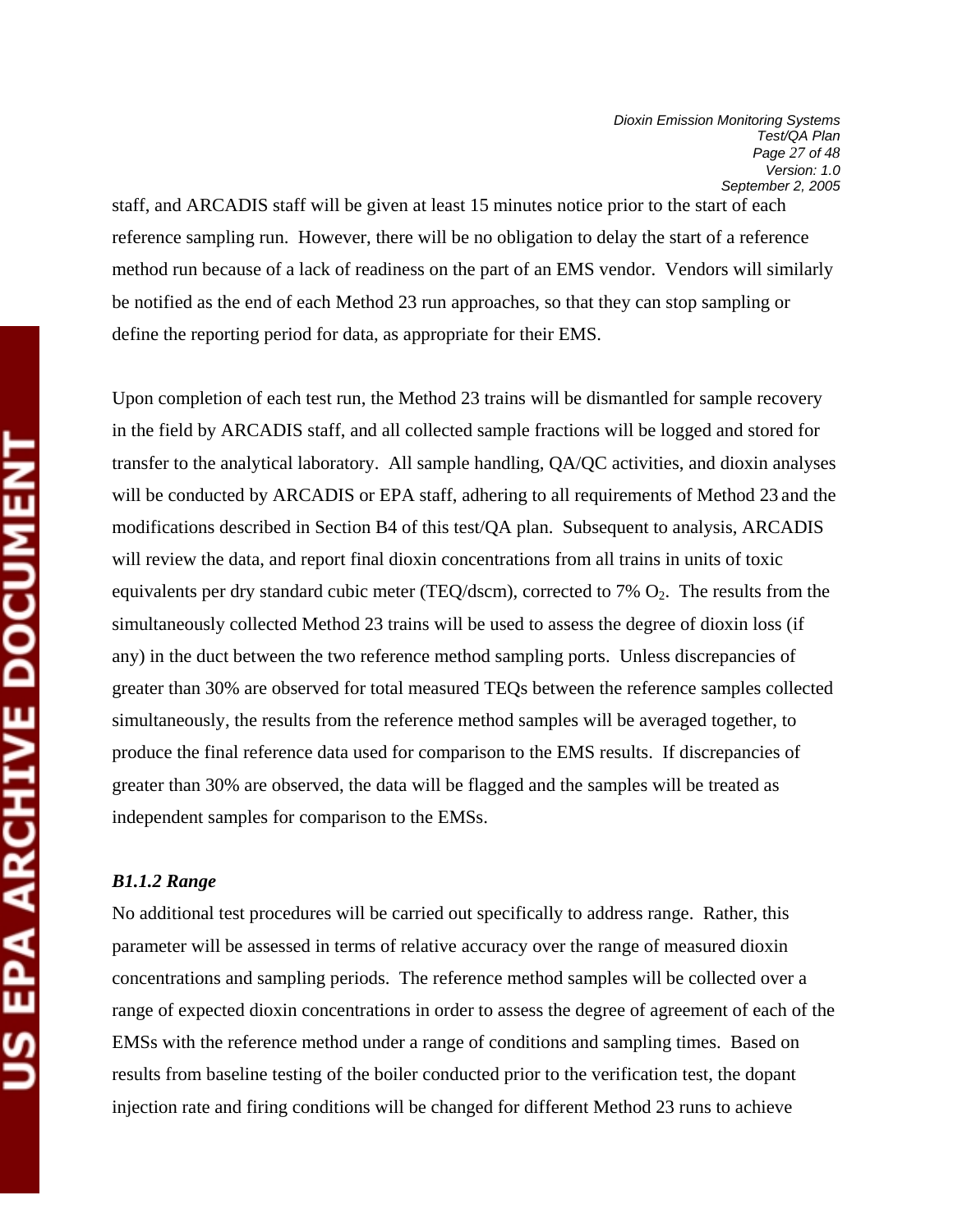different expected dioxin concentrations. Additionally, the duration of the test runs will be varied to achieve a range of sampling periods. The flue gas HCl level will be used as an indicator of the expected dioxin concentrations in the flue gas.

#### *B1.1.3 Data Completeness*

No additional test procedures will be carried out specifically to address data completeness. This parameter will be assessed based on the overall data return achieved by each EMS.

#### *B1.1.4 Operational Factors*

Operational factors such as maintenance needs, data output, consumables used, ease of use, repair requirements, etc., will be evaluated based on observations recorded by Battelle and facility staff, and in some cases by the EMS vendors. A laboratory record book will be maintained at the test facility, and will be used to enter daily observations on these factors. Examples of information to be recorded in the record books include the daily status of diagnostic indicators for the EMS; use or replacement of any consumables; the effort or cost associated with maintenance or repair; vendor effort (e.g., time on site) for repair or maintenance; the duration and causes of any EMS down time or data acquisition failure; and operator observations about ease of use of the EMS. These observations will be summarized to aid in describing EMS performance in the verification report on each EMS.

#### **B1.2 Statistical Analysis**

The statistical methods and calculations used for evaluation of the quantitative performance parameters are described in the following sections.

# *B1.2.1 Relative Accuracy*

The relative accuracy (RA) of the EMSs with respect to the reference sample results will be assessed as a percent bias, using Equation 1: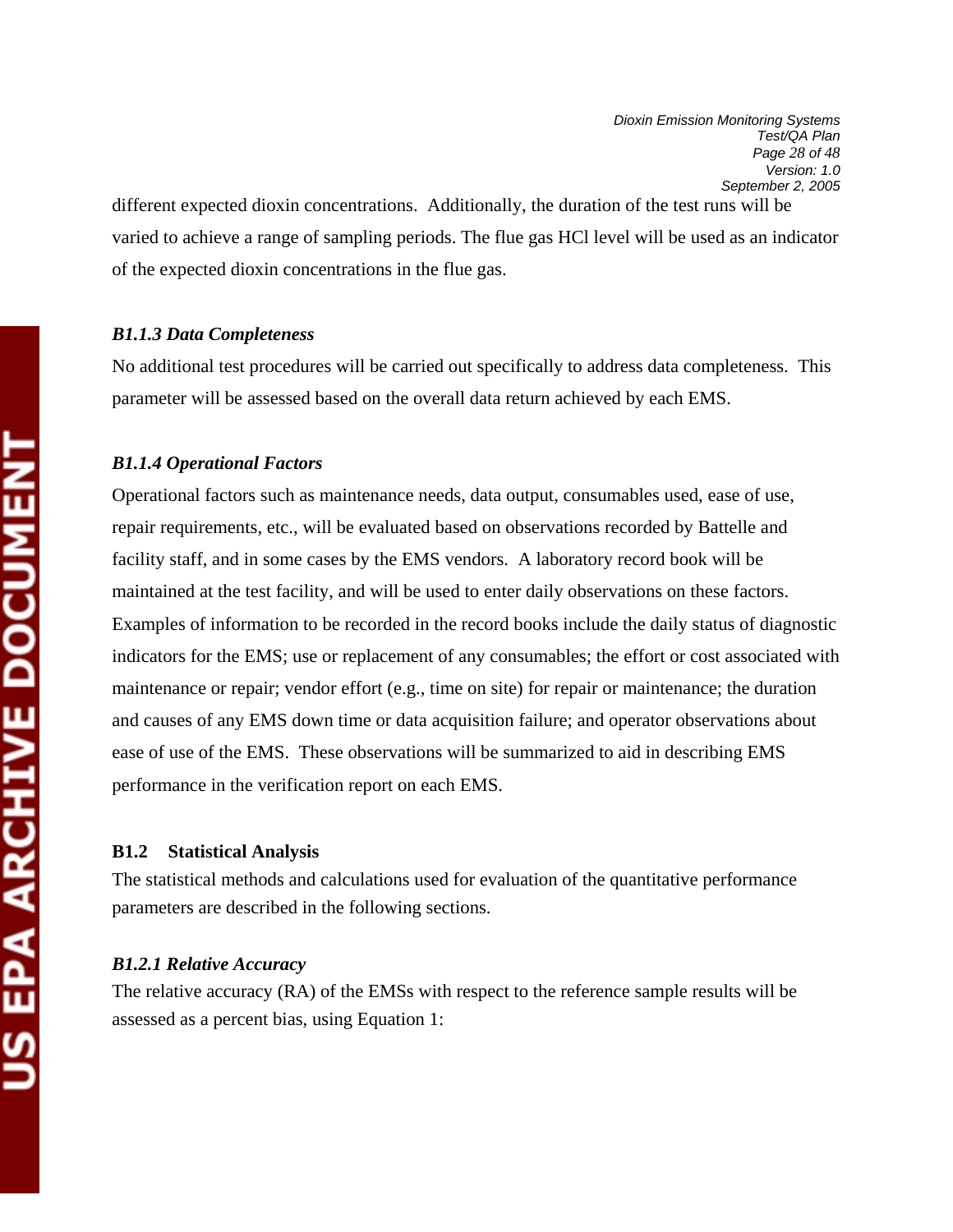*Dioxin Emission Monitoring Systems Test/QA Plan Page 29 of 48 Version: 1.0 September 2, 2005*

$$
RA = \frac{\left(\left|\overline{d}\right| + t_{0.975} \frac{S_d}{\sqrt{n}}\right)}{RM} \times 100 \quad (1)
$$

where:

 $\overline{d}$  = the absolute value of the mean of the differences between the EMS and reference sample results for each test run,

 $t_{0.975}$  = the *t*-value,

 $S_d$  = the standard deviation of the differences between the EMS and reference sample results for each test run, and

 $\overline{RM}$  = the mean of the reference method results.

#### *B1.2.2 Range*

The measurement range of the EMSs will be reported in terms of the accuracy of the EMSs relative to the reference method under the variety of boiler operating conditions and sampling durations used during the test runs.

#### *B1.2.3 Data Completeness*

Data completeness will be calculated as the percentage of the total possible data return over the entire field period that is achieved by each EMS. For each EMS that collects real-time data this calculation will use the total hours of data recorded, divided by the total hours of data in the entire field period. For EMSs that collect integrated samples, data completeness will be assessed in terms of the percentage of successfully recovered samples collected during the corresponding test runs. The causes of any substantial incompleteness of data return will be established from operator observations or vendor records, and noted in the discussion of data completeness results.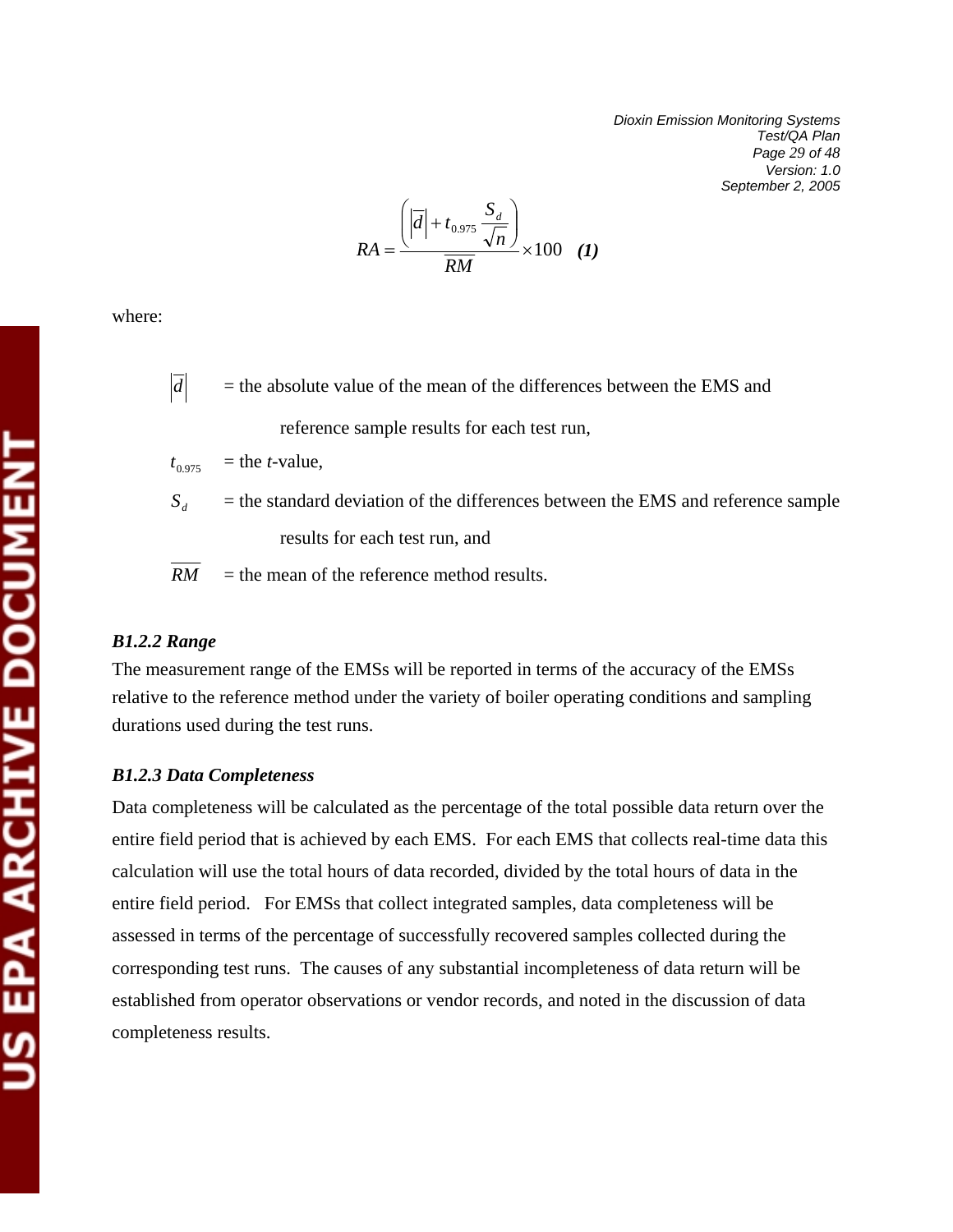#### **B1.3 Reporting**

The statistical comparisons described above will be conducted separately for each of the EMSs being tested, and information on the operational parameters will be compiled and reported. The data for each EMS will be kept separate from data for all other EMSs, and no intercomparison of the data from different EMSs will be performed at any time. A separate verification report will be prepared for each EMS tested, that presents the test procedures and test data, as well as the results of the statistical evaluation of those data.

Operational aspects of the EMSs will be recorded by testing staff at the time of observation during the field test, and summarized in the verification report. For example, descriptions of the data acquisition procedures, use of vendor-supplied proprietary software, consumables used, repairs and maintenance needed, and the nature of any problems will be presented in the report. Each verification report will briefly describe the ETV program, the AMS Center, and the procedures used in verification testing. The results of the verification test will be stated quantitatively, without comparison to any other EMS tested, or comment on the acceptability of the EMS's performance. Each draft verification report will first be subjected to review by the respective EMS vendor, then revised and subjected to a review by EPA and other peer reviewers. The peer review comments will be addressed in further revisions of the report, and the peer review comments and responses will be tabulated to document the peer review process. The reporting and review process will be conducted according to the requirements of the ETV/AMS Center OMP.<sup>2</sup>

#### **B2 SAMPLING METHOD REQUIREMENTS**

The collection of reference samples will be conducted as described above (Section B1.1.1) by ARCADIS, under subcontract to Battelle, according to the requirements of Method  $23<sup>1</sup>$  Method 23 is the standard sampling method for dioxins from municipal waste combustors. The method uses sampling trains that consist of a heated probe, heated box containing a cyclone and a filter, water-cooled condenser, water-cooled XAD-2 resin cartridge, impinger train for water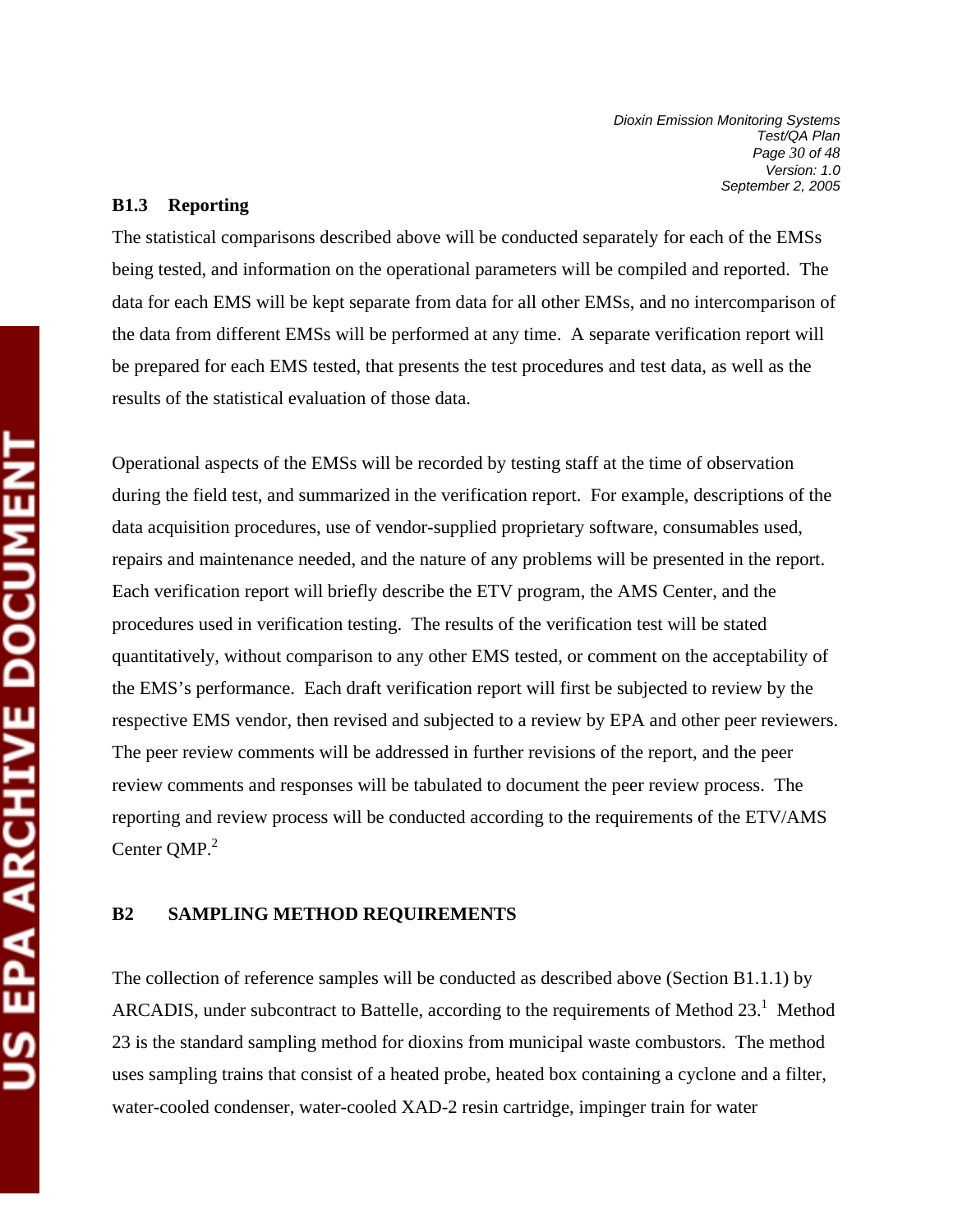*Dioxin Emission Monitoring Systems Test/QA Plan Page 31 of 48 Version: 1.0 September 2, 2005*

determination, leak-free vacuum line, vacuum pump, and a dry gas and orifice meter with flow control valves and vacuum gauge. During the verification test, temperatures will be measured and recorded in the hot box (set at  $125 \text{ }^{\circ}\text{C}$ ), at the impinger train outlet, at the XAD-2 cartridge outlet (maintained to be below ambient temperature) and at the inlet and outlet of the dry gas meter. Leak checks will be conducted at the beginning and end of each sample run to ensure integrity of the sampling train. Prior to sampling, all glassware, probe, glass wool and aluminum foil will be cleaned following the Method 23 cleaning procedure, and the XAD traps will be spiked with carbon-13 labeled dioxin surrogate standards according to Method 23 to assess the efficiency of sample recovery from the sampling train. Sampling will be conducted at a sampling rate of approximately 0.75 cubic feet per minute (CFM), based on isokineticity between sampling nozzle flow and flow from the source. Section B5 describes the QA/QC requirements of Method 23.

The preparation of calibration and QC samples, and the analysis of samples for dioxins will be carried out according to Method 23 as described in Section B5. In addition, independent audits of sampling procedures will be carried out by Battelle as part of the technical systems audit procedure (Section C1.2) and the performance evaluation audit procedure (Section C1.1).

## **B3 SAMPLE HANDLING AND CUSTODY REQUIREMENTS**

Following completion of each Method 23 run, each sampling train will be recovered in a clean area, and the cleanup procedure will begin as soon as the probe is removed from the sample source location. During the transportation between the test facility and the designated recovery area, both ends of the heated probe and openings of the impinger assembly will be sealed with aluminum foil or glass caps.

The sample fractions from each train shall include the following:

 $\triangleright$  Filter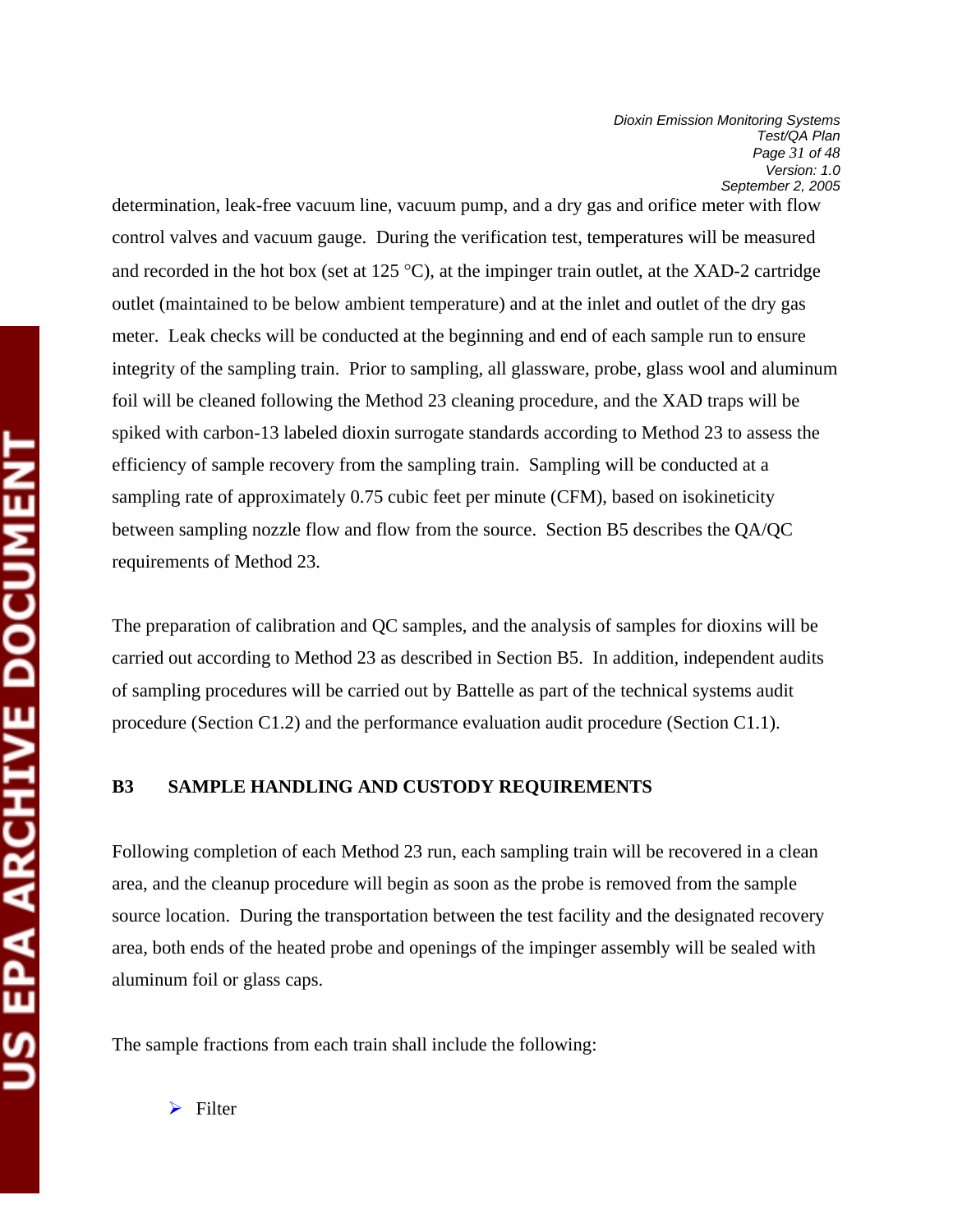- $\triangleright$  XAD-2 Resin Cartridge
- $\triangleright$  Front-half acetone/dichloromethane rinse collection jar
- $\triangleright$  Front-half toluene rinse collection jar
- $\triangleright$  Back-half acetone/dichloromethane rinse collection jar
- ¾ Back-half toluene rinse collection jar.

The filter will be recovered and placed in a Petri dish that is sealed with Teflon tape. The probe and front half of the filter housing will be rinsed with acetone followed by dichloromethane. The solvents will be collected in a single 250 mL amber jar. This fraction will be designated as the acetone/dichloromethane front-half rinse sample. The probe and filter housing will then be rinsed with toluene. The toluene will be collected in a separate 250 mL amber jar. This sample will be designated as the toluene front-half rinse sample. The collection of the rinses in separate bottles is a modification to Method 23.

The XAD-2 cartridges will be kept refrigerated prior to use and during transport to the facility to prevent evaporation of the pre-sampling surrogate standards. After sampling, the XAD-2 resin cartridge from each train shall be capped at both ends and wrapped in aluminum foil during transport. This fraction of the sampling train will be designated as the XAD-2 fraction. As with all sample fractions, the XAD-2 fractions will remain refrigerated during storage and transport. The back half of the filter housing, glass connection and condenser will be rinsed with acetone followed by dichloromethane. The solvents will be collected in a single 250 mL amber jar. This fraction will be designated as the acetone/dichloromethane back-half rinse sample. This glassware will then be rinsed with toluene and the solvent will be collected in a separate 250 mL amber jar. This fraction will be designated as the toluene back-half rinse sample. The solvent rinse jars shall be capped with Teflon lined caps and sealed with Teflon tape to prevent leakage and evaporation during transport. The recovered samples will be uniquely identified for each test run and stored in a refrigerated space before they are sent for analysis. The samples shall be refrigerated during transport to the analytical laboratory.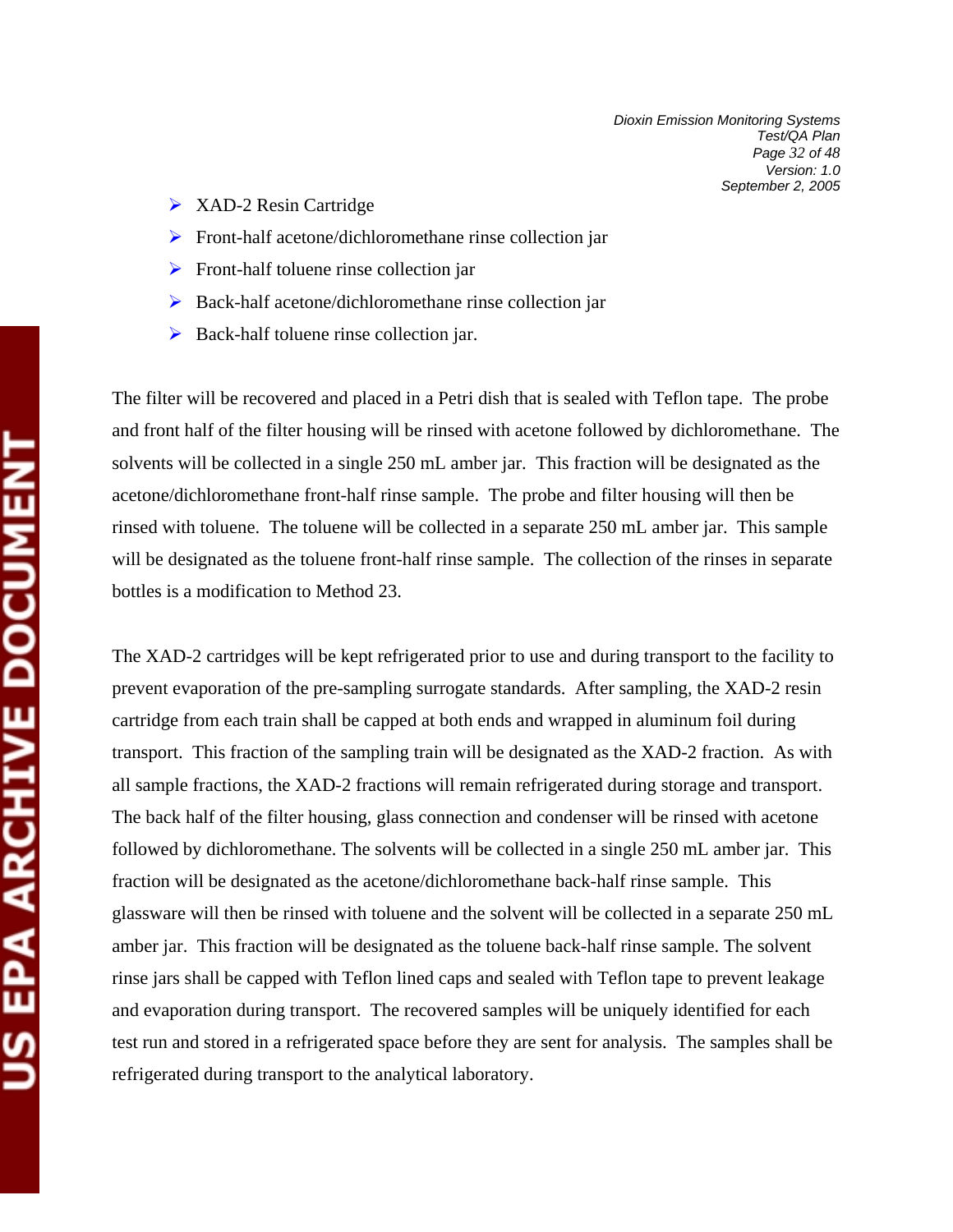*Dioxin Emission Monitoring Systems Test/QA Plan Page 33 of 48 Version: 1.0 September 2, 2005*

All reference samples will be in the custody of ARCADIS from sample collection through sample recovery and in the custody of EPA staff for analysis. Recovered samples will be carried by ARCADIS staff to the EPA laboratory for analysis. Sample custody will be documented throughout collection, recovery, and analysis of the reference samples, using standard forms used by ARCADIS for this purpose. Each chain-of-custody form will be signed by the person relinquishing samples once that person has verified that the chain-of-custody form is accurate. Upon receipt at the laboratory, chain-of-custody forms will be signed by the person receiving the samples once that person has verified that all samples identified on the chain-of-custody forms are present in the shipping container. Any discrepancies will be noted on the form and the sample receiver will immediately contact the ARCADIS technical lead to report missing, broken, or compromised samples. Copies of all chain-of-custody forms will be delivered to the Verification Testing Coordinator upon request, and maintained with the test records.

#### **B4 ANALYTICAL METHOD REQUIREMENTS**

Analysis of the reference samples for dioxins will be conducted at the EPA RTP Campus, using a modified version of Method 23. The modifications to Method 23 that will be followed for this verification test include:

- $\triangleright$  Analysis will be completed by high resolution gas chromatography/low resolution mass spectrometry (HRGC/LRMS). (The expected resolution for the LRMS is approximately 400, rather than 10,000 as stated for high resolution mass spectrometry.)
- $\triangleright$  Mass locking will not be used with LRMS.

The extraction and cleanup procedures for the target compounds of interest shall follow Method 23, with the exception that: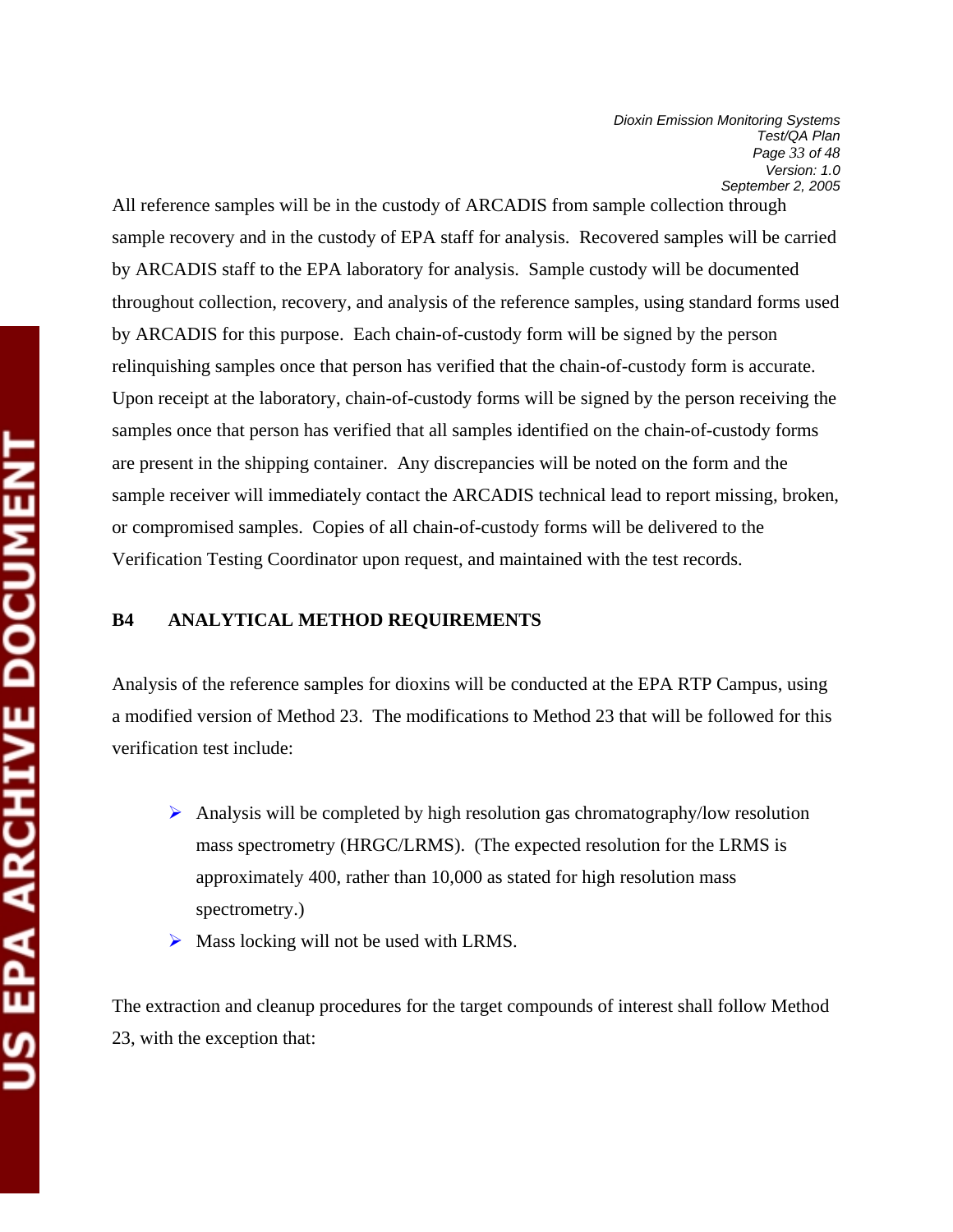- $\triangleright$  The front and back halves of the reference samples will be extracted and analyzed together rather than separately.
- $\triangleright$  The internal, surrogate, and recovery standards that are used in the modified method include several that are not included in the standard method. A list of these standards is presented in Appendix A.

ARCADIS will coordinate the analysis of the reference method samples, which will be conducted by EPA staff at the EPA RTP facility. EPA staff will be responsible for ensuring that the calibration of the analytical instrumentation and the analysis of the samples are conducted according to the requirements of the modified Method 23, and for ensuring that the appropriate QA/QC activities are conducted according to the method (see Section B5). ARCADIS will ensure that the calibration records for any instrumentation used are maintained and will be responsible for providing Battelle with documentation on calibration and quality control of the reference analyses, upon request.

# **B5 QUALITY CONTROL REQUIREMENTS**

As described in Section A7, reference dioxin sampling will be carried out using Method  $23<sup>1</sup>$ , and will be subject to the data quality criteria of that method. The analysis of the reference samples will be conducted according to Method 23, including the modifications described in Section B4, and will be subject to the data quality criteria of that method. Table B3 summarizes the quality control requirements of those two methods.If the sampling or analytical performance strays outside the required tolerances, the relevant QC checks will be conducted again or the relevant QC samples will be prepared again and reanalyzed. If performance problems persist, the reference instrument will be recalibrated, and/or affected samples will be reanalyzed. Reference sample results not meeting the requirement will be excluded from comparison to the dioxin EMS results.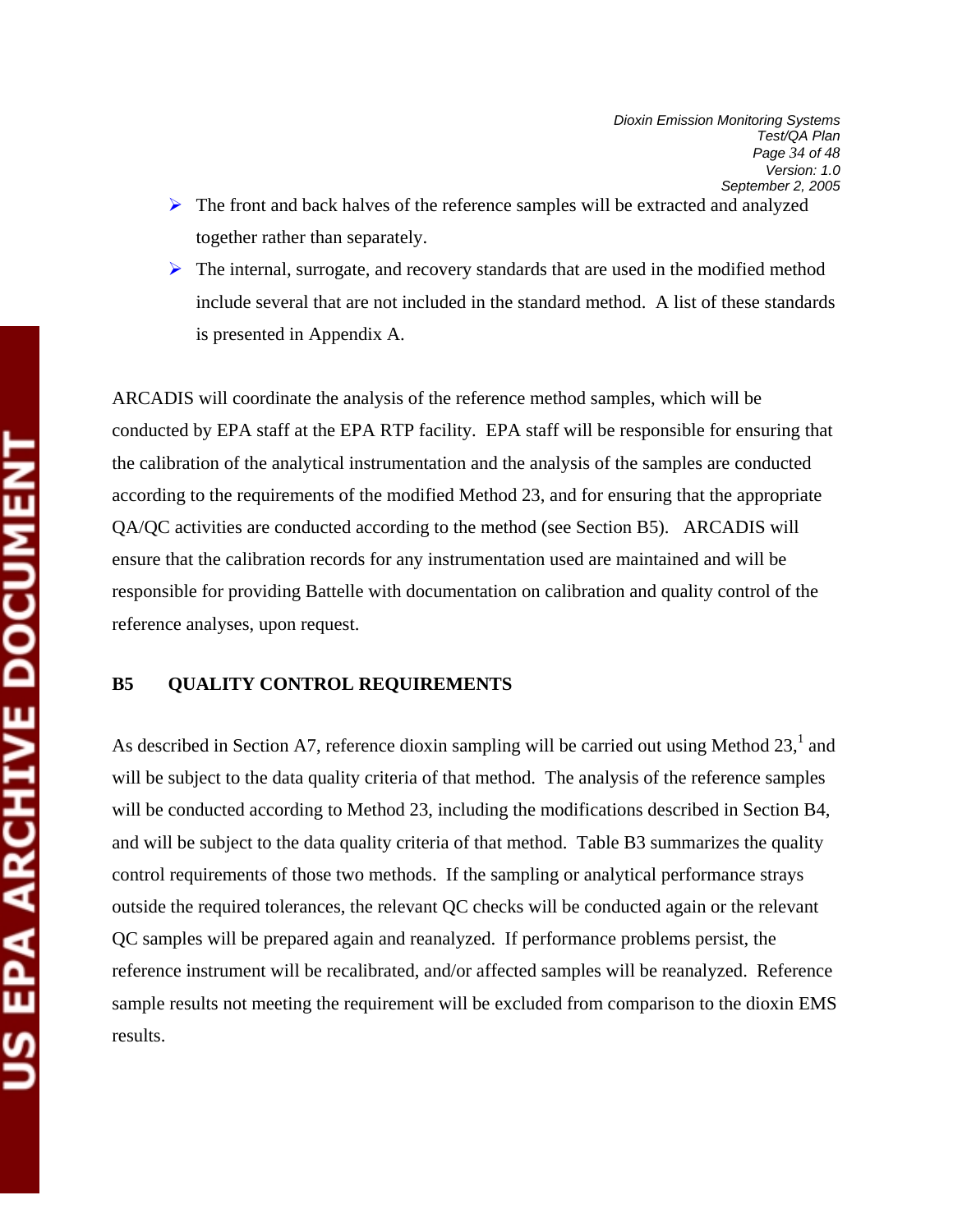| <b>Measured Parameter</b>                         | QC Check<br><b>Required Performance</b>                                     |                                                                                                                                          |  |  |  |
|---------------------------------------------------|-----------------------------------------------------------------------------|------------------------------------------------------------------------------------------------------------------------------------------|--|--|--|
| Overall cleanup and analysis<br>method efficiency | Internal standard<br>recovery                                               | Recovery:<br>40 to 130% for tetra-through hexachlorinated<br>compounds;<br>and<br>25 to 130% for hepta- and octachlorinated<br>compounds |  |  |  |
| Sampling train integrity                          | Leak check                                                                  | Leak rate of less than 0.02 ft $^3$ /min                                                                                                 |  |  |  |
| Sample train collection<br>efficiency             | Surrogate standard<br>recovery                                              | Goal of 70 to 130% recovery, otherwise<br>correction is necessary                                                                        |  |  |  |
| GC column performance                             | Performance check<br>samples                                                | Retention times within 10 seconds of expected<br>retention times                                                                         |  |  |  |
| Reagent solution<br>contamination                 | Solution blanks                                                             | Blank <10% of sample or <10 x LOD, subtract<br>blank from samples;<br>if blank >10% of sample, data must be flagged                      |  |  |  |
| Sampling media<br>contamination                   | Field blanks                                                                | if blank >30% of sample, data must be flagged                                                                                            |  |  |  |
| Precision of Method 23<br>sampling trains         | Duplicate reference<br>samples collected at<br>each end of<br>sampling duct | If concentrations do not agree within ±30% the<br>data must be flagged and samples treated<br>independently                              |  |  |  |

## **Table B3. QC Checks for Method 23**

# **B6 INSTRUMENT/EQUIPMENT TESTING, INSPECTION, AND MAINTENANCE**

The equipment used for the reference sampling and analysis will be tested, inspected, and maintained so as to meet the performance requirements established in Method 23. System preventive maintenance will be performed prior to the start of each test as needed. All major components will be checked to ensure operability and repaired when required. Laboratory equipment maintenance is conducted as recommended by the manufacturer on an as-needed basis. Daily calibrations of the CEMs will be conducted to ensure continued reliable operation and provide the operator warnings of abnormal operation.

The EPA Metrology Laboratory, prior to the start of the sampling program, will calibrate fieldsampling equipment, such as Method 5 meter boxes for volumetric flow rates. Any leaks that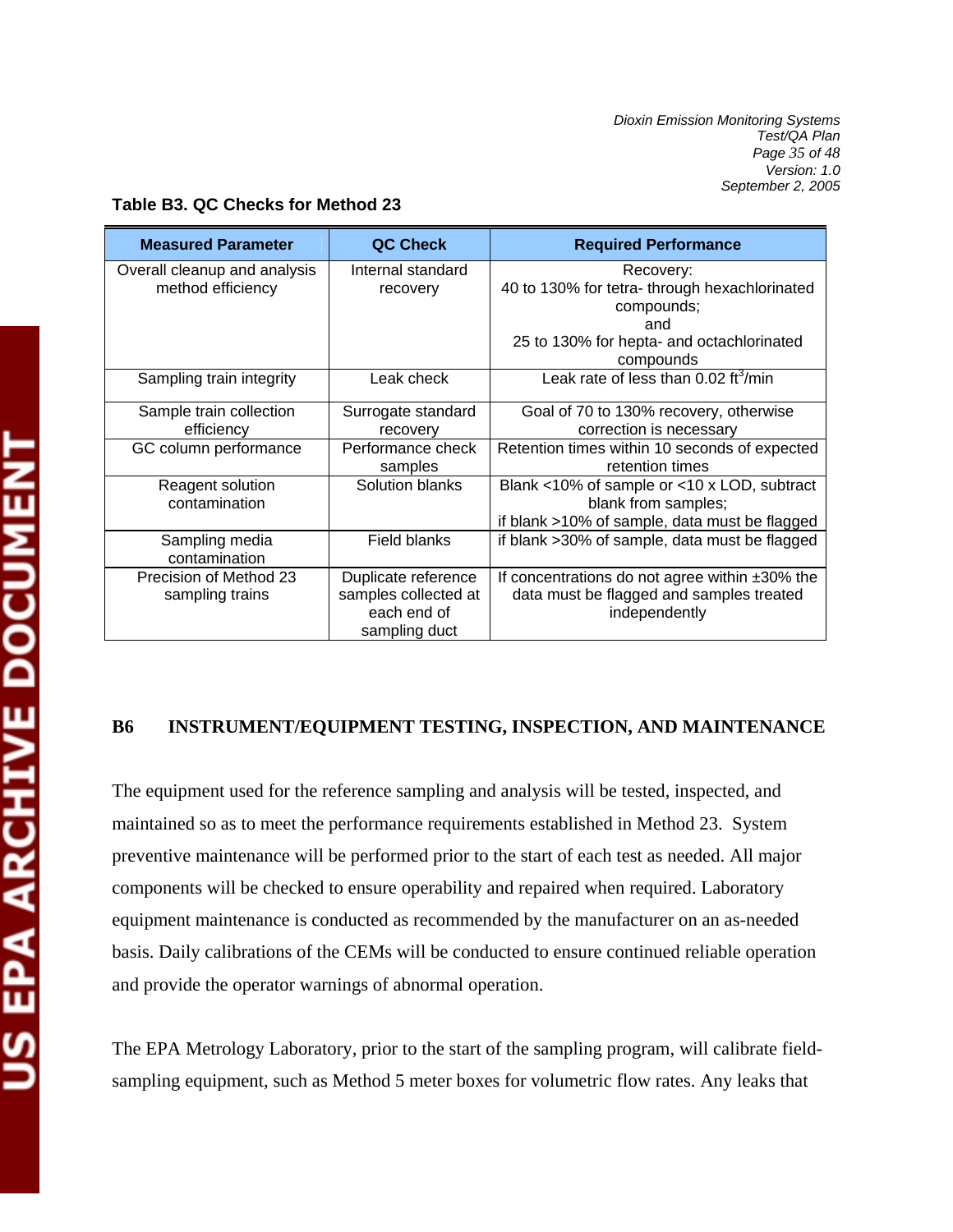have developed will be repaired, parts will be lubricated as recommended by the manufacturer, and manometers will be filled and checked for leaks. Replacement parts, including fuses, pumps, spare tubing, compression fittings, etc., are maintained in the laboratory to minimize downtime. Equipment manufacturers and overnight delivery services will be utilized for repair parts in emergency situations.

If Battelle or ARCADIS staff operate and maintain the dioxin EMSs undergoing testing, those activities will be done as directed by the vendor. Otherwise, operation and maintenance of the EMSs will be the responsibility of the EMS vendors.

# **B7 INSTRUMENT CALIBRATION AND FREQUENCY**

# **B7.1 Sampling Equipment Calibration**

The instrumentation used for the reference sample collection and analysis will be calibrated per the requirements stated in the EPA certified methods. EPA methods require that a laboratory record be maintained of all calibrations. The calibration requirements of Method 23 include the following minimal calibration activities:

- ¾ Standard Pitot tube will be inspected and cleaned before each Method 23 test run.
- $\triangleright$  The volume metering system will be calibrated within six months of use during the verification test using a wet-test meter, as permitted in the Method.
- $\blacktriangleright$  All thermocouples and dial thermometers will be calibrated within six months of use during the verification test. Thermometric fixed points (i.e. ice bath and boiling water) are adequate standards for this task.
- $\triangleright$  The portion of the volume metering system from the pump to the orifice meter will be leak checked following each test, using the procedure described in EPA Method 5, Section 8.4.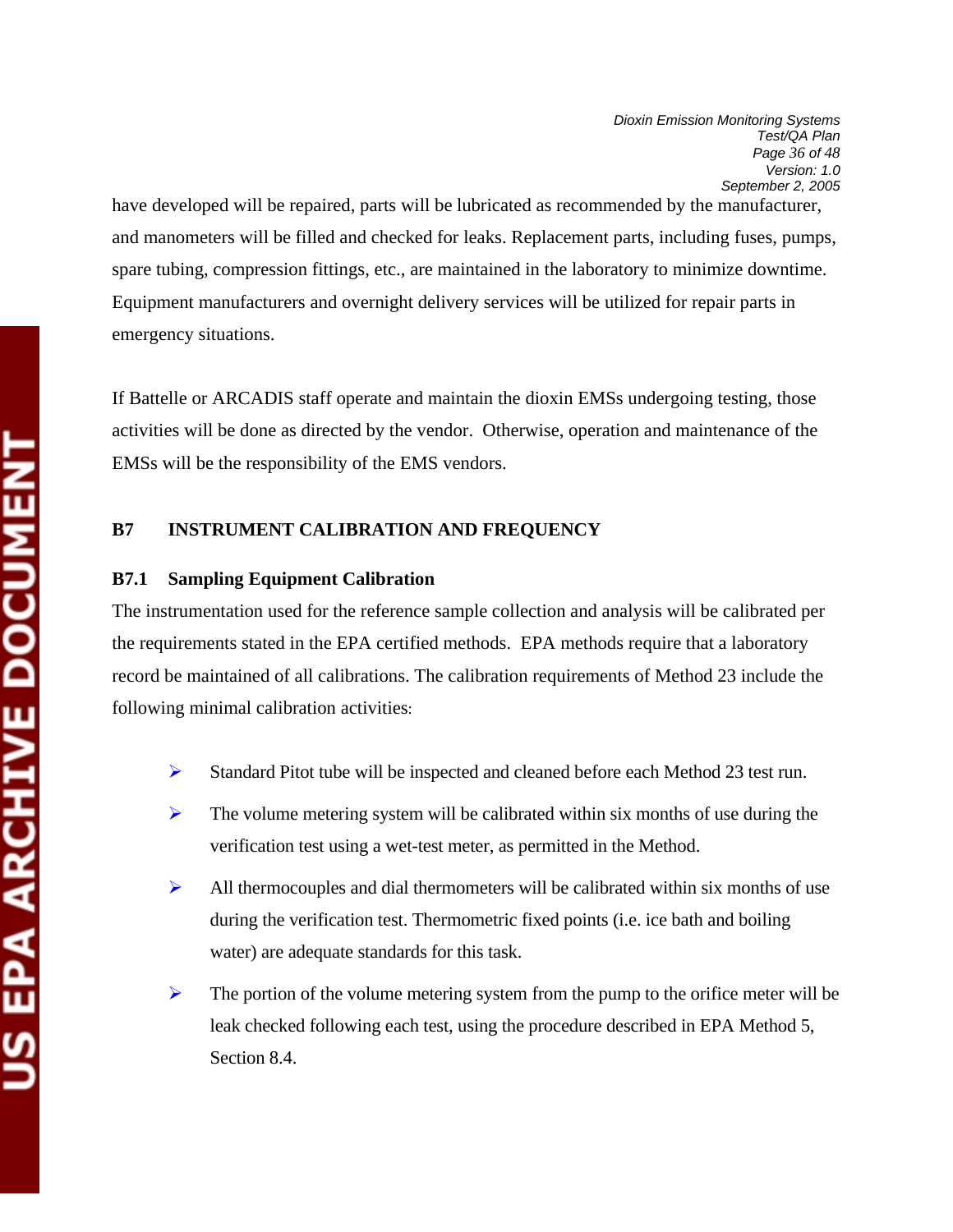$\triangleright$  Barometers will be calibrated within six months of use during the verification test by reference to a mercury barometer or a local National Weather Service station. Corrections will be made at a rate of -0.1 inches Hg per 100 feet of elevation above sea level.

Additionally, to ensure the accurate measurement of the flue gas conditions,

 $\triangleright$  The two self-contained bench-scale CEM systems at the SMPB will be calibrated at the start of each sampling day, and verified at the end of each sampling day to correct for possible sample drift and bias.

# **B7.2 Analytical Instrumentation Calibration**

Prior to sample analysis, a calibration of the analytical instrumentation must be conducted according to Section 6 of Method 23. Also, a daily performance check must be conducted daily according to Section 6.1.2 of Method 23.

#### **B7.3 Dioxin EMS Calibration**

The dioxin EMSs undergoing testing will be calibrated initially by the respective EMS vendors at the time of installation at the host facility. In the event that recalibration is necessary, that recalibration will be carried out by the EMS vendor, or by Battelle staff under the direction of the vendor. All calibrations performed will be documented by Battelle or host facility staff in the project record book dedicated to the respective EMS.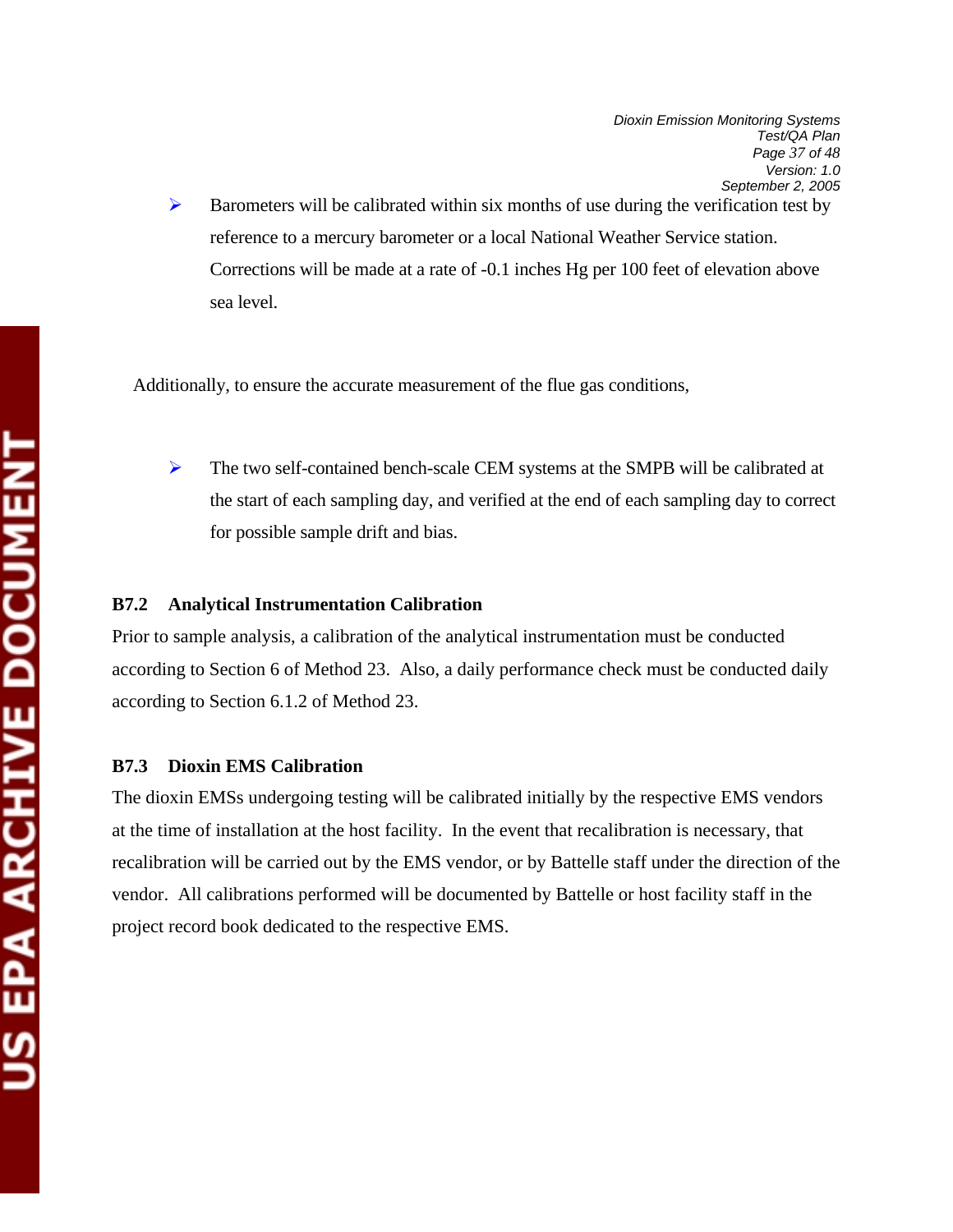# **B8 INSPECTION/ACCEPTANCE OF SUPPLIES AND CONSUMABLES**

All materials, supplies, and consumables will be ordered by the Verification Test Coordinator or designee. Where possible, Battelle will rely on sources of materials and consumables that have been used previously as part of ETV verification testing without problems. Battelle will also rely on previous experience or recommendations from EPA advisors, ARCADIS staff, or EMS vendors. Upon receipt of any supplies or consumables, the Verification Test Coordinator or his designee will visually inspect and ensure that the materials received are those that were ordered and that there are no visual signs of damage that could compromise the suitability of the materials. If damaged or inappropriate goods are received they will be returned or disposed of and arrangements will be made to receive replacement materials. Certificates of analysis (COA) or other documentation of analytical purity will be checked for all gases, reagents, and standards to ensure suitability for this verification test. Unsuitable materials will be returned or disposed of and arrangements for the receipt of replacement materials will be made.

#### **B9 NON-DIRECT MEASUREMENTS**

No non-direct measurements will be used during this verification test.

#### **B10 DATA MANAGEMENT**

Various types of data will be acquired and recorded electronically or manually by Battelle, vendor, and ARCADIS staff during this verification test. All data will be recorded in permanent ink. Corrections to records will be made by drawing a single line through the entry to be corrected and providing a simple explanation for the correction, along with a date and the initials of the person making the correction. Table B4 summarizes the types of data to be recorded. All maintenance activities, repairs, calibrations, and operator observations relevant to the operation of the dioxin EMSs will be documented by Battelle or ARCADIS staff in laboratory record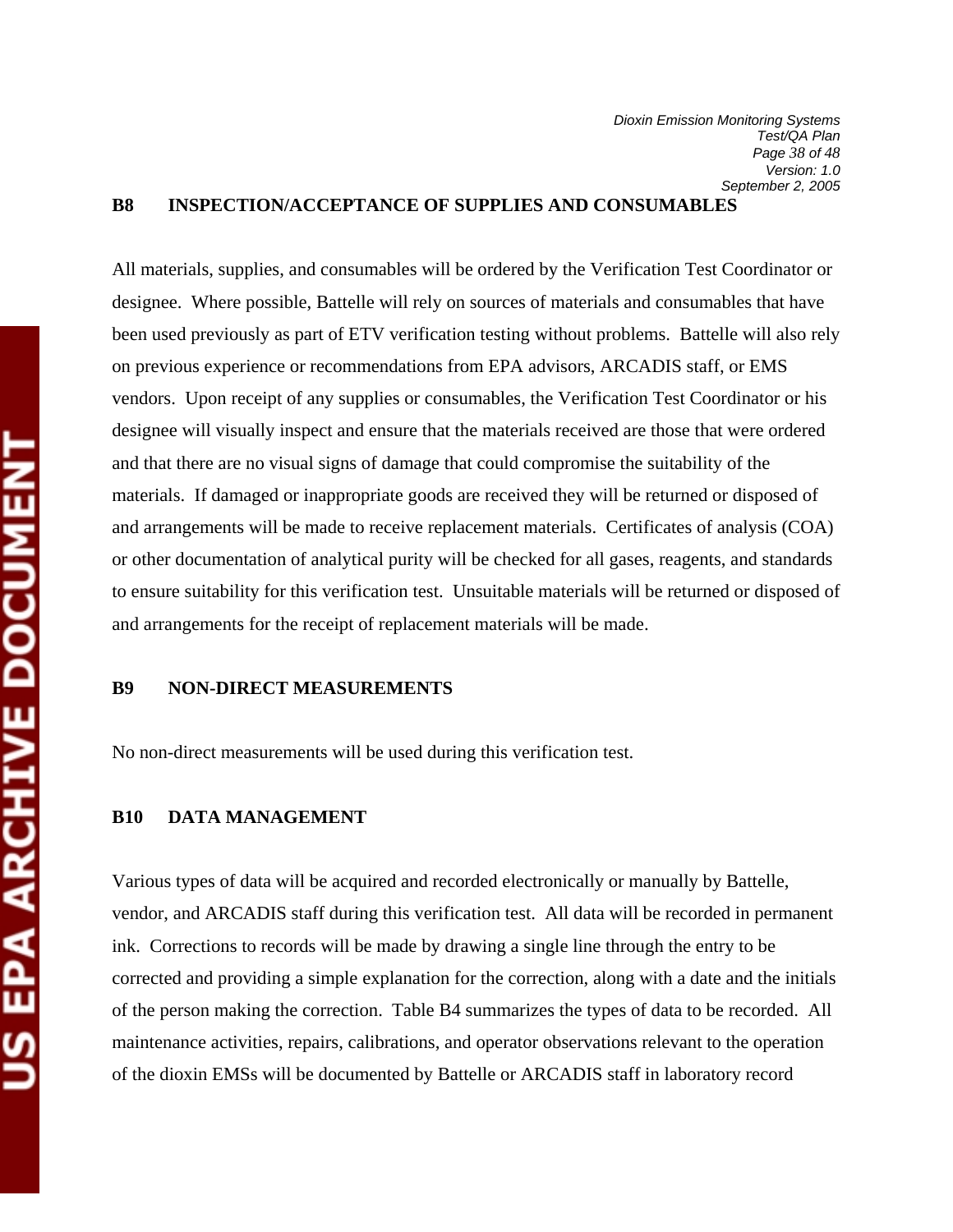| Data to Be<br><b>Recorded</b>                                                          | <b>Where Recorded</b>                                                                                            | <b>How Often</b><br><b>Recorded</b>                                                                        | <b>By Whom</b>                                    | <b>Disposition of Data</b>                                                                                                              |
|----------------------------------------------------------------------------------------|------------------------------------------------------------------------------------------------------------------|------------------------------------------------------------------------------------------------------------|---------------------------------------------------|-----------------------------------------------------------------------------------------------------------------------------------------|
| Dates, times, and<br>details of test<br>events, EMS<br>maintenance,<br>down time, etc. | ETV test notebooks                                                                                               | Start/end of test<br>procedure, and at<br>each change of a<br>test parameter or<br>change of EMS<br>status | Battelle and<br><b>ARCADIS</b>                    | Used to<br>organize/check test<br>results; manually<br>incorporated in data<br>spreadsheets as<br>necessary                             |
| <b>EMS</b> calibration<br>information                                                  | ETV test notebooks,<br>or electronically                                                                         | At EMS calibration<br>or re-calibration                                                                    | Vendor,<br>Battelle, and<br><b>ARCADIS</b>        | Incorporated in<br>verification report as<br>necessary                                                                                  |
| <b>EMS</b> readings                                                                    | Recorded<br>electronically by<br>each monitor and<br>then downloaded to<br>computer at the<br>close of each day. | Recorded<br>continuously, or as<br>determined by<br>each EMS.                                              | EMS vendor,<br>for transfer to<br><b>Battelle</b> | Converted to<br>spreadsheet for<br>statistical analysis<br>and comparisons                                                              |
| <b>Integrated EMS</b><br>measurement<br>results                                        | Electronically from<br>analytical method                                                                         | Every sample<br>analysis                                                                                   | Analytical<br>laboratory                          | Converted to<br>spreadsheets for<br>calculation of flue<br>gas dioxin<br>concentrations, and<br>statistical analysis<br>and comparisons |
| Reference<br>method<br>procedures,<br>calibrations, QA,<br>etc.                        | Laboratory record<br>books, or data<br>recording forms                                                           | Throughout<br>sampling and<br>analysis processes                                                           | <b>ARCADIS</b>                                    | Retained as<br>documentation of<br>reference method<br>performance                                                                      |
| Reference<br>method analysis<br>results                                                | Electronically from<br>analytical method                                                                         | Every sample<br>analysis                                                                                   | <b>ARCADIS</b>                                    | Converted to<br>spreadsheets for<br>calculation of flue<br>gas dioxin<br>concentrations, and<br>statistical analysis<br>and comparisons |

#### **Table B4. Summary of Data Recording Process**

Records received by or generated by any Battelle or ARCADIS staff during the verification test will be reviewed by a Battelle staff member within two weeks of receipt or generation,

respectively, before the records are used to calculate, evaluate, or report verification results. If a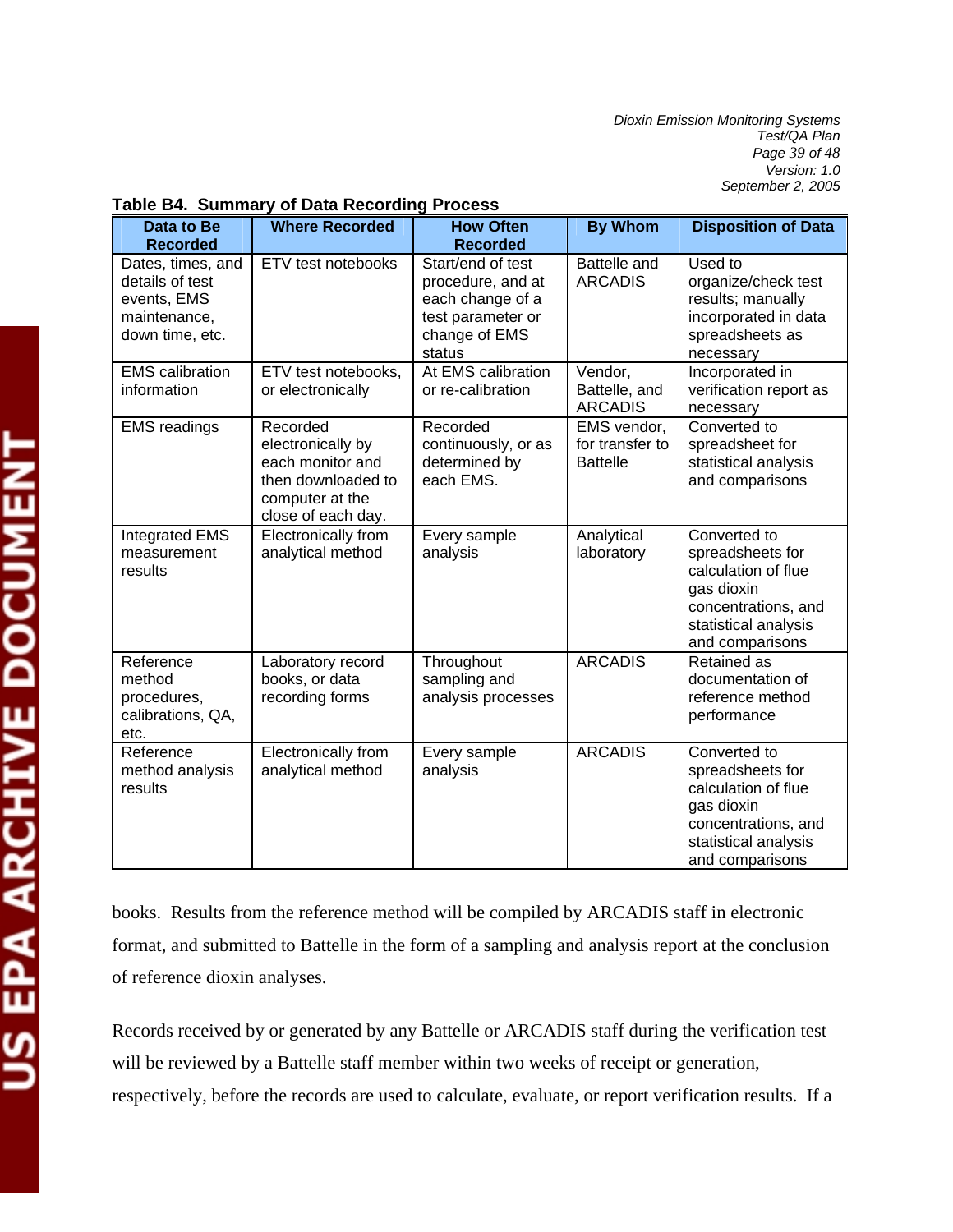*Dioxin Emission Monitoring Systems Test/QA Plan Page 40 of 48 Version: 1.0 September 2, 2005*

Battelle staff member generated the record, this review will be performed by a Battelle technical staff member involved in the verification test, but not the staff member who originally received or generated the record. The review will be documented by the person performing the review by adding his/her initials and date to the hard copy of the record being reviewed. In addition, any calculations performed by Battelle or ARCADIS staff will be spot-checked by Battelle technical staff to ensure that calculations are performed correctly. Calculations to be checked include any statistical calculations described in this test/QA plan. The data obtained from this verification test will be compiled and reported independently for each dioxin EMS. Results for EMSs from different vendors will not be compared with each other.

Among the QA activities conducted by Battelle QA staff will be an audit of data quality. This audit will consist of a review by the Battelle Quality Manager of at least 10% of the test data. During the course of any such audit, the Battelle Quality Manager will inform the technical staff of any findings and any immediate corrective action that should be taken. If serious data quality problems exist, the Battelle Quality Manager will inform the AMS Center Manager who is authorized to stop work. Once the assessment report has been prepared, the Verification Test Coordinator will ensure that a response is provided for each adverse finding or potential problem, and will implement any necessary follow-up corrective action. The Battelle Quality Manager will ensure that follow-up corrective action has been taken.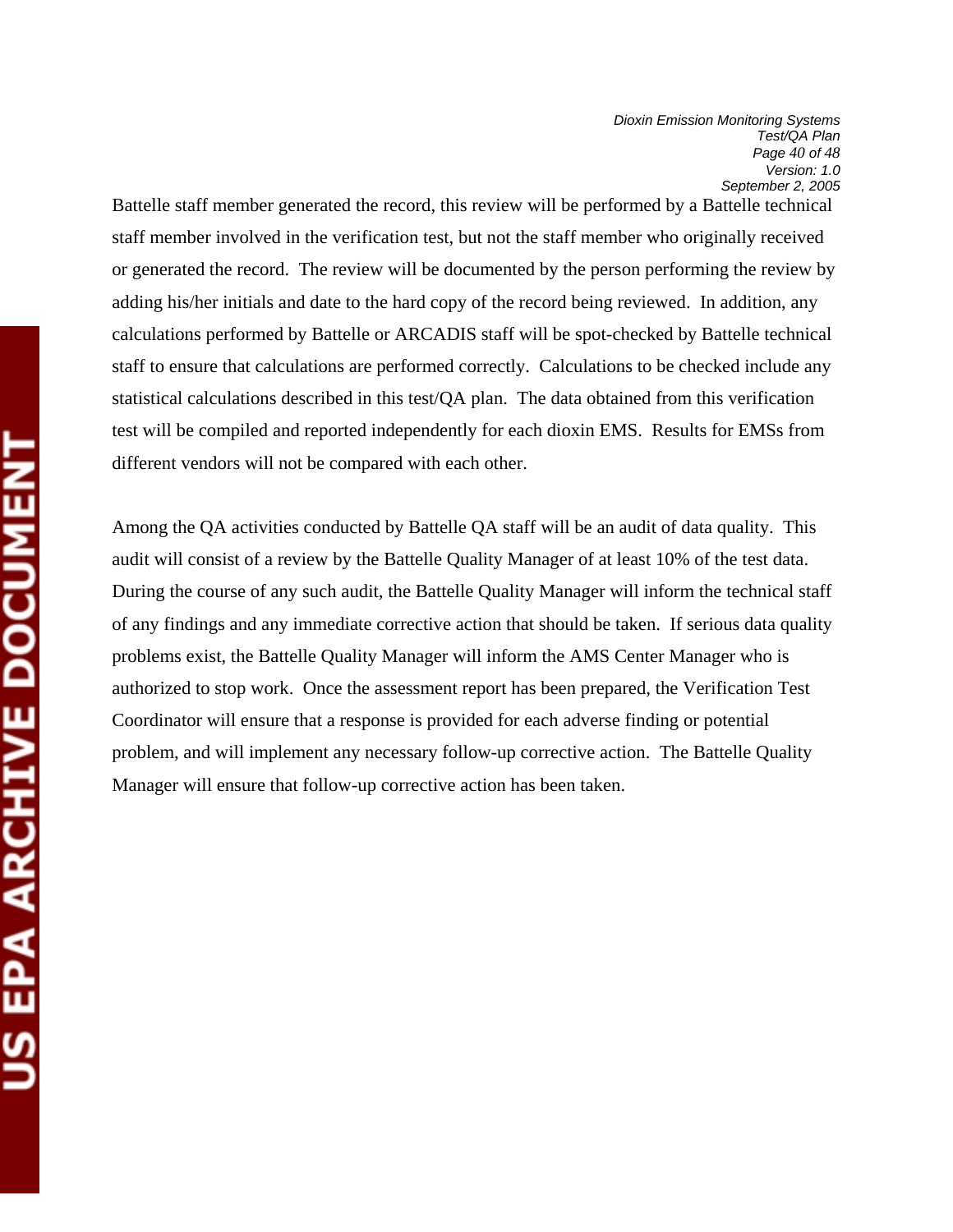# **SECTION C ASSESSMENT AND OVERSIGHT**

# **C1 ASSESSMENTS AND RESPONSE ACTIONS**

Every effort will be made in this verification test to anticipate and resolve potential problems before the quality of performance is compromised. One of the major objectives of this test/QA plan is to establish mechanisms necessary to ensure this. Internal quality control measures described in this test/QA plan, which is peer reviewed by a panel of outside experts, implemented by the technical staff and monitored by the Verification Test Coordinator, will give information on data quality on a day-to-day basis. The responsibility for interpreting the results of these checks and resolving any potential problems resides with the Verification Test Coordinator. Technical staff have the responsibility to identify problems that could affect data quality or the ability to use the data. Any problems that are identified will be reported to the Verification Test Coordinator, who will work with the Battelle Quality Manager to resolve any issues. Action will be taken to control the problem, identify a solution to the problem, and minimize losses and correct data, where possible. Independent of any EPA QA activities, Battelle will be responsible for ensuring that the following audits are conducted as part of this verification test.

#### **C1.1 Performance Evaluation Audit**

A Performance Evaluation (PE) audit will be conducted to assess the quality of the critical measurements associated with the reference sampling and analysis methods. In the PE audit, critical measurements associated with the reference methods will be checked by comparison with an independent instrument, or an independent NIST-traceable standard. Table C1 shows the critical measurements to be audited, with the audit procedures and acceptance criteria for the audit comparisons. If the PE audit results do not meet the acceptance criteria shown, they will be repeated. If the outlying results persist, a change in reference instrument and a repeat of the PE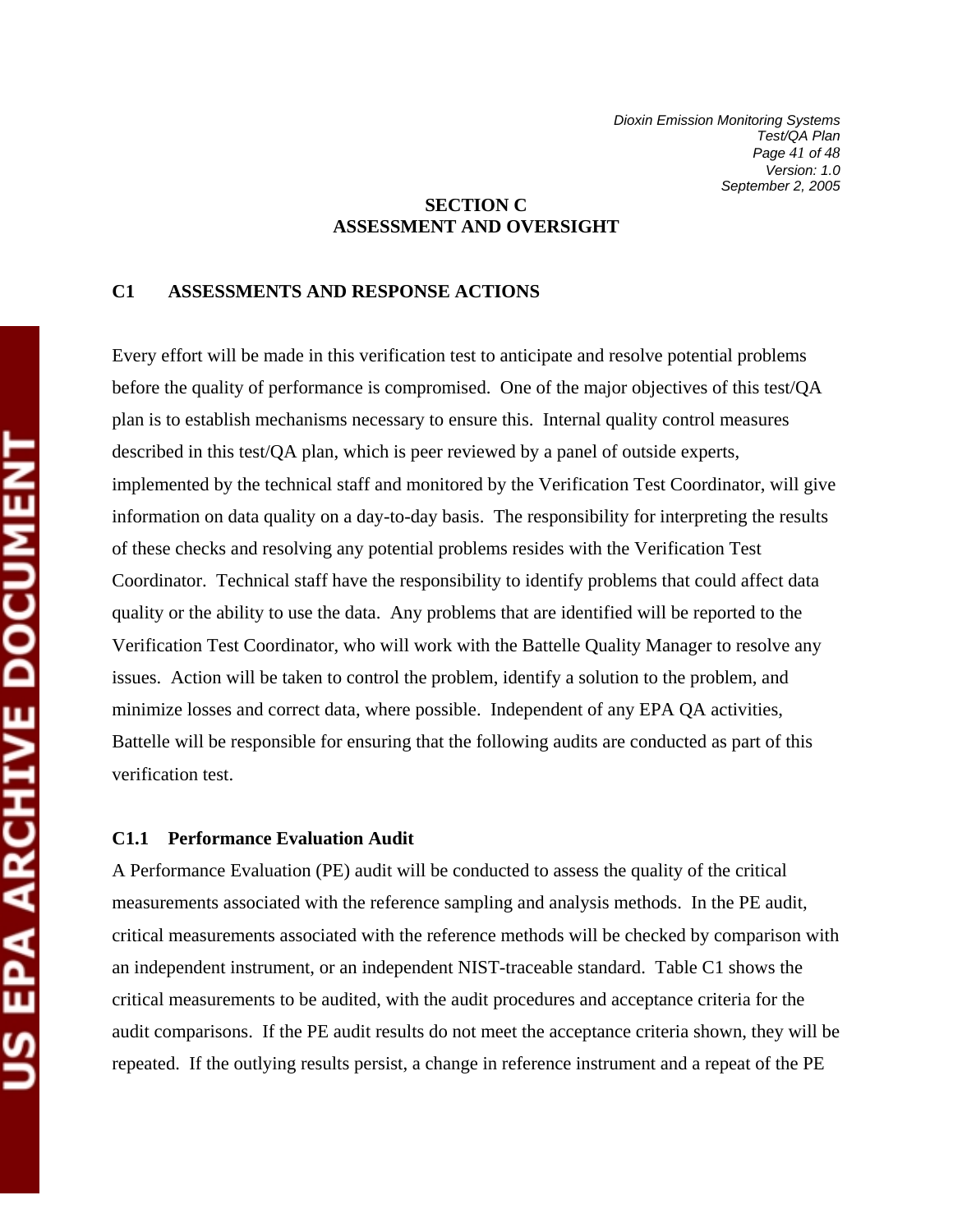| <b>Critical Measurement</b>           | <b>PE Audit Method</b>                                   | <b>Acceptance Criteria</b>                                                                                                      |
|---------------------------------------|----------------------------------------------------------|---------------------------------------------------------------------------------------------------------------------------------|
| Method 23 gas sample flow rate        | Compare to independent flow<br>measurement device        | ±5%                                                                                                                             |
| Method 23 stack gas<br>temperature    | Compare to independent temperature<br>measurement device | ±2% absolute temperature                                                                                                        |
| Barometric pressure                   | Compare to independent pressure<br>gauge                 | $±1\%$ absolute pressure                                                                                                        |
| Dioxin internal standard recovery     | Method spike with an independent<br>dioxin standard      | 40 to 130% for tetra-<br>through hexachlorinated<br>compounds; and<br>25 to 130% for hepta- and<br>octachlorinated<br>compounds |
| Dioxin surrogate standard<br>recovery | Field spike with an independent dioxin<br>standard       | 70 to 130% recovery                                                                                                             |

**Table C1. Methods and Acceptance Criteria for PE Audit Measurements**

audit may be considered, and data will be flagged until the PE audit results are acceptable. This audit will be performed once during the verification test, and will be the responsibility of the Verification Test Coordinator or his designee.

The PE audit of the surrogate standard recovery will be performed by spiking one blank Method 23 train with a NIST-traceable dioxin solution, provided by Battelle. The spiked train will not be used to collect a flue gas sample but will be recovered and analyzed in the same manner as for all other Method 23 trains, and the analytical results will be compared to the spike amount to assess recovery. The target criteria for this PE audit are 40-130% recovery of the surrogate standards for the tetra-through hexachlorinated compounds, and 25-130% for the hepta- and octachlorinated compounds. If these criteria are not met, the data will be flagged and noted in the verification report.

The PE audit of the internal standard recovery will be performed by spiking one blank XADcartridge with a NIST-traceable dioxin internal standard solution provided by Battelle rather than the internal standard solution typically used by the laboratory. This spiked cartridge will be extracted and analyzed in the same manner as for all the other cartridges. The target criterion for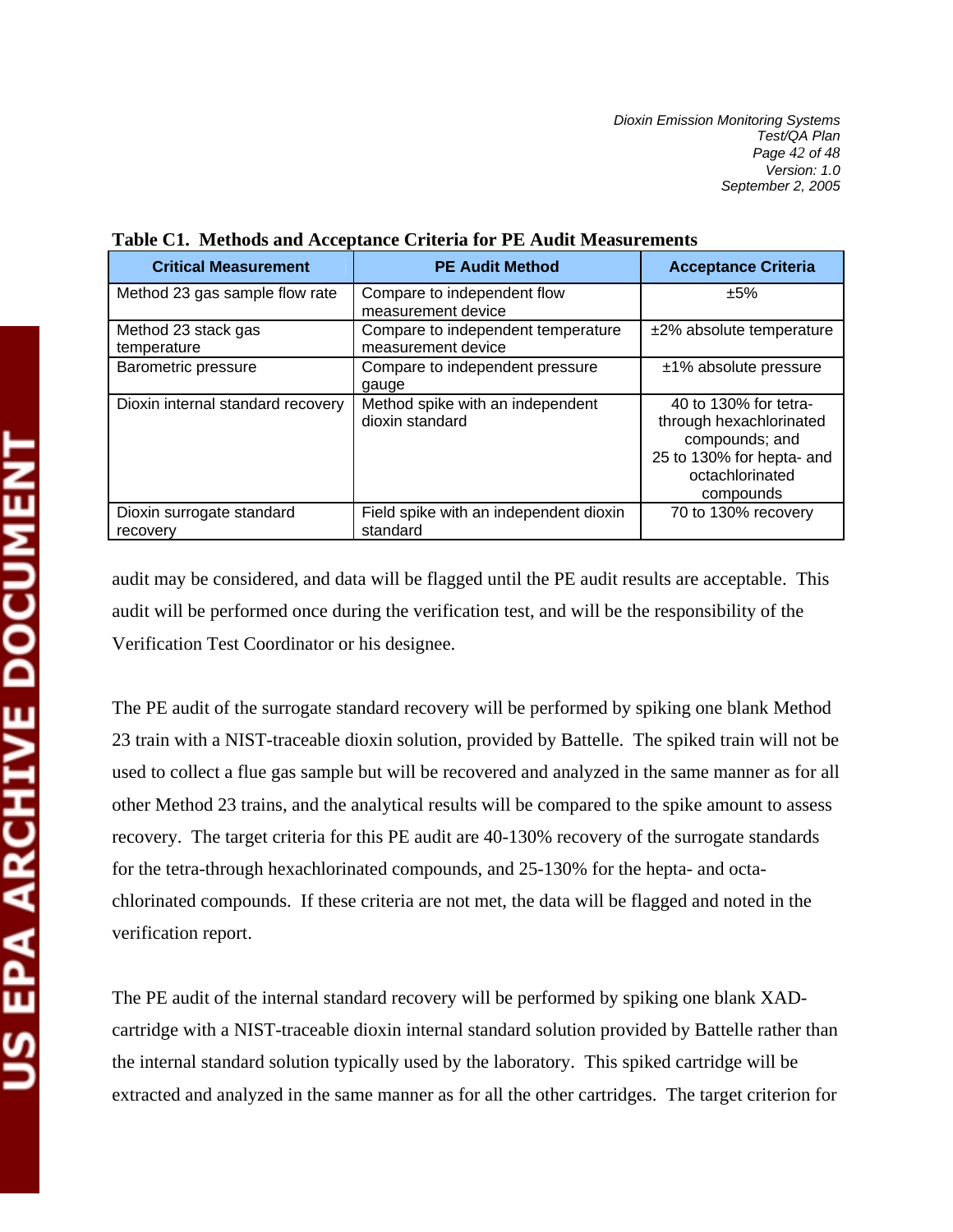*Dioxin Emission Monitoring Systems Test/QA Plan Page 43 of 48 Version: 1.0 September 2, 2005*

this PE audit is 70-130% recovery of the internal standards. If this criterion is not met, the data will be flagged and congener-specific correction factors will be applied to account for material loss (or gain).

#### **C1.2 Technical Systems Audits**

The Battelle Quality Manager will perform a technical systems audit (TSA) at least once during this verification test. The purpose of this audit is to ensure that the verification test is being performed in accordance with the AMS Center QMP,<sup>2</sup> this test/QA plan, published reference methods, and any SOPs used by the test facility. In this audit, the Battelle Quality Manager, or designee, may review the reference methods used, compare actual test procedures to those specified or referenced in this plan, and review data acquisition and handling procedures. In the TSA, the Battelle Quality Manager will tour the test site and EMS locations; observe the Method 23 sampling and sample recovery; inspect documentation of reference sample chain of custody; and review laboratory record books. He will also check gas standard certifications and EMS data acquisition procedures, and may confer with the EMS vendors and ARCADIS testing staff. A TSA report will be prepared, including a statement of findings and the actions taken to address any adverse findings. The EPA AMS Center Quality Manager will receive a copy of Battelle's TSA report. At EPA's discretion, EPA QA staff may also conduct an independent on-site TSA during the verification test. The TSA findings will be communicated to technical staff at the time of the audit and documented in a TSA report.

#### **C1.3 Data Quality Audits**

The Battelle Quality Manager, or his designee, will audit at least 10% of the verification data acquired in the verification test. The Battelle Quality Manager, or his designee, will trace the data from initial acquisition, through reduction and statistical comparisons, to final reporting. All calculations performed on the data undergoing the audit will be checked.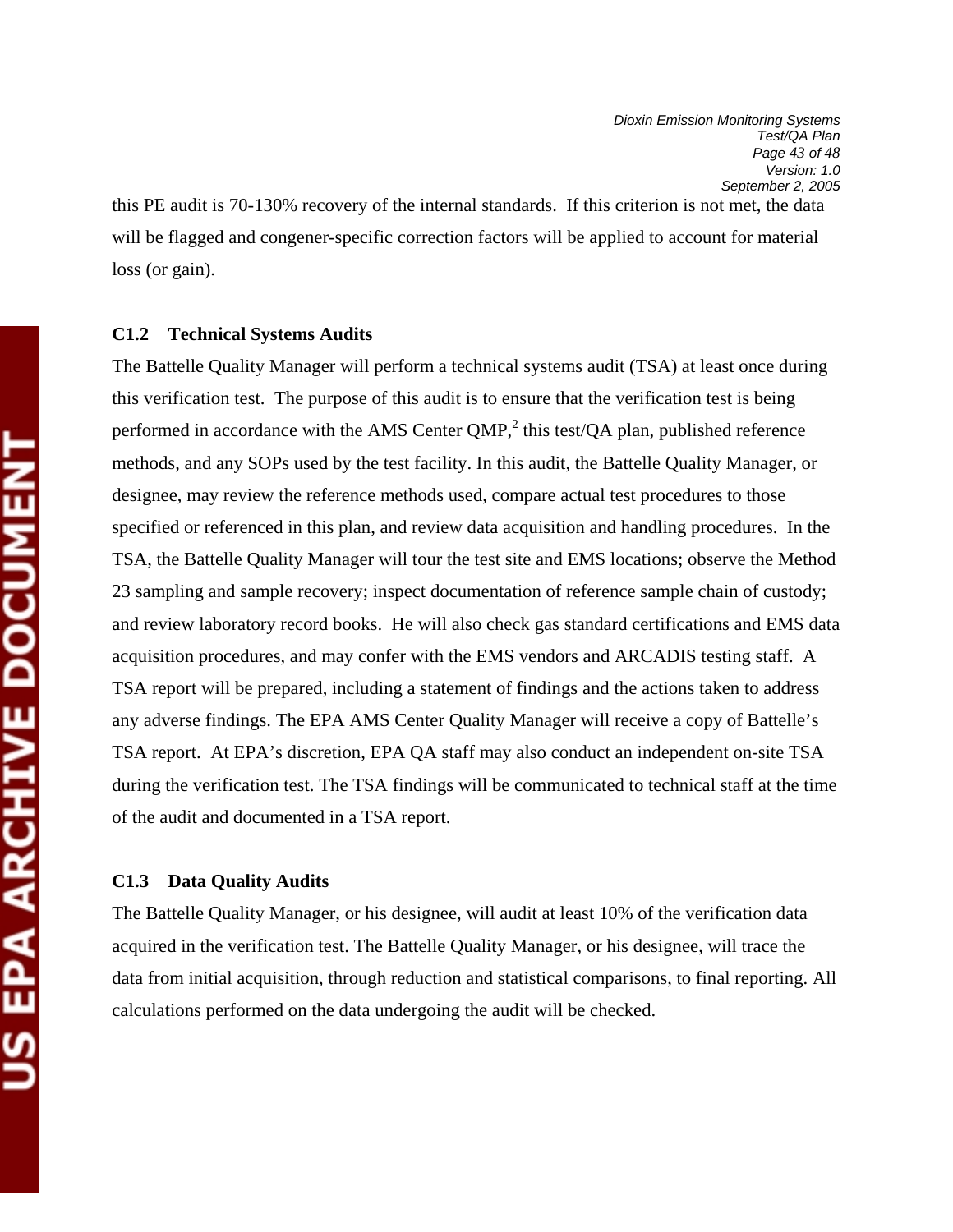# **C1.4 QA/QC Reporting**

Each assessment and audit will be documented in accordance with Section 3.3.4 of the AMS Center QMP. $^{2}$  The results of the TSA will be submitted to EPA. Assessment reports will include the following:

- C Identification of any adverse findings or potential problems
- C Response to adverse findings or potential problems
- C Recommendations for resolving problems
- C Confirmation that solutions have been implemented and are effective
- C Citation of any noteworthy practices that may be of use to others.

# **C2 REPORTS TO MANAGEMENT**

The Battelle Quality Manager, during the course of any assessment or audit, will identify to the technical staff performing experimental activities any immediate corrective action that should be taken. If serious quality problems exist, the Battelle Quality Manager will notify the AMS Center Manager, who is authorized to stop work. Once the assessment report has been prepared, the Verification Test Coordinator will ensure that a response is provided for each adverse finding or potential problem and will implement any necessary follow-up corrective action. The Battelle Quality Manager will ensure that follow-up corrective action has been taken. The test/QA plan and final report are reviewed by EPA AMS Center quality assurance staff and the EPA AMS Center program management staff. Upon final review and approval, both documents will then be posted on the ETV website (www.epa.gov/etv).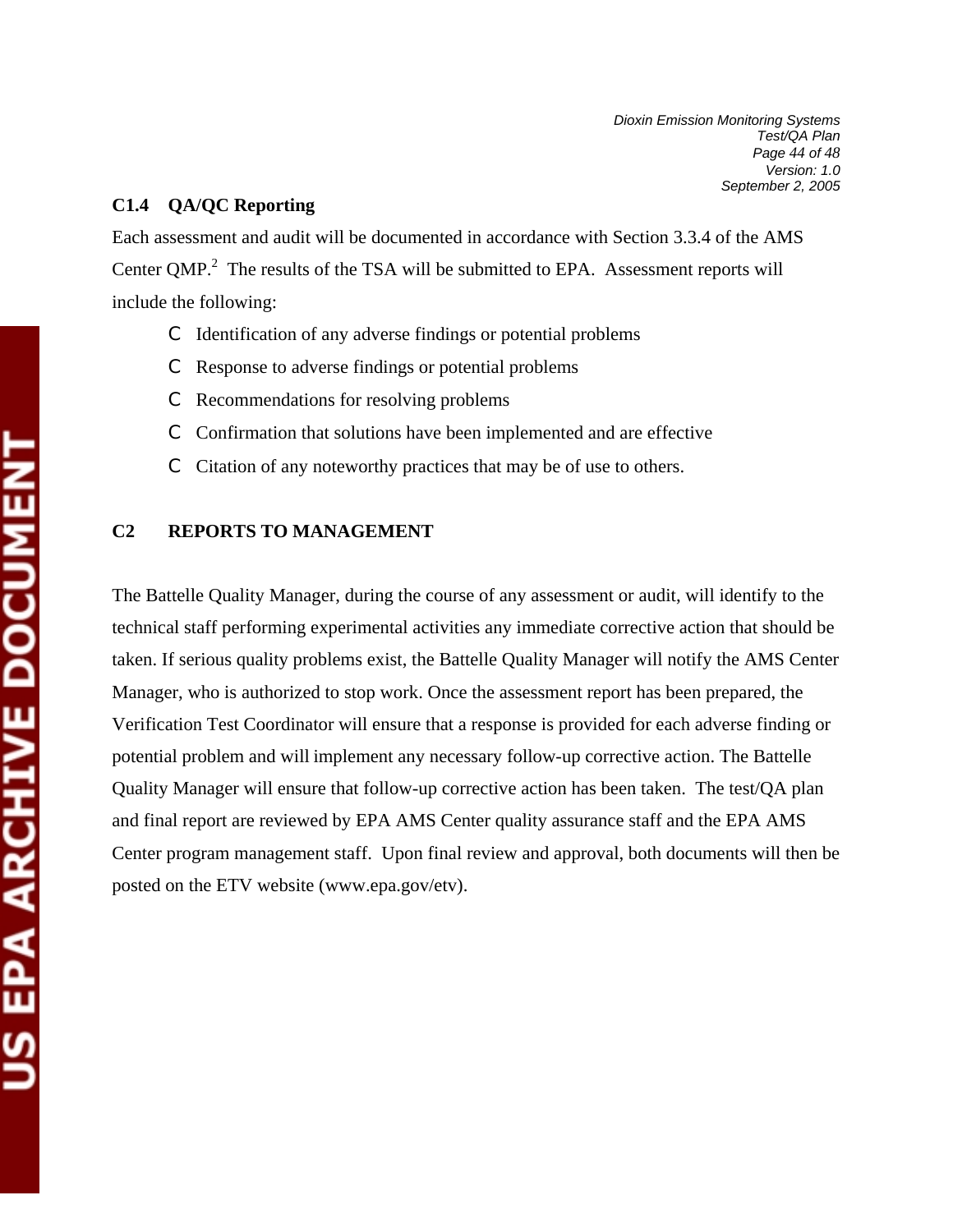# **SECTION D**

# **DATA VALIDATION AND USABILITY**

# **D1 DATA REVIEW, VERIFICATION, AND VALIDATION REQUIREMENTS**

The key data review and data verification requirements for this test are stated in Section B10 of this test/QA plan. In general, the data review requirements specify that data generated during this test will be reviewed by a Battelle technical staff member within two weeks of generation of the data. The reviewer will be familiar with the technical aspects of the verification test but will not be the person who generated the data. This process will serve both as the data review and the data verification, and will ensure that the data have been recorded, transmitted and processed properly. Furthermore, this process will ensure that the EMS data and reference method data were collected under appropriate testing conditions and that the reference sample data meet the specifications of Method 23.

The data validation requirements for this test involve an assessment of the quality of the data relative to the DQIs and audit acceptance criteria specified for this test. The DQIs listed in Section B5 will be used to validate the quality of the data. The QA audits described within Section C of this document, including the performance evaluation audit and the audit of data quality, are also designed to validate the quality of the data.

# **D2 VERIFICATION AND VALIDATION METHODS**

Data verification is conducted as part of the data review as described in Section B10 of this test/QA plan. A visual inspection of handwritten data will be conducted to ensure that all entries were properly recorded or transcribed, and that any erroneous entries were properly noted (i.e., single line through the entry, with an error code and the initials of the recorder and date of entry). Electronic data from the CEMs, EMSs, and other instruments used during the test will be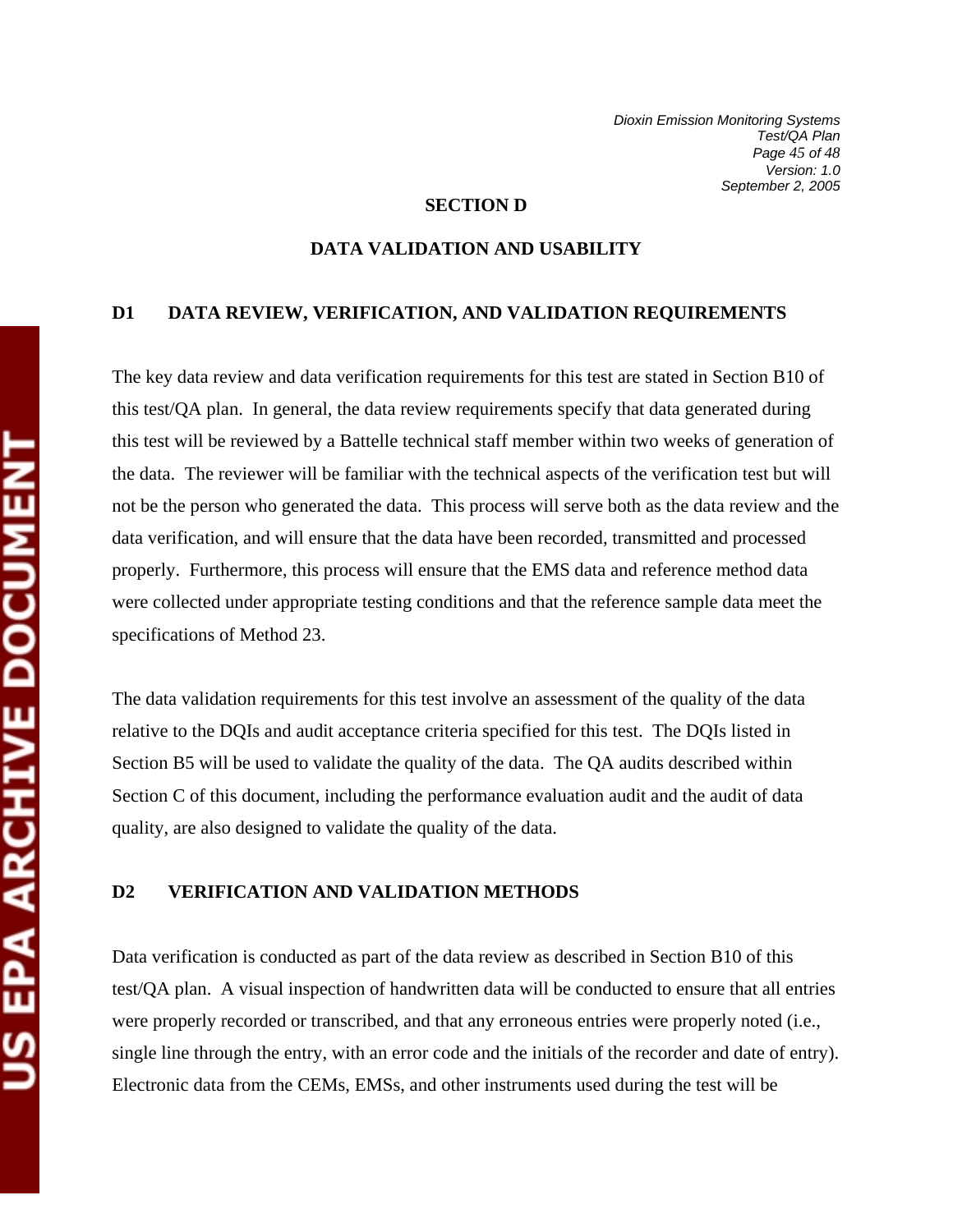*Dioxin Emission Monitoring Systems Test/QA Plan Page 46 of 48 Version: 1.0 September 2, 2005*

inspected to ensure proper transfer from the datalogging system. All calculations used to transform the data will be reviewed to ensure the accuracy and the appropriateness of the calculations. Calculations performed manually will be reviewed and repeated using a handheld calculator or commercial software (e.g., Excel). Calculations performed using standard commercial office software (e.g., Excel) will be reviewed by inspection of the equations used for the calculations and verification of selected calculations by handheld calculator. Calculations performed using specialized commercial software (i.e., for analytical instrumentation) will be reviewed by inspection and, when feasible, verified by handheld calculator, or standard commercial office software.

To ensure that the data generated from this test meet the goals of the test, a number of data validation procedures will be performed. Section C of this test/QA plan provides a description of the validation safeguards employed for this verification test. Data validation efforts include the completion of QC activities, and the performance of TSA and PE audits as described in Section C. The data from this test will be evaluated relative to the measurement DQIs described in Section B5, and the PE audit acceptance criteria given in Section C1.1 of this test/QA plan. Data failing to meet these criteria will be flagged in the data set and not used for evaluation of the EMS, unless these deviations are accompanied by descriptions of their potential impacts on the data quality.

An audit of data quality will be conducted by the Battelle Quality Manager to ensure that data review, verification, and validation procedures were completed, and to assure the overall quality of the data.

#### **D3 RECONCILIATION WITH USER REQUIREMENTS**

This purpose of this verification test is to evaluate the performance of commercial dioxin EMSs. In part, this evaluation will include comparisons of results from the EMSs to the results from reference samples generated from a well-established EPA method for sample collection, and a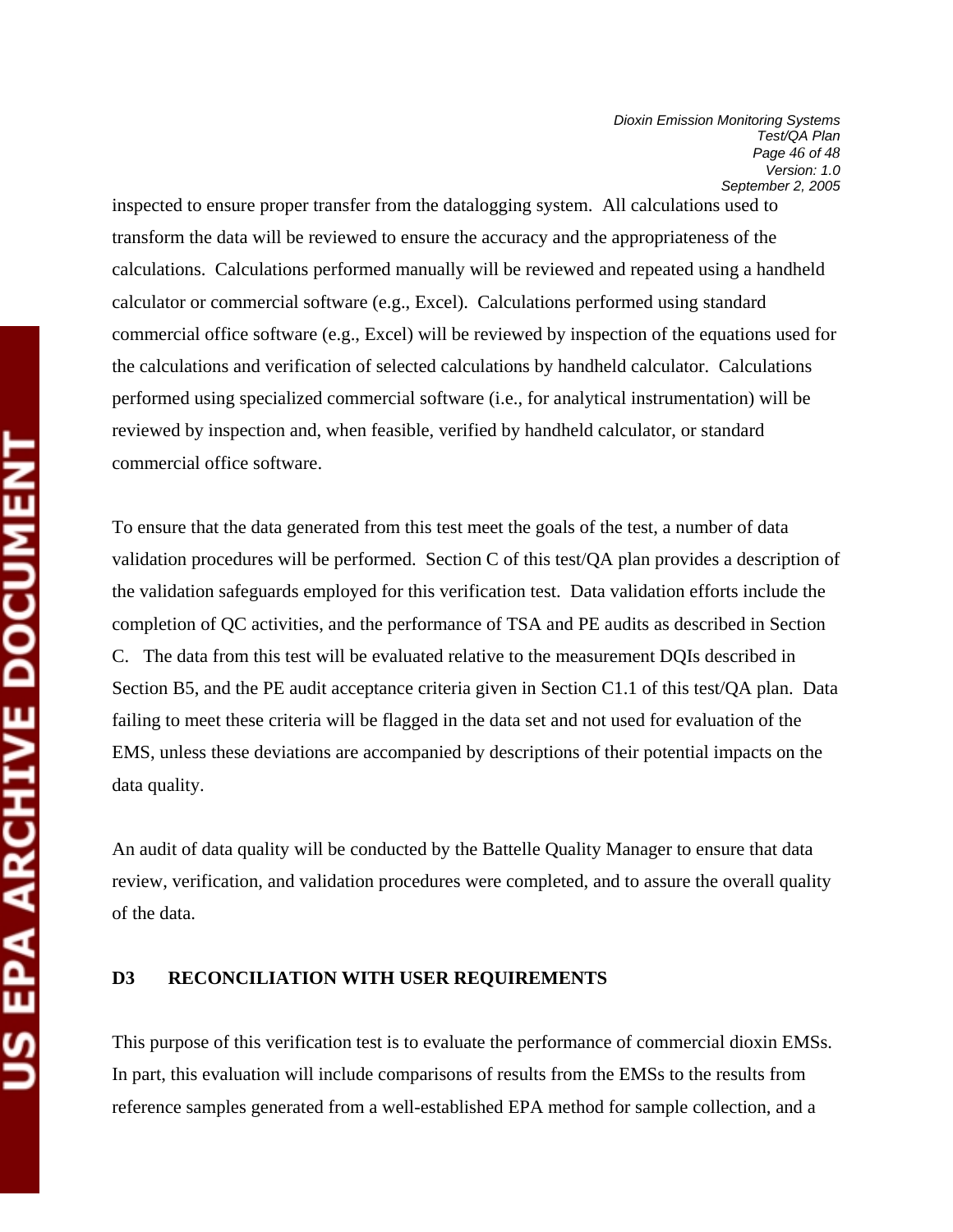*Dioxin Emission Monitoring Systems Test/QA Plan Page 47 of 48 Version: 1.0 September 2, 2005*

second well-established EPA method for sample analysis. To meet the requirements of the user community, the reference data collected during this verification test should meet the QA requirements of the reference methods. Additional performance data will be collected by testing personnel regarding operational characteristics of the EMSs. To meet the requirements of the user community, these data should include thorough documentation of the performance of the EMSs during the verification test. The data review, verification, and validation procedures described above will assure that data meeting these requirements is accurately presented in the verification reports generated from this test, and will assure that data not meeting these requirements will be appropriately flagged and discussed in the verification reports.

This test/QA plan and the resulting ETV verification report(s) will be subjected to review by the EMS vendors, the host facility, EPA, and expert peer reviewers. The reviews of this test/QA plan will assure that this verification test and the resulting report(s) meet the needs of potential users and permitters of dioxin EMSs.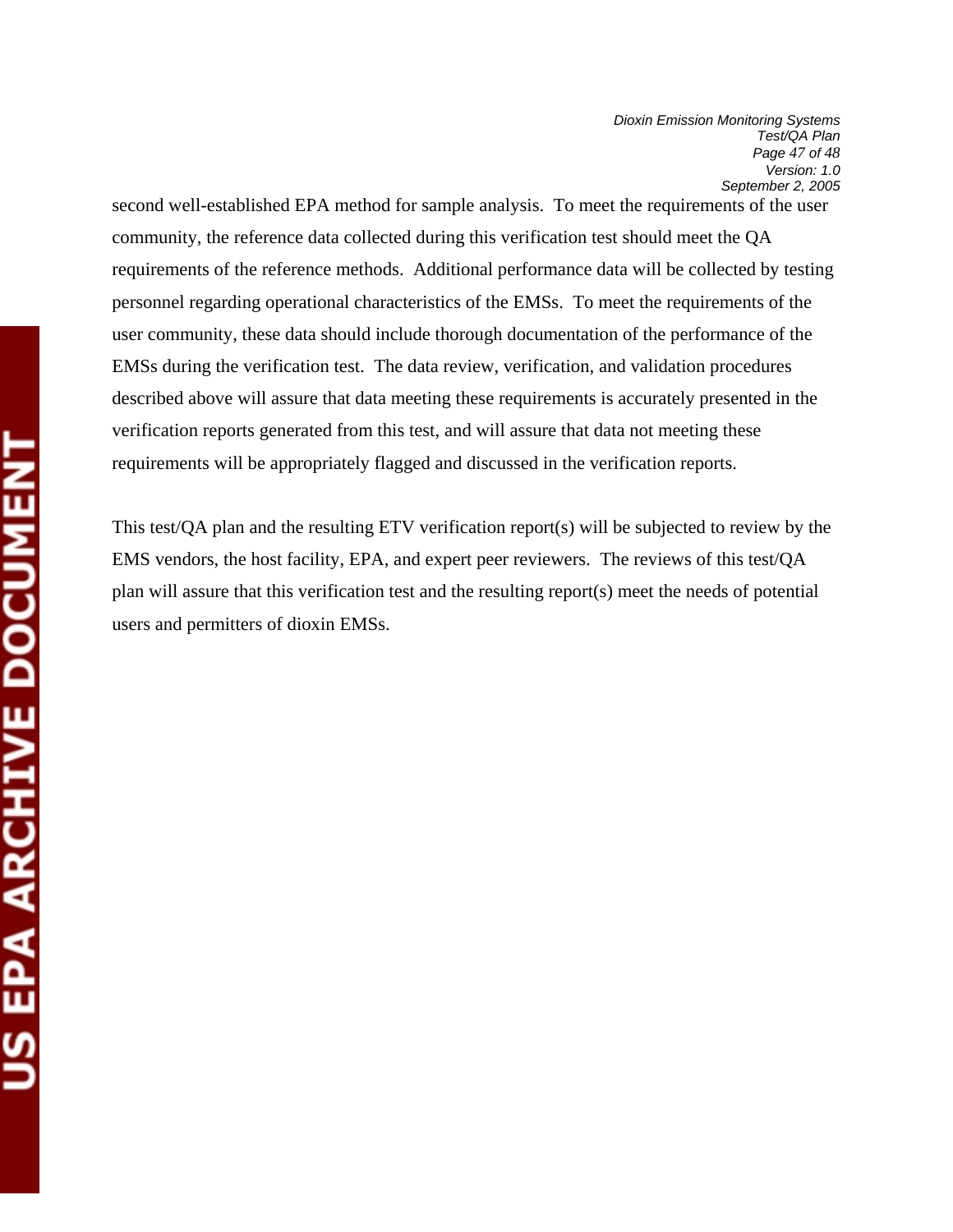# **SECTION E**

# **REFERENCES**

- 1. Method 23 Determination of Polychlorinated Dibenzo-p-dioxins and Polychlorinated Dibenzofurans from Municipal Waste Combustors. U.S. Environmental Protection Agency, February 1991. Available at: http://www.epa.gov/ttn/emc/promgate/m-23.pdf
- 2. Quality Management Plan for the ETV Advanced Monitoring Systems Center, Version 5.0, U.S. EPA Environmental Technology Verification Program, Battelle, Columbus, Ohio, March 2004.
- 3. Environmental Technology Verification Program Quality Management Plan, EPA/600/R-03/021, U.S. Environmental Protection Agency, Cincinnati, Ohio, December 2002
- 4. George C. Clark, Michael Chu, Dahman Touati, Barry Rayfield, Jon Stone, and Marcus Cooke, A Novel Low-Cost Air Sampling Device (AmbStack Sampler) and Detection System (CALUX Bioassay) for Measuring Air Emissions of Dioxin, Furan, and PCB on a TEQ Basis Tested With a Model Industrial Boiler**,** Organohalogen Compounds, **40** (1999), 79-82.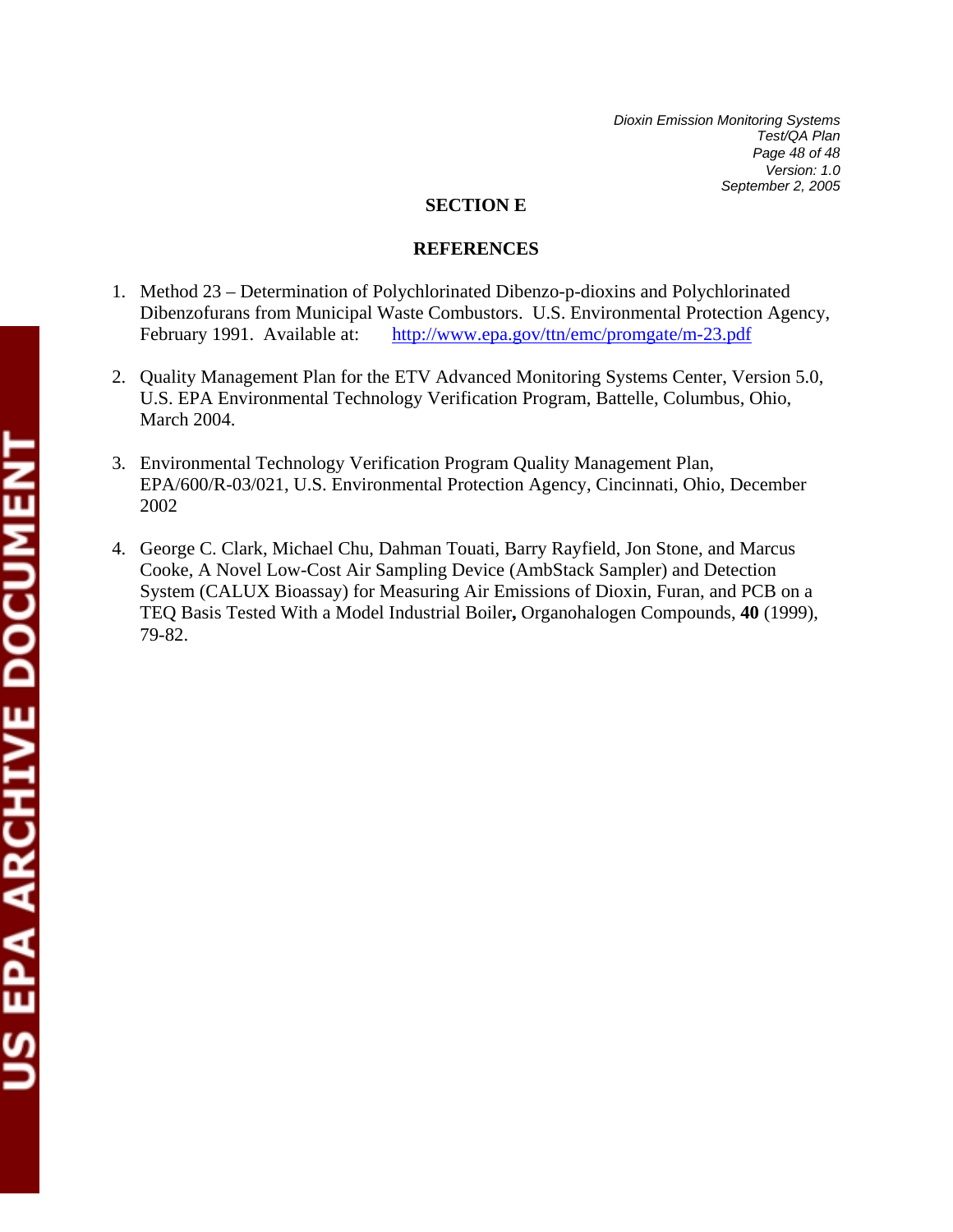*Dioxin Emission Monitoring Systems Test/QA Plan Page A1 Version: 1.0 October 13, 2005*

# **APPENDIX A**

**Modified Method 23 Spiking Scheme**